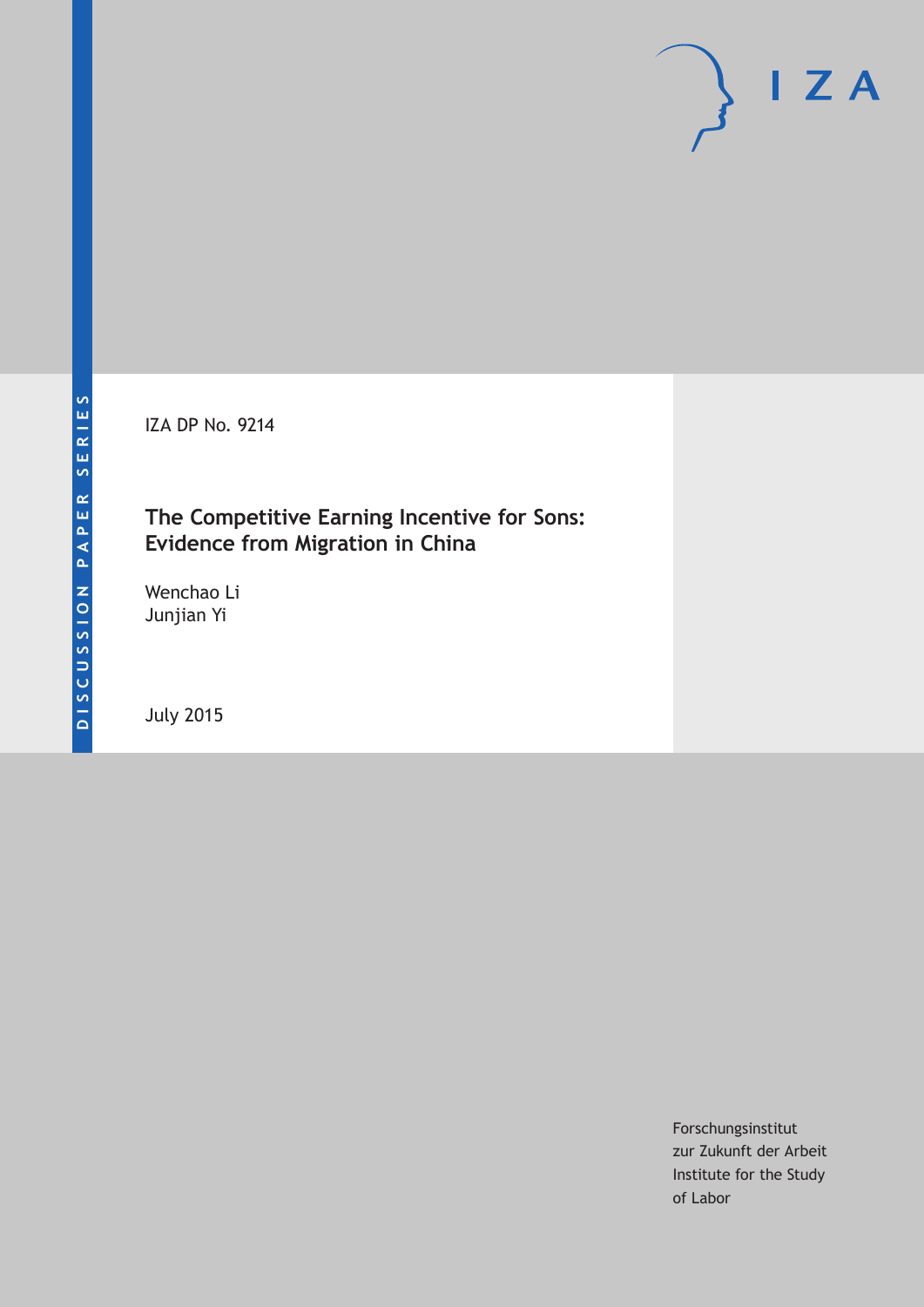# **The Competitive Earning Incentive for Sons: Evidence from Migration in China**

## **Wenchao Li**

*National University of Singapore* 

## **Junjian Yi**

*National University of Singapore and IZA* 

### Discussion Paper No. 9214 July 2015

IZA

P.O. Box 7240 53072 Bonn Germany

Phone: +49-228-3894-0 Fax: +49-228-3894-180 E-mail: iza@iza.org

Any opinions expressed here are those of the author(s) and not those of IZA. Research published in this series may include views on policy, but the institute itself takes no institutional policy positions. The IZA research network is committed to the IZA Guiding Principles of Research Integrity.

The Institute for the Study of Labor (IZA) in Bonn is a local and virtual international research center and a place of communication between science, politics and business. IZA is an independent nonprofit organization supported by Deutsche Post Foundation. The center is associated with the University of Bonn and offers a stimulating research environment through its international network, workshops and conferences, data service, project support, research visits and doctoral program. IZA engages in (i) original and internationally competitive research in all fields of labor economics, (ii) development of policy concepts, and (iii) dissemination of research results and concepts to the interested public.

IZA Discussion Papers often represent preliminary work and are circulated to encourage discussion. Citation of such a paper should account for its provisional character. A revised version may be available directly from the author.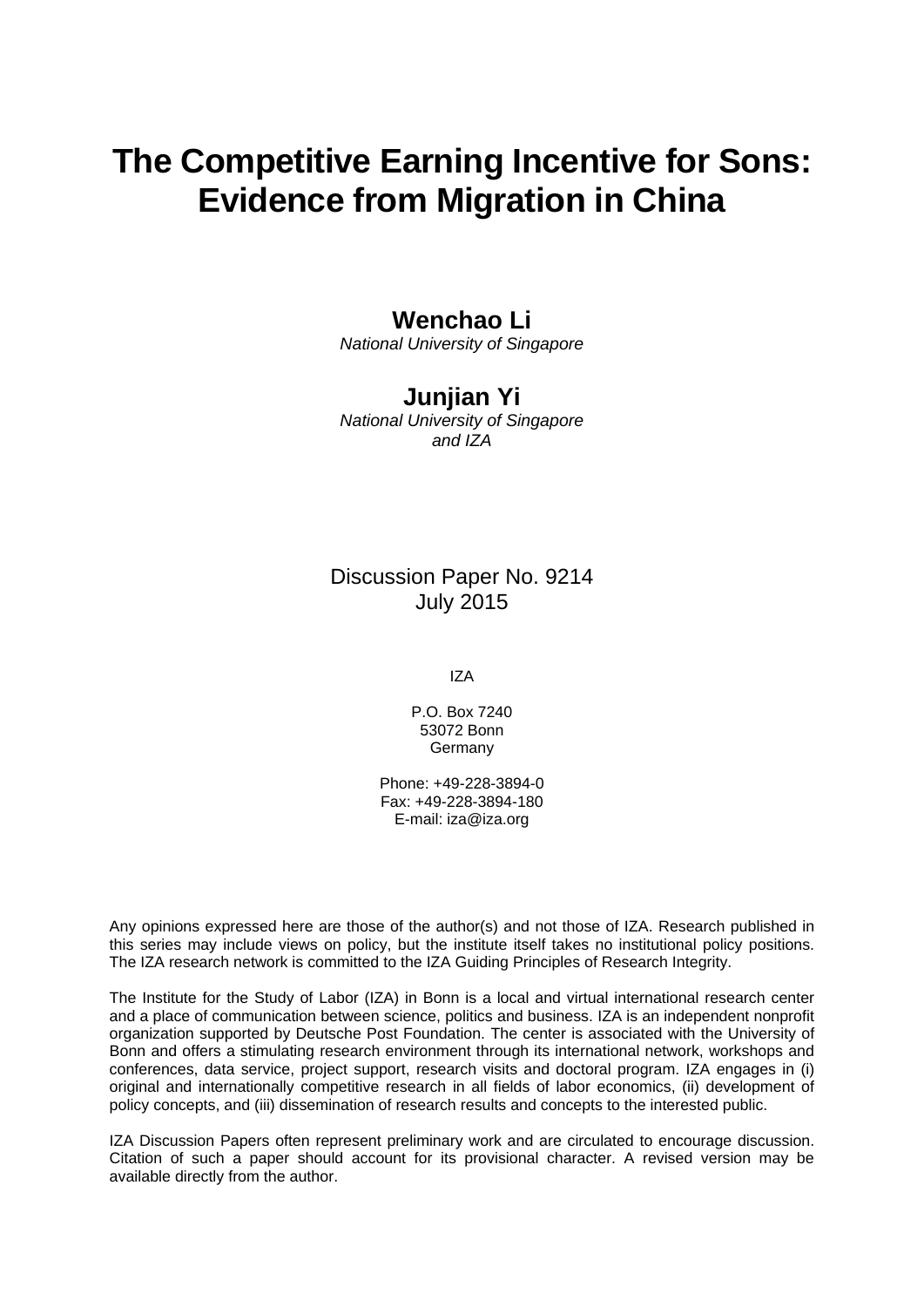IZA Discussion Paper No. 9214 July 2015

## **ABSTRACT**

## **The Competitive Earning Incentive for Sons: Evidence from Migration in China\***

This paper first finds a clear pattern of child gender difference in family migration in China. Specifically, our estimates show that on average, the first child being a son increases the father's migration probability by 25.2 percent. We hypothesize that the family's competitive earning incentive for sons drives this child gender effect on family migration: parents migrate to earn more money in an attempt to improve their sons' relative standing in response to the ever-rising pressure in China's marriage market. This competitive-earning-incentive hypothesis is then supported by additional empirical evidence. We further find that, facing heavier financial pressure from the marriage market, parents spend less on their sons' education and more on marriage and buying houses and durable goods. This gender difference in resource allocation, together with the absentee-father problem resulting from paternal migration, may unexpectedly adversely affect boys' long-run human capital development in China.

JEL Classification: J11, J13, O15

Keywords: competitive earning incentive, sex ratio, migration

Corresponding author:

 $\overline{a}$ 

Junjian Yi Department of Economics Faculty of Arts & Social Sciences National University of Singapore AS2 Level 6, 1 Arts Link Singapore 117570 **Singapore** E-mail: junjian@nus.edu.sg

<sup>\*</sup> The data used in this paper are from China Family Panel Studies (CFPS), funded by 985 Program of Peking University and carried out by the Institute of Social Science Survey of Peking University.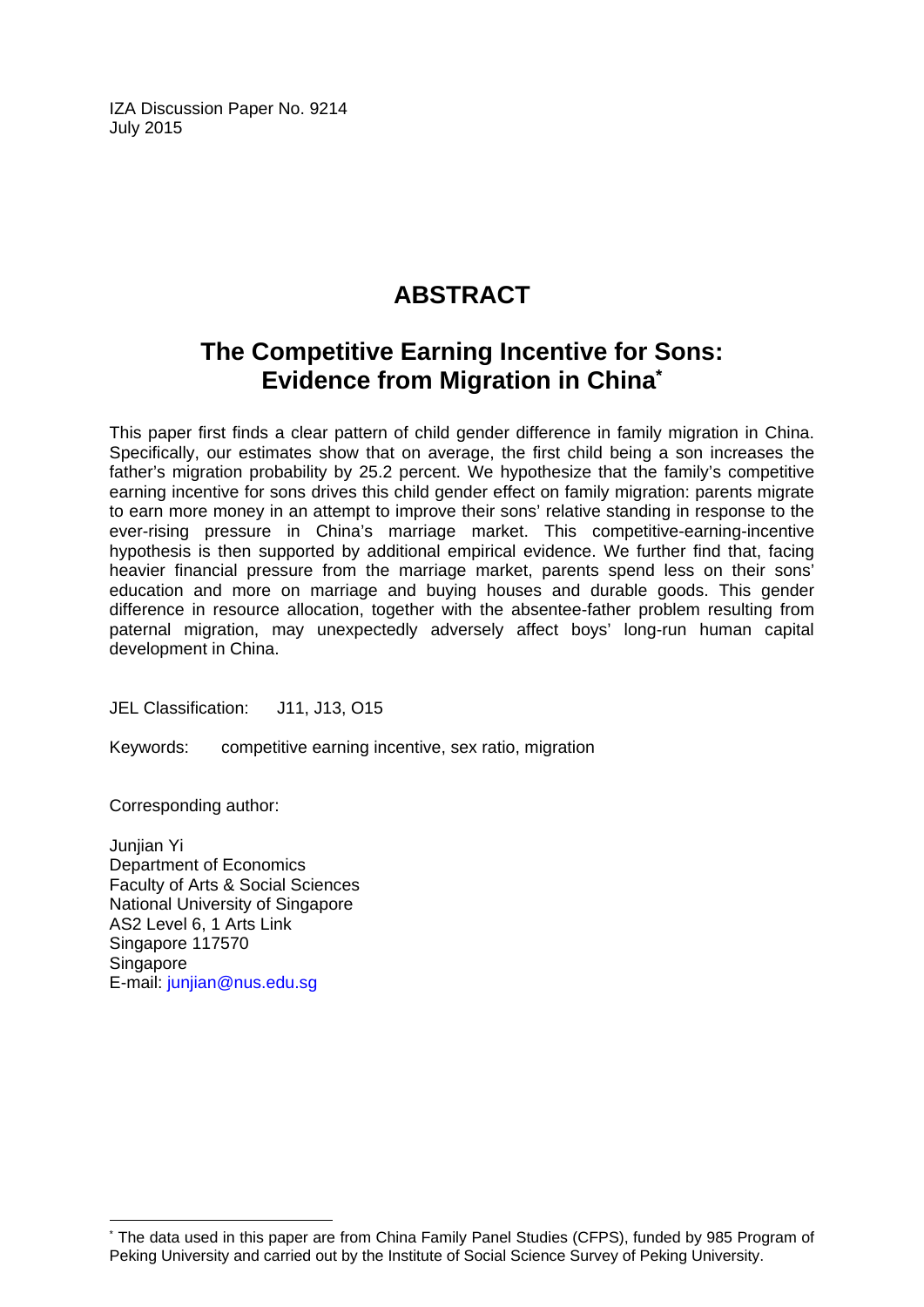## **1 Introduction**

Migration, normally referring to the movement of workers from the low-productivity sector to the high-productivity sector, improves labor-allocation efficiency. Migration in contemporary China is unprecedentedly large scaled. Specifically, in 2010, China had more than 150 million migrant workers. As such, migration is one of the most crucial forces driving China's fast economic growth (Meng, 2012; Song, Storesletten and Zilibotti, 2011). Figuring out its determinants is therefore of great significance.<sup>1</sup> The high number of explaining factors documented in the existing literature, however, is still not able to fully explain the migration in China.

In this paper, we add a new and important determinant of migration that most of the existing studies overlook but that might be at work in China: parents migrate to earn more money in order to improve their sons' relative standing in response to the ever-rising pressure in the marriage market. The decision to add this factor is motivated by the corising of the sex ratio and the number of migrant workers, as illustrated graphically in Figure 1. <sup>2</sup> The sex ratio at birth in China has risen drastically in recent decades. With a biologically normal range of 103–108, it reached 111.9 in 1990, rose to 119.9 in 2000, and remained at that high level until 2010. Sharygin, Ebenstein and Das Gupta (2013) predict that, by 2030, more than 20 percent of men in China aged 30–39 will never have married. The competition in the marriage market has thus become increasingly fierce for men.

We hypothesize that as the marriage market has become considerably competitive for males in China, parents of boys tend to work away from their hometown in an attempt to earn more money to improve their sons' competitiveness. We call this tendency the "competitive-earning-incentive" hypothesis. Some related work argues that as the sex ratio rises, Chinese parents with a son raise their savings in a competitive manner in order to improve their son's relative attractiveness for marriage (Wei and Zhang, 2011). Saving, however, has a smaller and secondary effect on material wealth, whereas earnings

<sup>1.</sup> See, e.g., Meng (2012) and Zhao (1999).

<sup>2.</sup> Sex ratio refers to the number of males to the number of females.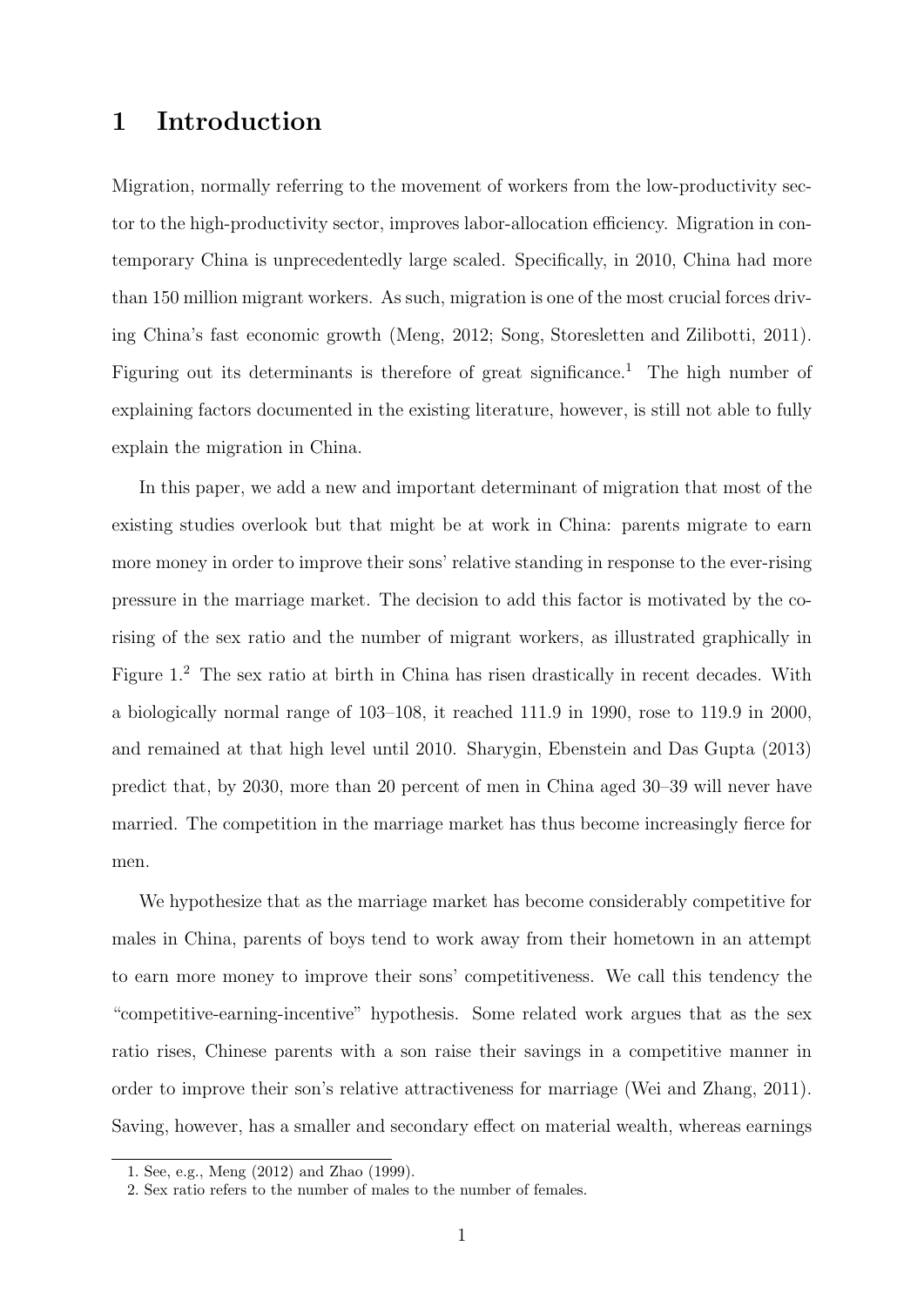

#### **FIGURE 1**

Trends of sex ratio and the number of migrant workers in China: 2000–2010

*Notes*: The sex ratio is calculated for each year for the age cohort from 0 to 15 years old (inclusive). Data for the sex ratios are based on *the 2010 China Census*. For example, the sex ratio for the group of children from 0 to 15 years old in 2009 is inferred from the age cohort from 1 to 16 in *the 2010 China Census*, because these two groups are supposed to be the same. Data for the number of migrant workers (in million) are from *the China Statistical Yearbook 2008–2010*. The correlation coefficient between the sex ratio and the number of migrant workers across years from 2000 to 2010 is 0.98 (with the 95 percent confidence interval: 0.923 to 0.995).

play a larger and primary role in accumulating wealth. Therefore, in the sense that migration considerably improves individual income, the competitive earning incentive resulting from the intensified competition in the marriage market should be a crucial factor in explaining the large-scale migration in China.

The purpose of this paper is to address a causal relationship between family migration and the competitiveness of the marriage market for males, by verifying the competitiveearning-incentive hypothesis. First of all, to provide some preliminary exploration, Figures 1 and 2 respectively illustrate the time series and cross-sectional relationships between the sex ratio for youth and the migration intensity in the nation. Figure 1 graphically illustrates the nationwide time-series correlation between the steadily rising sex ratio for youth and the increasing number of migrant workers. The sex ratio for youth in China and the number of migrant workers are saliently rising together. Apart from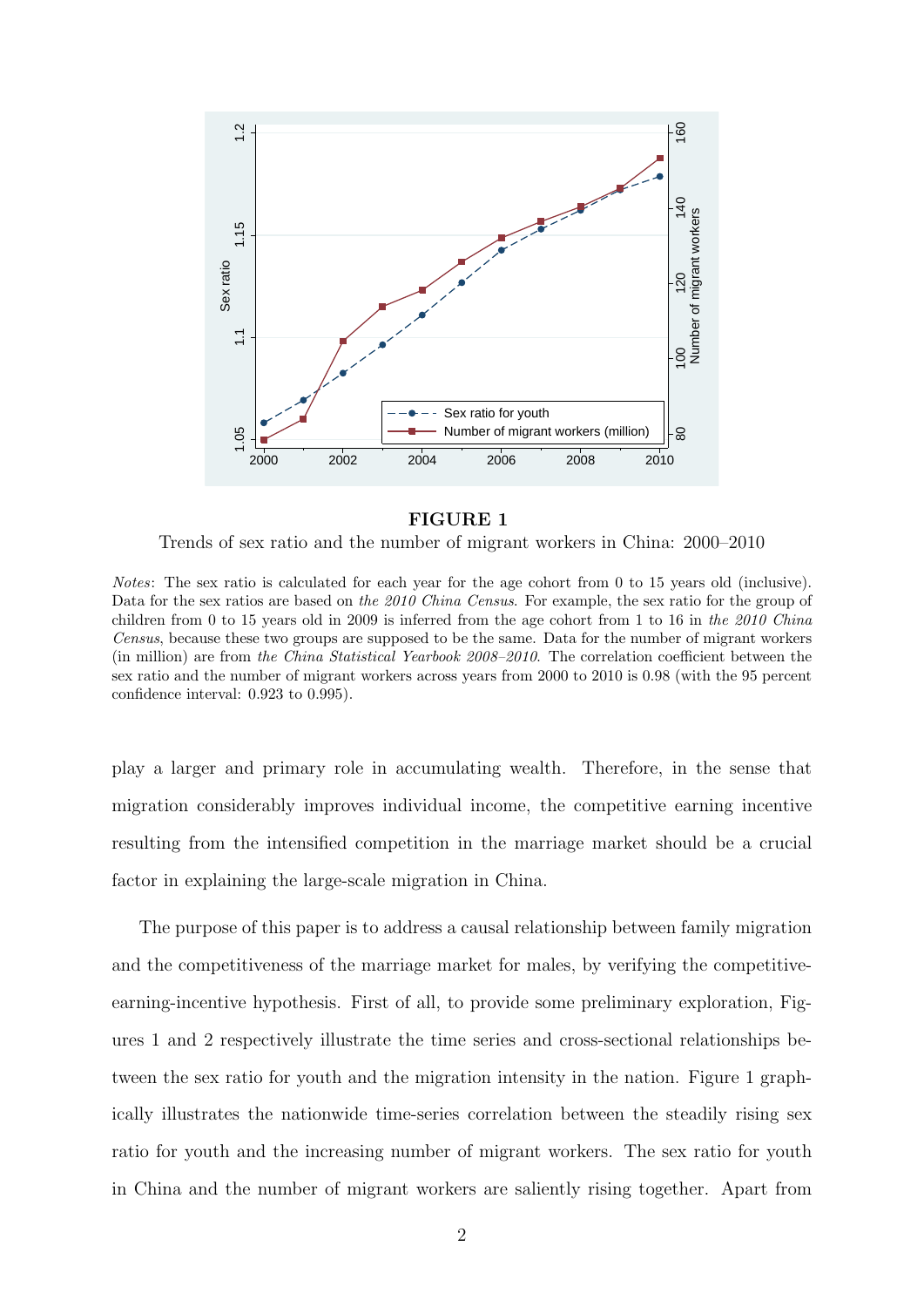

#### **FIGURE 2**

Cross-sectional sex ratios and probabilities of migration in China in 2010

*Notes*: In Panel A, the province-specific sex ratios are calculated for the age cohort from 0 to 14 years old (inclusive) using *the 2010 China Census* data. In Panel B, data of the province-specific probabilities of some family member working outside the hometown are from *the 2010 CFPS.* Data are available for 25 provinces. A darker color in an area indicates a higher value of the respective variable of interest in both panels. The correlation coefficient between sex ratios and migration probabilities across provinces in China is 0.59 (with the 95 percent confidence interval: 0.247 to 0.796).

rising together across time, the sex ratio and the number of migrant workers also turn out to be highly correlated cross-sectionally. In Figure 2, we present for 25 provinces in China the province-specific sex ratio for youth and the probability of the family having migrant workers. Although these figures are not rigorous proofs, they are in line with our hypothesis that the competitive earning incentive for sons plays an important role in explaining migration in China.

We then rigorously test the competitive-earning-incentive hypothesis by examining the impact of child gender on household migration using Chinese household data. To address the causal relationship between child gender and family migration, this paper makes use of the first-born child's gender as the key explanatory variable. The exogeneity of this variable is not only documented by the literature (Dahl and Moretti, 2008; Ebenstein, 2010, 2011; Wei and Zhang, 2011), but also supported by the data used in this paper. In particular, the first-child sex ratio is 1.06 in our data set, which is well within the normal range. We show more evidence on the randomness of the first child's gender in China in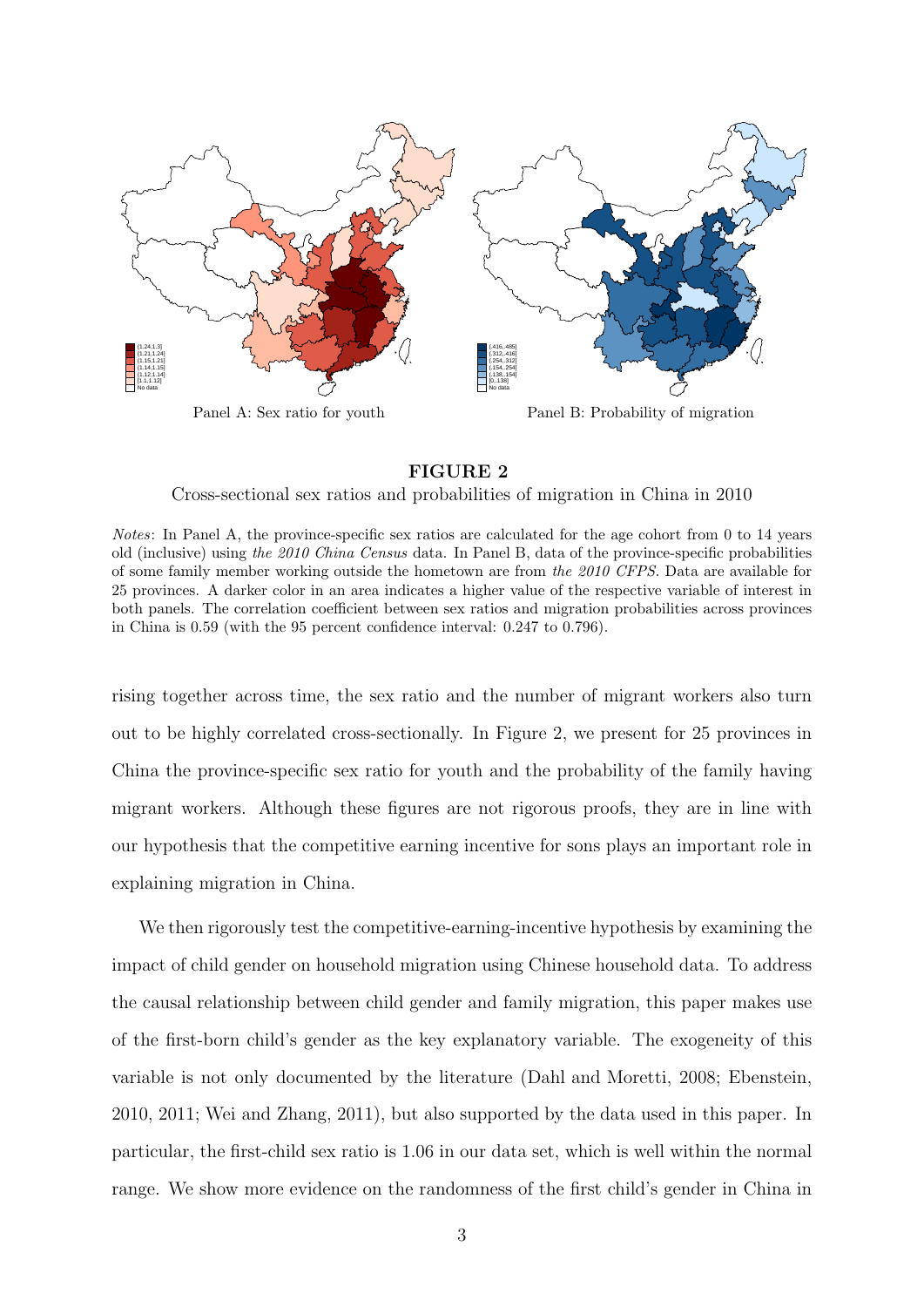our analysis below.

To begin with, we present the estimation results of the effect of having a first-born son on family migration. We find the father is significantly more likely to become a migrant worker if he has a first-born son compared with a daughter. This effect is economically substantial, accounting for a 25.2 percent higher probability of a migrant father. We estimate that in China, roughly 1.7 million first-born daughters younger than 16 years old would have driven their fathers out of their hometowns if they had been sons. These findings are robust to checks of restricting the sample, adding additional control variables, and using alternative measurements of child gender.

How should we interpret these findings? Although the competitive-earning-incentive hypothesis is consistent, it is not the only possible explanation. Another possible interpretation, for instance, is that raising boys in China may cost more money than raising girls, so parents have to try to earn more money to foster their sons. To help sort out the alternative explanations, we go through a series of empirical examinations. First, we find the child-gender effect exhibits clear heterogeneity. In general, having a first-born son has a larger and more significant impact in rural areas and for low-education households. More importantly, when the local sex ratio is higher, the first-born child being a son has a larger impact on family migration. We also find that when the first-born child is a son, migrants in the family tend to send back more remittance. Additionally, the family tends to spend the remittance as well as other available resources on children's marriage and buying houses and other durable goods. The housing conditions are also better in general. Taking all results together, the competitive-earning-incentive hypothesis as an explanation for migration in China is strongly favored.

Our findings are important for several reasons. First, regardless of how one interprets our findings on family migration decisions as well as other decisions, we show child gender matters. The results suggest the effect on parental migration when the first-born child is a son is substantial. As migration stimulates the economic growth, our findings indicate the rising sex ratio is potentially beneficial in terms of economic development. Therefore, the government may announce child-gender-oriented incentives for migration, specially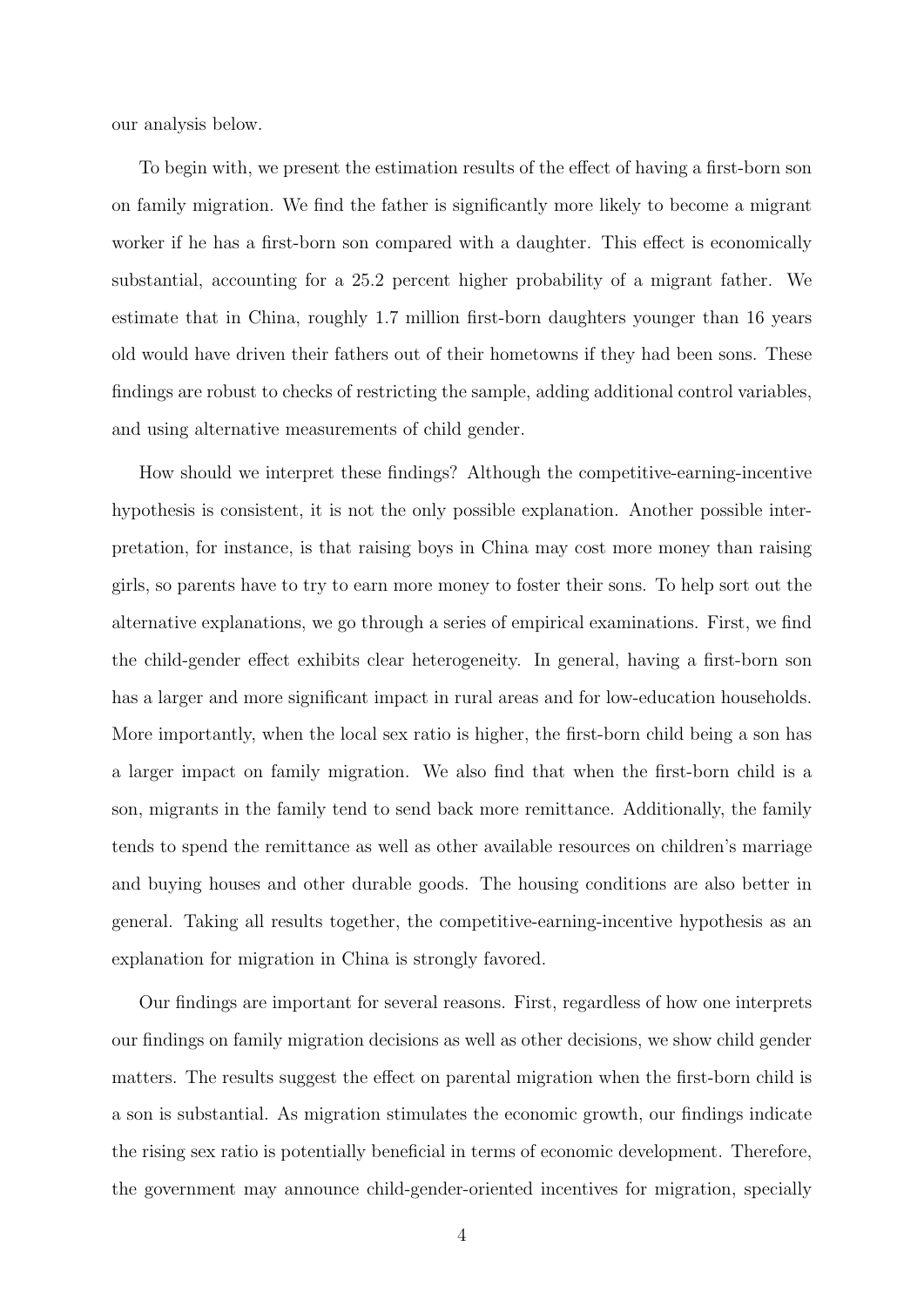encouraging girls' parents to work away from their hometowns.

Second, a high sex-ratio imbalance is potentially harmful in terms of children's, in particular boys', educational outcomes in the long run.<sup>3</sup> We find that, facing the heavy finance pressure of their sons' marriage, parents spend more resources on their sons' marriage and on buying houses and other durable goods, while allocating less on their sons' education.

Furthermore, the absentee-father problems resulting from paternal migration may be detrimental to boys' long-run human capital development in China. Growing up without a father has important negative consequences for children (Dahl and Moretti, 2008), and the possible negative emotional consequences are likely to explain adolescents' school performance (Powdthavee and Vernoit, 2013). Zhang et al. (2014) show that one in three children under age 17 in rural China is living without one or both parents who have migrated in search of work in cities. Over 61 million children were left-behind resulting from parents migrating for work in rural China in 2005. The authors further find significant negative impacts of being left-behind on children's cognitive development. Our findings indicate the first-born child being a son drives fathers outside of home. Boys and their siblings thus may be overall more likely to be exposed to these negative effects. Taking into account that fathers play a more important role in modeling the traditional social role for sons than for daughters (Lundberg and Rose, 2002), the absentee-father problems for boys are further magnified.

Last, because the sex-ratio imbalance at birth has been increasing steadily since the mid-1980s, the imbalance for the premarital-age cohort will almost surely continue to increase over the next decade, even if the sex ratio at birth begins to reduce soon. This increase in the sex-ratio imbalance implies the increasing migration intensity that is stimulated by the competitive earning incentive as documented in this paper will rise in significance and notableness in the near future.

The remainder of the paper is organized as follows. In Section 2, we provide background information for our study by describing some basic facts about migration and the

<sup>3.</sup> See, e.g., Dahl and Moretti (2008); Fleisher, Li and Zhao (2010); Oswald and Powdthavee (2010).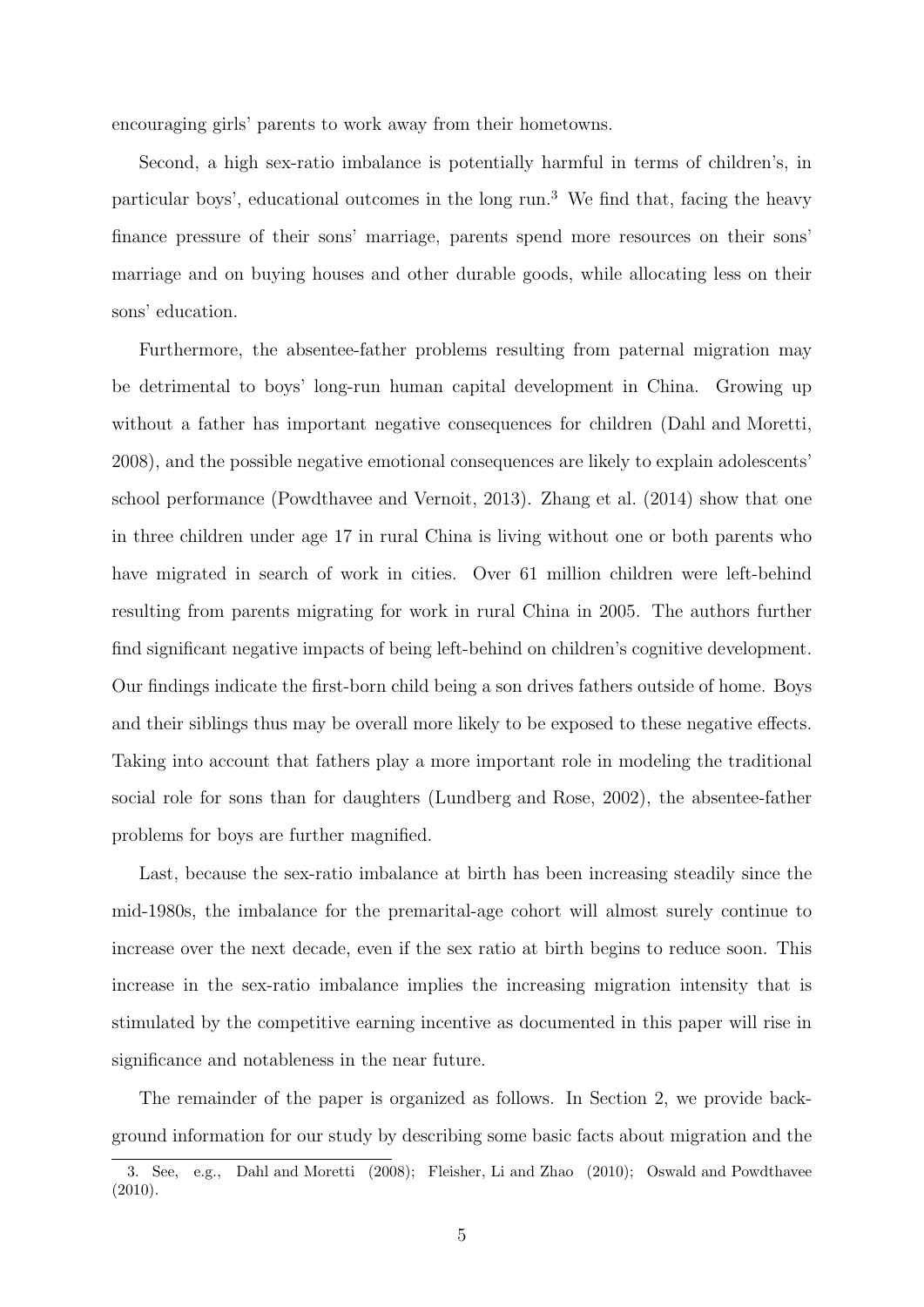marriage market in China. In Section 3, we describe the data and specify the regression equation, and more importantly, we discuss the randomness of the key explanatory variable, the first child's gender, to address a causal inference. In Section 4, we present empirical evidence on the differential impacts of a first-born son versus a first-born daughter on family migration. In Section 5, we discuss all possible interpretations of our findings and present additional empirical evidence attempting to rule out the competing explanations. Section 6 concludes.

## **2 Background**

This section provides the research background. First, we review China's *hukou* system and contemporary migration. Next, we describe the increase in the sex ratio and the implied consequences on the marriage market. We argue that in China, working outside of home significantly improves the family income, and the increased material wealth enhances a young person's, especially a male's, marriage prospects.

#### **2.1 China's** *hukou* **system and contemporary migration**

China has strictly implemented a household registration (*hukou*) system since the early 1950s. Under this system, every person is registered where he or she is born. All administrative activities, such as land distribution, registration of a child in schools, and old-age pension, are based on registration status. Until the early 1990s, the *hukou* system was usually used to distribute food, cooking oil, and coupons. More importantly, moving across localities was very restrictive in both urban and rural areas and across these areas.

Since the 1990s, China government has eased restrictions on the *hukou* system. This easing, along with the substantial increases in foreign and domestic investments, has greatly stimulated China's internal migration (Song, Storesletten and Zilibotti, 2011). The resulting extraordinary surge of migration within China over the past two decades helps reallocate the labor force more efficiently and enhance its economic growth. For individual households, family migration improves family wealth significantly because it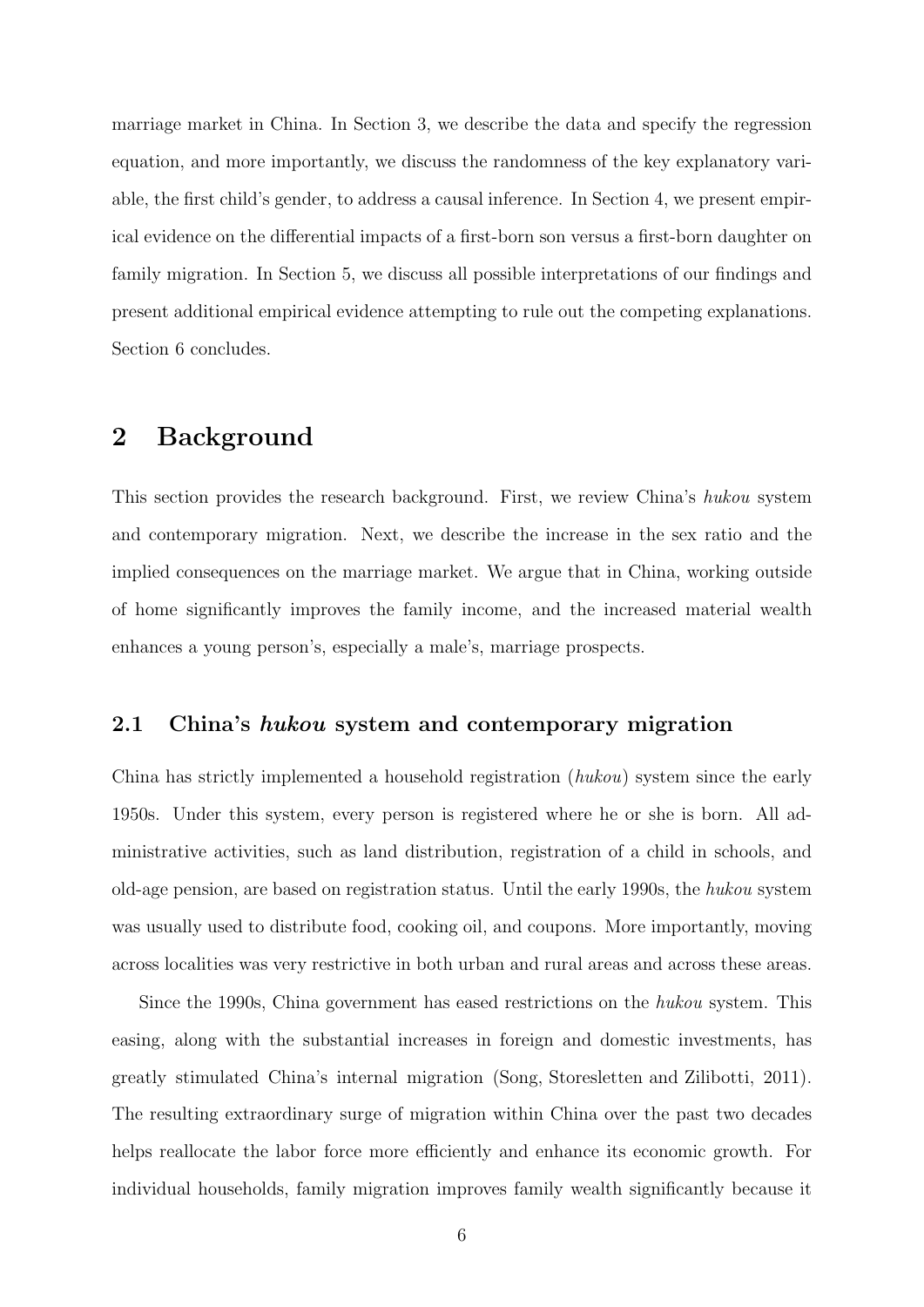increases family salary income.<sup>4</sup> Ge and Yang  $(2014)$ , for instance, argue that ruralurban migration is one of the major driving forces behind the wage growth in China. Zhao (1999) documents a positive effect of migration activities on family income.

Temporary migration represents the majority of China's migration, which is of our particular interest. According to China's unique *hukou* system, migrants, in many cases the rural-urban ones, tend to be treated differently. For instance, they have limited access to local unemployment support, health insurance, retirement pensions, or the minimum living allowance scheme available to local *hukou* holders. In addition, migrant children are often denied access to public schools (Meng, 2012). As a result of this institutionalized discrimination attributed to the specific *hukou* system, most migrants do not see their long-run future in cities away from their hometowns. Instead, they leave their children and other family members behind and migrate, hoping to earn as much as possible before returning home (Meng, 2012; Zhao, 1999). The majority of the migration that does occur is indeed largely circular. According to the province-level sample-survey research, the majority of migrants spent less than nine months outside their hometowns (Zhao, 1999).

Because figuring out the determinants of China's large-scaled temporary migration is important, the literature documents many explanatory factors. Research shows various individual (age, gender, marriage status, and years of schooling), household (household size, net income, family wealth, and locality), and community (transportation and communication facilities) characteristics have significant effects (Zhao, 1999). The shortage of farmland and the abundance of household labor also play significant roles in explaining migration, particularly in rural areas. In addition, institutional constraints may contribute as well (Zhao, 1999). The large number of explaining factors documented in the existing literature, however, is still not able to fully explain migration in China.

One crucial factor the literature overlooks is the steadily increasing sex ratio in China, as we can observe the co-rising of the sex ratio and the number of migrant workers (Figure 1). The abnormal sex ratio induces family migration through the channel of the

<sup>4.</sup> We provide empirical evidence on this fact in the next section after introducing the data.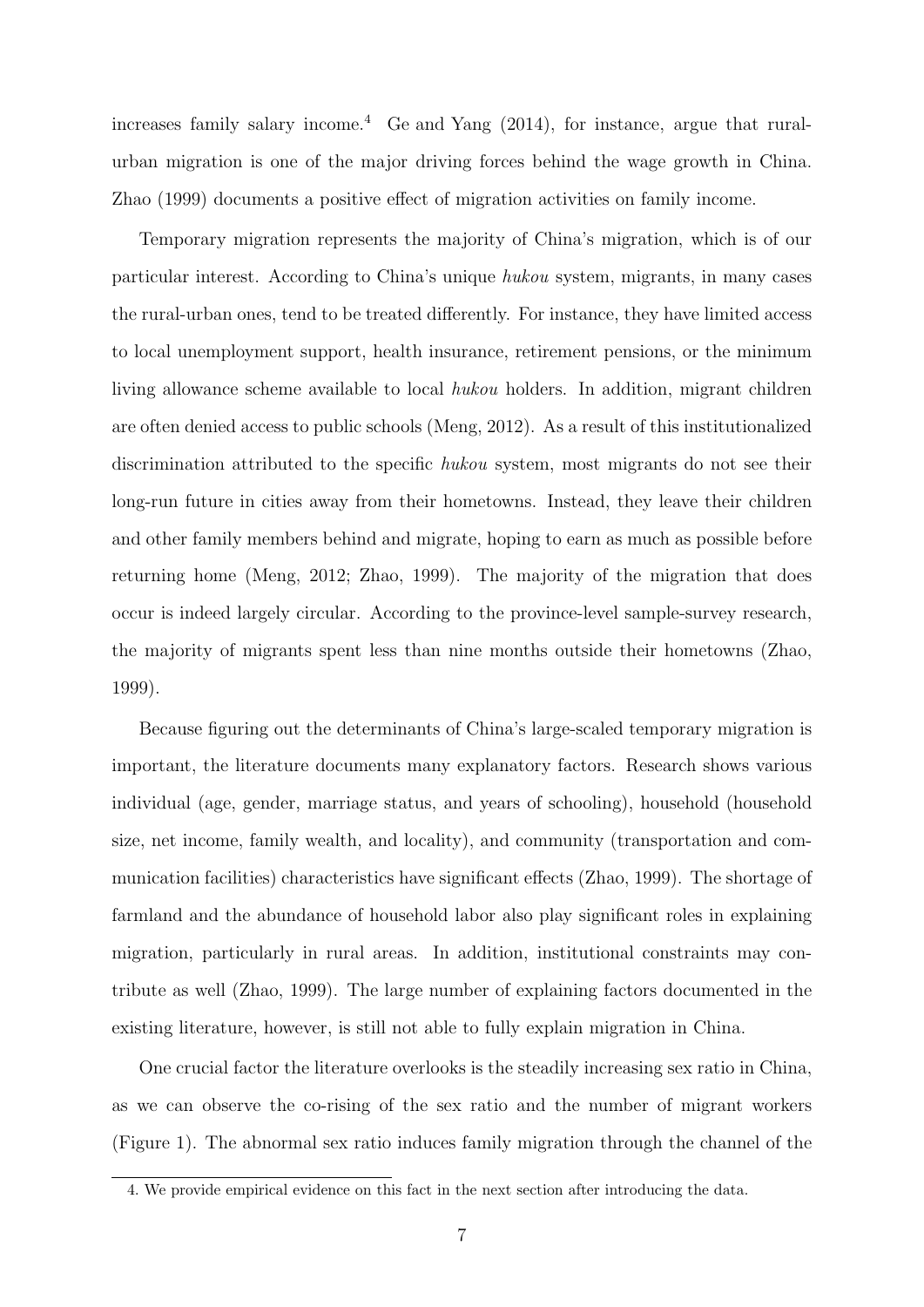competitive marriage market for males, as we describe below.

#### **2.2 Increasing sex ratio and marriage market**

It is documented that the "missing girls" phenomenon can persist with economic development. Many more boys than girls have been born in China despite the country's fast economic growth, resulting in intensified competition in the marriage market for males. In other words, China is experiencing an increasingly severe relative surplus of men in the pre-marital age cohort, foreshadowing a sizable bride shortage. Specifically, the sex ratio for the 0–15 age cohort in China is 1.18 in 2010, implying that by 2025, males will outnumber females at ages 15–30 by about 13 million. The excess males, with no available matched brides, would find it difficult to get married. This issue is a severe social problem in the long run.

A strand of literature documents the possible underlying reasons for China's increasing sex ratio in past decades. Ebenstein (2010) argues that because of China's one-child policy, the chance that parents obtain a son naturally is lowered, and they then turn to sex selection. Almond, Li and Zhang (2013), however, argue that China's land reform increased sex ratios during the early 1980s. Chen, Li and Meng (2013) show empirical evidence that the improved local access to ultrasound technology has also resulted in an increase in the sex ratio at birth. Another strand of literature documents various socioeconomic consequences of the abnormal sex ratio. Several papers, for instance, explore the effects of a sex-ratio imbalance on the marriage and labor markets by gender (Sharygin, Ebenstein and Das Gupta, 2013).

We focus on one of the consequences of the increasing sex ratio, namely, that men have to compete with each other to find a wife. A related key assumption of our story is that a higher level of wealth improves a man's chances in the marriage market. In other words, we assume the material wealth improves competitiveness in the marriage market, especially for males. A strand of literature supports this assumption. For instance, Wei and Zhang (2011) show raising the savings rate, which increases the material wealth, is a channel for a man to improve his standing relative to his competitors in the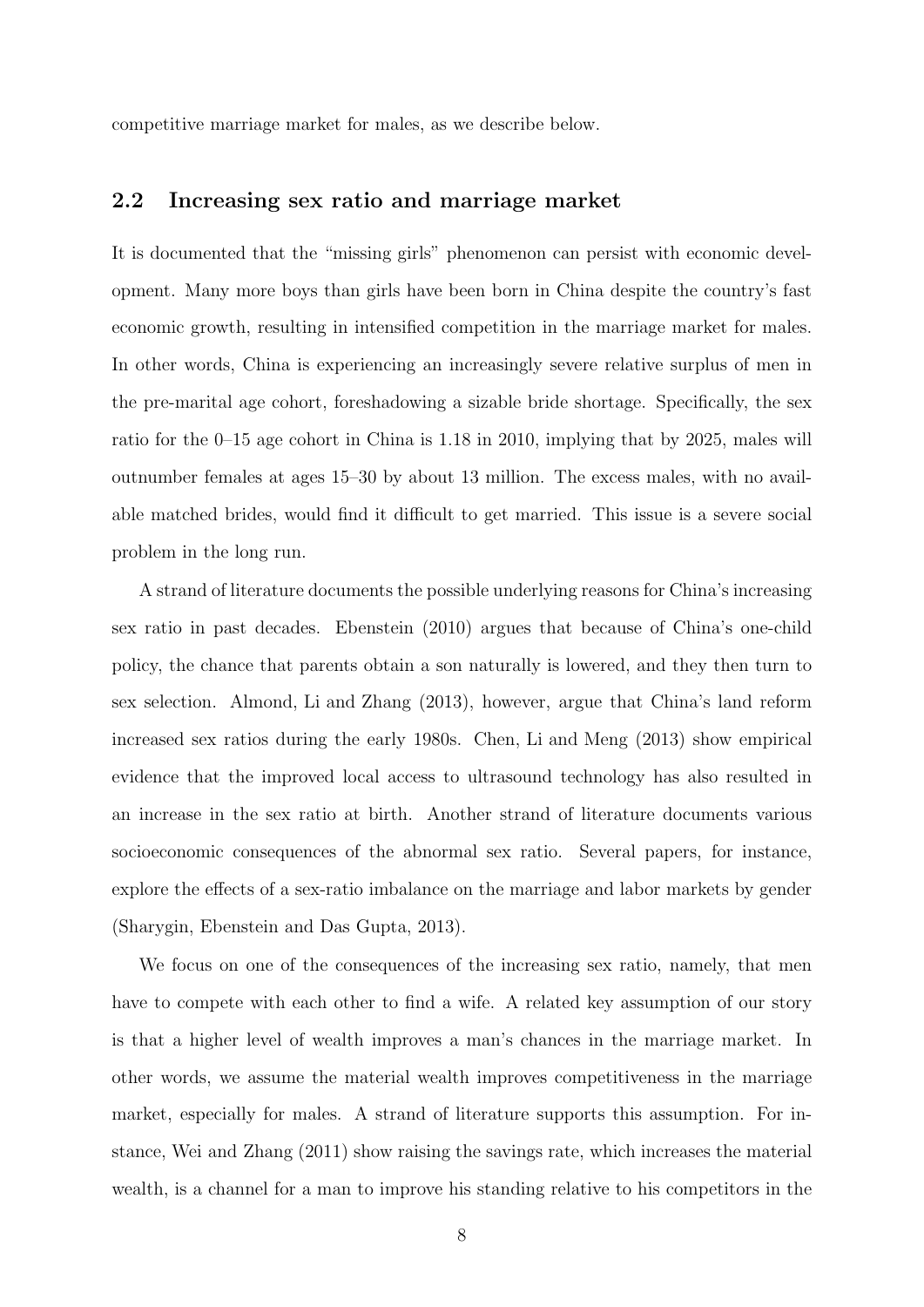marriage market. Households are much less likely to have an unmarried adult son in rural areas if they have a relatively higher-quality house, whereas in urban areas, they are less likely to have an unmarried adult son if they are a homeowner as opposed to a renter (Wei and Zhang,  $2011$ ).<sup>5</sup> Studies also show that women exhibit a preference for men who grew up in affluent neighborhoods, and they continue to migrate to wealthier areas (Sharygin, Ebenstein and Das Gupta, 2013). More interestingly, research shows that women put greater weight on a partner's intelligence, which is an indicator for a promising high wealth level, whereas men respond more to physical attractiveness. A couple is less willing to match if her income exceeds his (Bertrand, Pan and Kamenica, 2015). These facts provide convincing evidence that when a man has a higher level of material wealth, he is more competitive in the marriage market, confirming the validity of our assumption.

## **3 Data and regression specification**

This section describes the data and specifies the regression equation. We also emphasize the exogeneity of our key explanatory variable, the first child's gender, to address a clean causal relationship between child gender and family migration. Finally, we discuss migration and family earnings.

#### **3.1 China Family Panel Studies survey**

This paper mainly makes use of data from the 2010 baseline survey of *the China Family Panel Studies (CFPS)*, which is a nationally representative, biennially longitudinal survey of Chinese communities, families, and individuals. It is launched in 2010 by the *Institute of Social Science Survey* and designed to collect high-quality individual, family, and community level longitudinal data in contemporary China (Xie, 2012). In the nationwide *CFPS* baseline survey, a total of 14,798 households from 645 communities were

<sup>5.</sup> Generally speaking, house is likely to be the most important piece of household wealth. Those owning their houses are wealthier than those who rent their houses. Thus it confirms the conjecture that a higher level of wealth makes a man more attractive in the marriage market.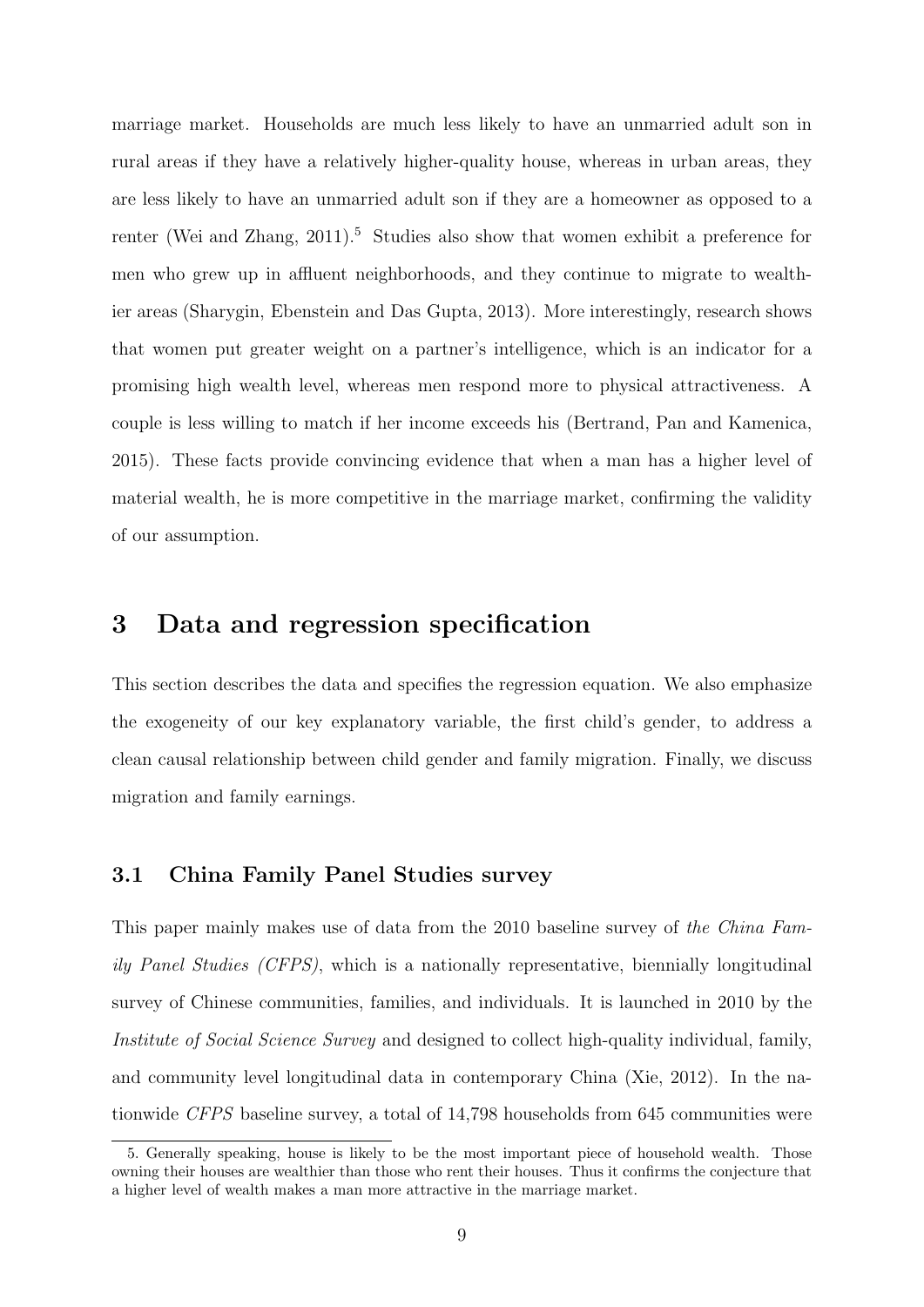successfully interviewed, including 33,600 adults and 8,990 children, in 25 designated provinces.

The CFPS data meet our research needs very well. First, the stratified multi-stage sampling strategy employed ensures that in 2010, *the CFPS* sample represented 95 percent of the total population in China (Xie, 2012). Xu and Xie (2013) carefully compare the CFPS data with *the 2010 China Census* data in terms of some important socioeconomic and demographic variables. They find that characteristics such as distributions of age, sex, rural-urban stratification, educational attainment, and marital status in *the 2010 CFPS* closely resemble those in *the 2010 China Census*. This data-quality assessment confirms that it is reasonable to generalize any empirical finding from *the CFPS 2010* data to all Chinese families. Second, the CFPS provides detailed information on family migration as well as information on family fertility and household structure. Finally, the CFPS data also provide plenty of information on various other family activities, enabling us to examine the child-gender effect on family migration as well as other important family decisions.

In all our regression specifications, the unit of observation is the household. For different purposes, we extract four subsamples throughout the paper. The first one is the whole sample including all households in *the 2010 CFPS* family survey. Then, to analyze the child-gender effect on family migration, we construct the with-children sample by including all households in *the 2010 CFPS* family survey with a first-born child between  $0$  and  $15$  years old.<sup>6</sup> Next, to specifically examine the child-gender effect on parents' migration decision, the main sample is extracted by further restricting the with-children sample to households in which both parents are alive, the father is at most 50 years old and the mother is at most 45 years old, and at least one parent participated in *the 2010 CFPS* adult survey.<sup>7</sup> Finally, to closely analyze the economic activities of the migrant families, we restrict the with-children sample to families with at least one migrant worker

<sup>6.</sup> We focus on families with a first-born child between ages 0 and 15 to rule out cases in which the child might start to work. Because we are particularly interested in the first child's gender, we drop those families in which the first births are twins.

<sup>7.</sup> We impose such a restriction on the ages of fathers and mothers to minimize the probability of their inability to migrate, because of, for instance, health reasons or their retirement out of the labor force.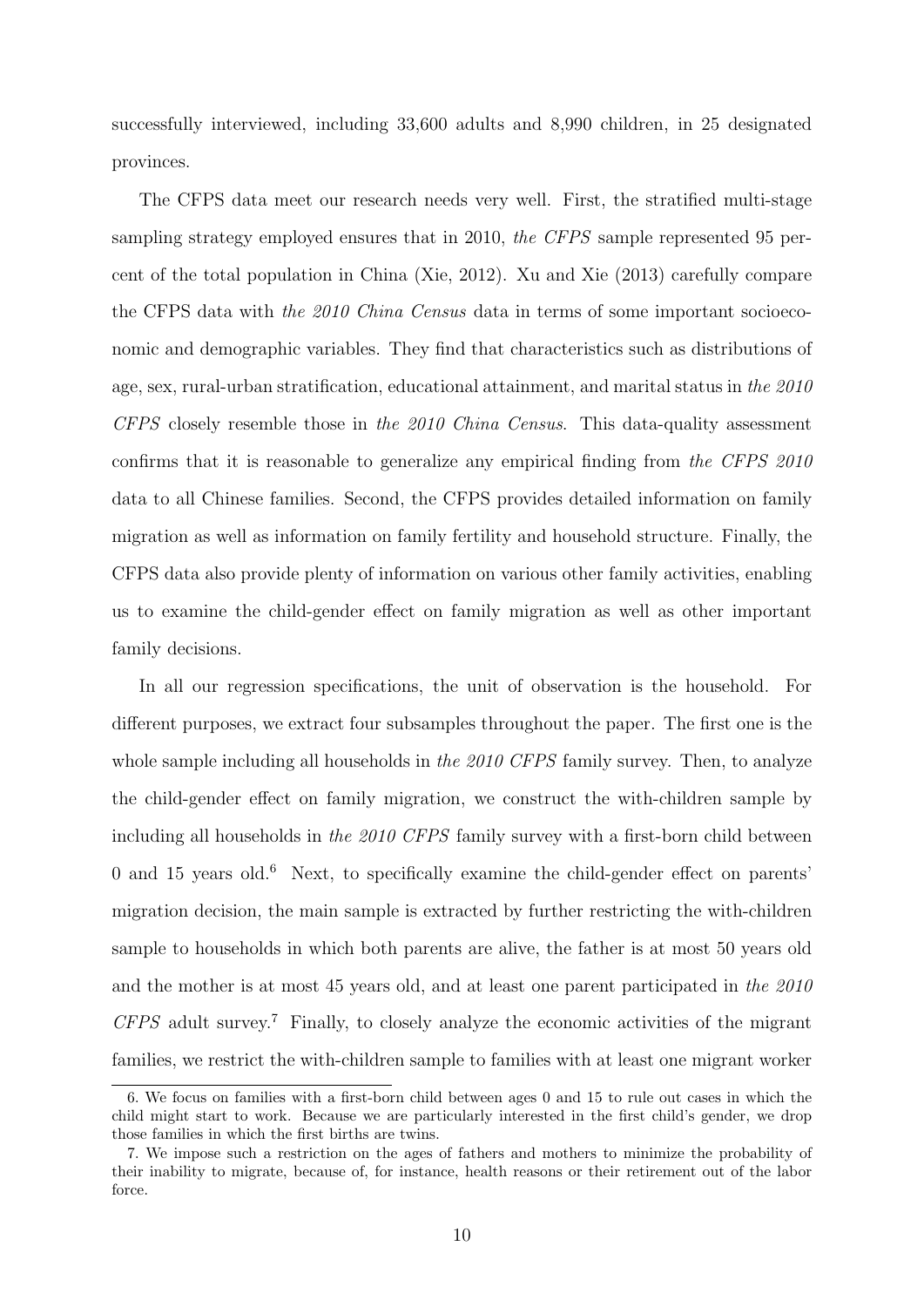to obtain the migration sample.

#### **3.2 Regression specification**

The regression equation we estimate in this paper is as follows:

$$
y_i = \alpha + \beta \times first\_child\_a\_son_i + X_i \gamma + \epsilon_i,
$$
\n(1)

where  $y_i$  measures the migration status for household *i*. Six measures of *y* are examined in our main estimation. They are (1) the number of migrant workers in the family, (2) the migration probability of family members, (3) the migration probability of either parent, (4) the migration probability of the father, (5) the migration probability of the mother, and (6) the migration probability of both parents. These six variables together extensively measure the migration status of the family, exhausting all family migration possibilities. Examining these variables individually is also of interest because understanding how the magnitude of the child gender effect differs across household members might be particularly policy indicative. When the migration probability is considered, *y* is a dummy variable equal to 1 if the particular household member works outside his hometown. In this case, the regression equation is a linear probability model. The family migration information is based on the survey question in *the 2010 CFPS* asking whether anyone in the family left home last year to work outside. "Outside" means working in a place that is not where the person's household is registered or where the household's permanent address is. In rural areas, it usually refers to working in a different county. In urban areas, it usually refers to working in a different city.<sup>8</sup> In Section 5, which provides additional empirical evidence, the dependent variable *y* measures various other family economic activities.

The key explanatory variable throughout the paper, *f irst child a son*, is a dummy equal to 1 if the first-born child is a son. On top of this key explanatory variable, *X* refers

<sup>8.</sup> Work outside means people do not migrate permanently to work in a different county from where their families reside, as in the case of permanent rural migrant workers. In this paper, the family's temporary migration decision is of particular interest because the majority of the migration in China is circular, not permanent.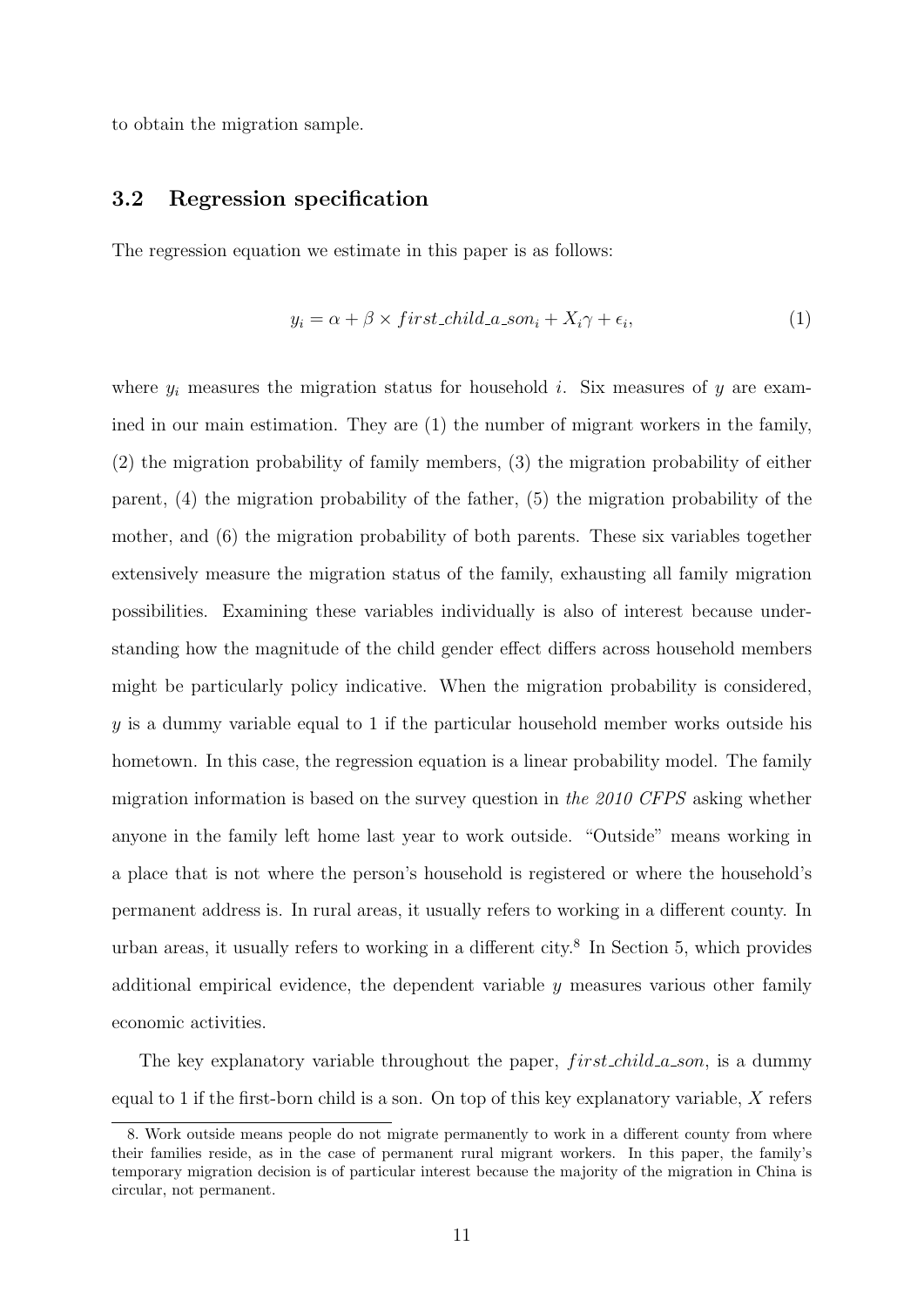|                                 | Mean   | Std. Dev. | Min      | Max | N    |
|---------------------------------|--------|-----------|----------|-----|------|
| Dependent variables             |        |           |          |     |      |
| Number of migrants              | 0.433  | 0.819     | $\Omega$ | 8   | 4635 |
| Any member migration (dummy)    | 0.288  | 0.453     | $\Omega$ | 1   | 4635 |
| Any parent migration (dummy)    | 0.103  | 0.304     | $\Omega$ | 1   | 3771 |
| Father migration (dummy)        | 0.091  | 0.287     | $\theta$ | 1   | 3771 |
| Mother migration (dummy)        | 0.027  | 0.162     | $\theta$ | 1   | 3771 |
| Both parents migration (dummy)  | 0.015  | 0.121     | $\theta$ | 1   | 3771 |
| <b>Explanatory variables</b>    |        |           |          |     |      |
| First child a son (dummy)       | 0.516  | 0.5       | $\Omega$ | 1   | 3771 |
| Having at least one son (dummy) | 0.662  | 0.473     | $\Omega$ | 1   | 3771 |
| Share of sons                   | 0.551  | 0.442     | $\Omega$ | 1   | 3771 |
| Urban $hukou$ (dummy)           | 0.431  | 0.495     | $\Omega$ | 1   | 3771 |
| Father's age                    | 36.254 | 5.647     | 19       | 50  | 3771 |
| Mother's age                    | 34.362 | 5.695     | 18       | 45  | 3771 |
| Father's schooling years        | 7.94   | 4.365     | $\Omega$ | 22  | 3771 |
| Mother's schooling years        | 6.748  | 4.709     | $\theta$ | 22  | 3771 |

**TABLE 1**

Summary statistics — Family migration and family characteristics

*Notes*: The first two variables are summarized for the with-children sample, whereas the rest of variables are summarized for the main sample. See notes below Tables 3 and 5 for the data source, sample descriptions, and variable definitions.

to other control variables that are possibly determinants of family migration, including a vector of parents (age, years of schooling, and occupation), household (urban or rural *hukou* and first-child's age), and regional (province fixed effects) characteristics. These characteristics are well documented in the literature as the important explaining factors for migration in China (Zhao, 1999).  $\epsilon$  represents the measurement error in equation 1.<sup>9</sup> Table 1 reports the summary statistics of the dependent variables and the key explanatory variable for our benchmark regressions.

#### **3.3 Randomness of the first child's gender**

We present several pieces of evidence for the randomness of the first child being a son. To infer from equation 1 a causal relationship between child gender and family migration, the exogeneity or the randomness of the first child's gender is crucial.

First, the four most recent Chinese population censuses (1982, 1990, 2000, 2010) show the sex ratio for the fist-born children has been rather stable and falls in the biologically

<sup>9.</sup> All regression models in this paper are weighted by the weights given by *the 2010 CFPS*.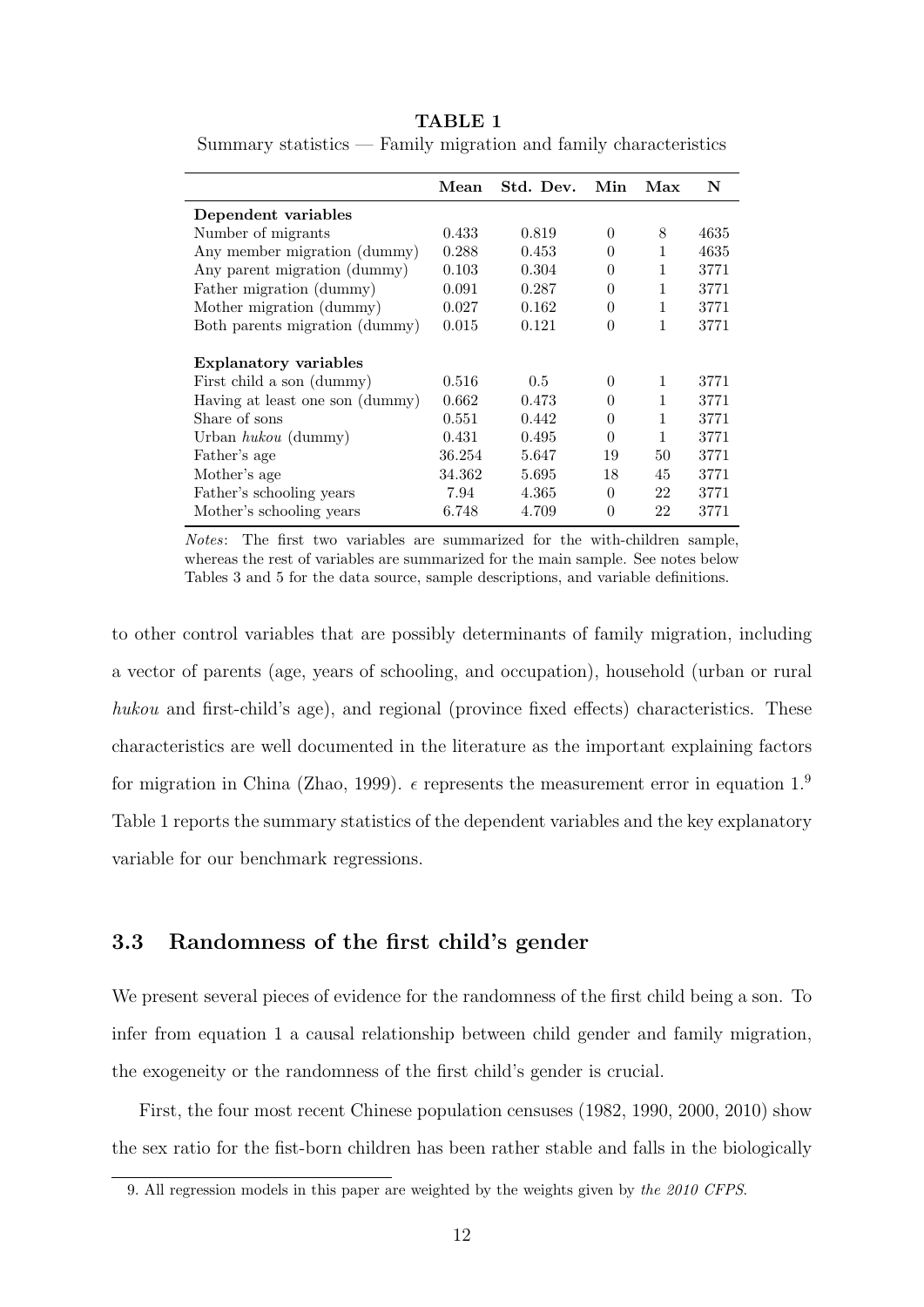normal range, although the overall sex ratio at birth has been increasing. This fact is well documented in the literature (Dahl and Moretti, 2008; Ebenstein, 2010, 2011; Wei and Zhang, 2011). Thus, whether the first-born child in the Chinese family is a boy or a girl is most likely to be random, because the census data are regarded as nationally representative.

Second, because of the specifics of China's birth control policy, the Chinese families are less likely to practice gender selection on the first birth parity despite the traditional parental preference for sons. Specifically, for households in most rural areas in China, couples are allowed to give birth to another child if their first child is a girl. The parental preference for sons happens to be more severe in these areas, and this policy alleviates the motivation of parents in these areas to abort their first daughter (Scharping, 2013). Therefore, the first child's gender in China is arguably random.

More importantly, our summary statistics obtained from *the CFPS* data strongly suggest the randomness of the first child's gender. The sex ratio of the first-born children is 1.06 as reported in Table 1, which is well within the normal range. More interestingly, the standard deviation of the dummy for the first child being a son is exactly 0.5, again confirming the first-born child gender is most likely random.<sup>10</sup>

Finally, we find the first child's gender is not significantly affected by any control variable used in the empirical analysis throughout the paper. To rigorously test whether the first child's gender is random, we regress it on the full list of control variables. None of these variables have a significant effect on the first child's gender. This result again provides reasoning for our analysis to conduct the reduced-form examinations by directly estimating the impact of having a first-born son.

To sum up, although the overall sex ratio is severely unbalanced in China, we still view the gender of the first-born children as random. As such, using the first child's gender in regressions reveals a causal relationship without incurring the common econometric problems, such as reverse causality or omitted variable bias.<sup>11</sup>

<sup>10.</sup> If *Z* is a Bernoulli random variable with a mean of 0.5, the standard deviation of *Z* is equal to 0.5  $(\sqrt{0.5(1-0.5)})$ .

<sup>11.</sup> China's household registration and birth control policies prevent households from migrating for fertility reasons (Li and Zhang, 2009). Thus, the reverse causality is even less likely to be at play.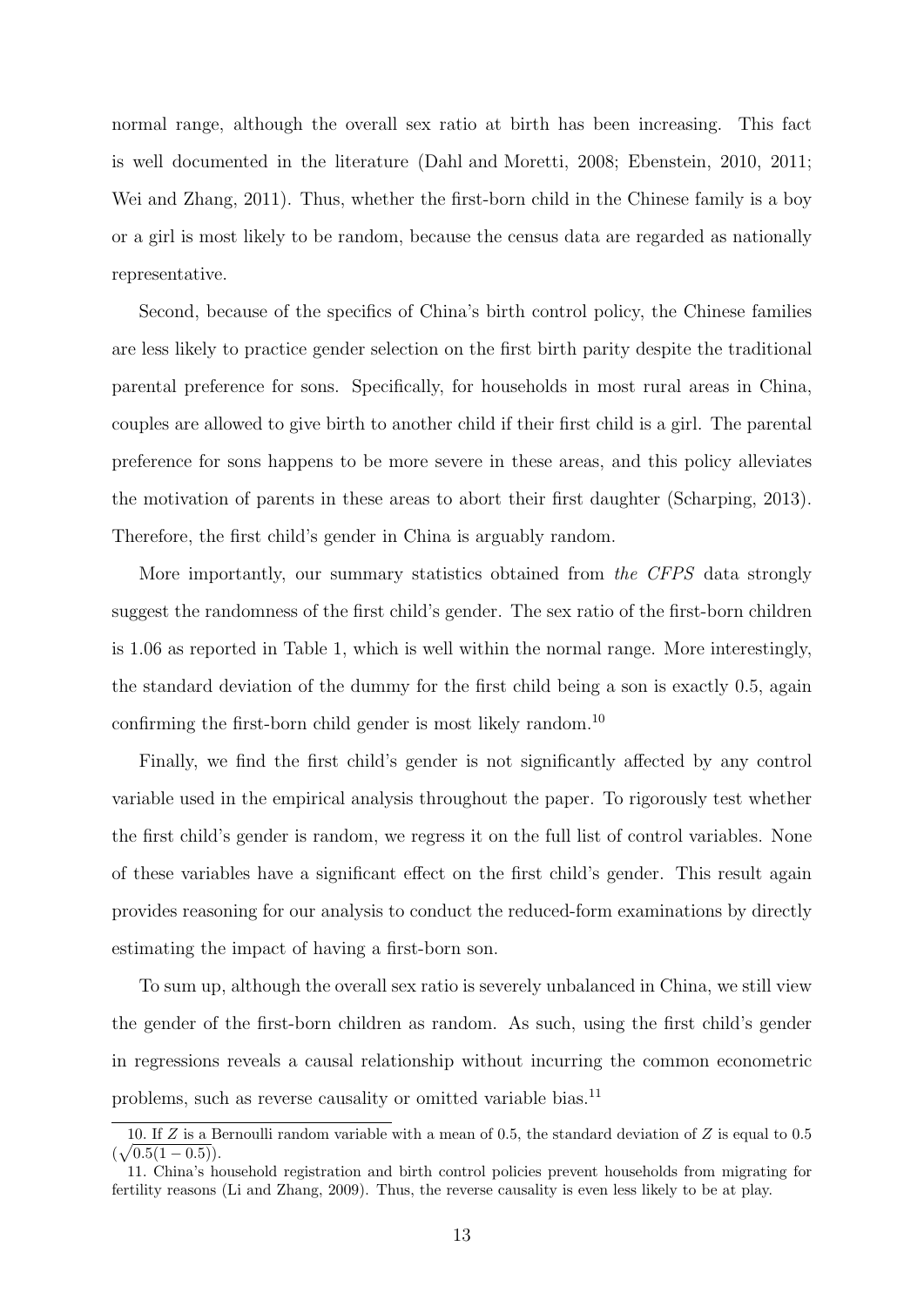#### **3.4 Migration and family earnings**

Before presenting the estimation results of equation 1, we empirically examine a crucial assumption for our competitive-earing-incentive hypothesis. That is, migrating parents are able to earn more money. Table 2 reports the correlation between family salary income and family migration.<sup>12</sup> The dependent variable is the yearly family salary income (in thousand *yuan*), and the explanatory variable of interest is a dummy equal to 1 if the corresponding household member is a migrant worker. Overall, we can infer from Table 2 that the family income is positively related to family members' migration status. The migration effect on income is considerably large in magnitude and statistically significant. In particular, the father working away from his hometown is associated with an increase in the family salary income by 8.3 thousand *yuan* on average. This amount equals a 30 percent increase to the mean of the family salary income, which is 27.4 thousand *yuan*. Interestingly, the mother's migration status is related to an even larger increase (46 percent or 12.7 thousand *yuan*) in the family salary income. Our findings are in line with Ge and Yang (2014) and Zhao (1999).

## **4 Child gender and family migration**

In this section, we provide empirical evidence on the effect of child gender on family migration. We first estimate the significance and the magnitude of the child-gender effect as well as its differential impacts on different family members' migration status. Subsequently, we present several robustness checks. We provide additional estimates measuring both the direct and indirect effects of child gender on family migration. The indirect effect is through the change in fertility induced by the first child's gender. We also employ other measurements of child gender to check the robustness of the child-gender effect on family migration.

<sup>12.</sup> In this regression model, we are not formally inferring a causal relationship. Instead, we would like to confirm the conception that migration is associated with higher family income.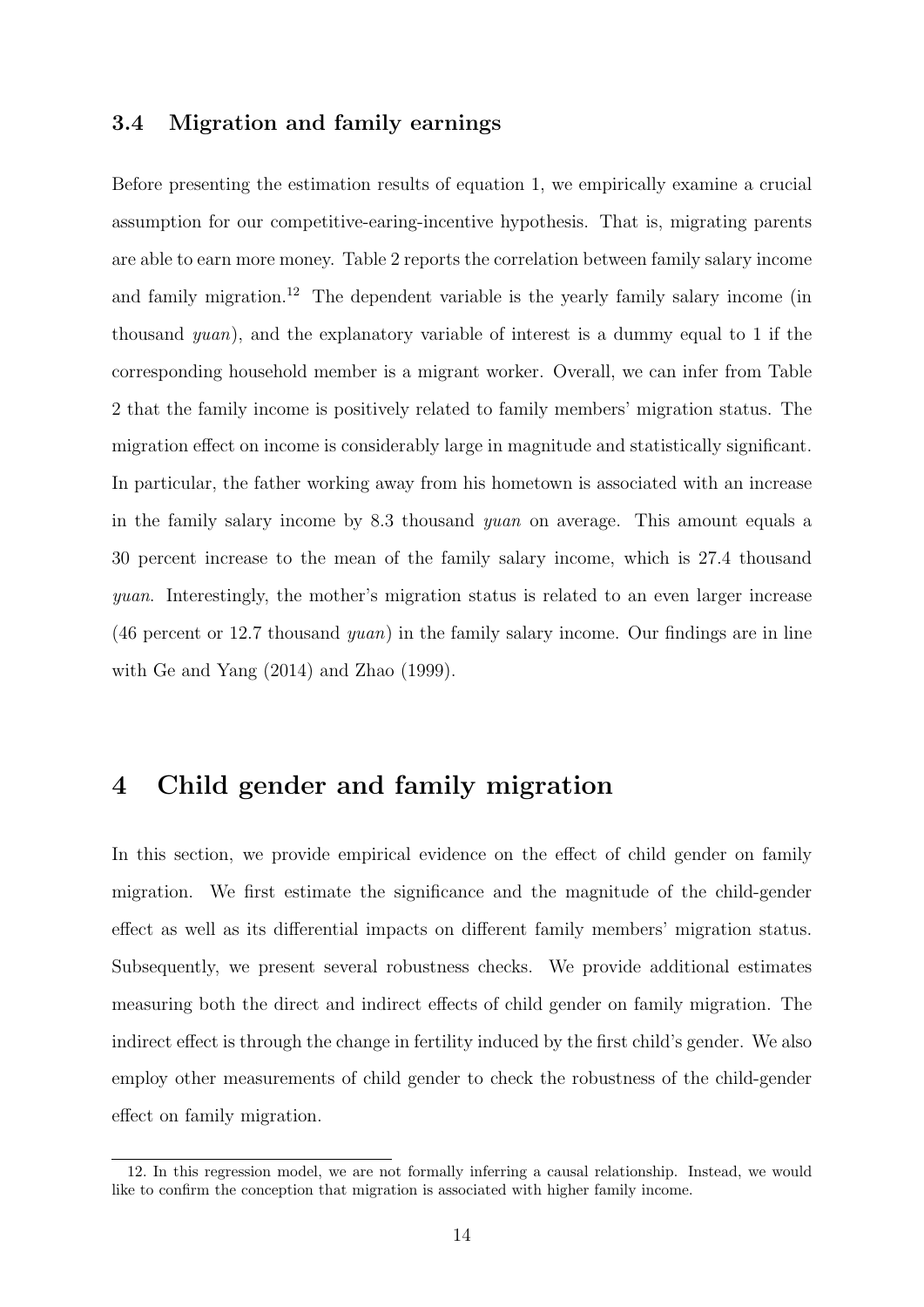|                                 | Whole sample           | With-children<br>sample                             |                       |                       | Main sample            |                        |
|---------------------------------|------------------------|-----------------------------------------------------|-----------------------|-----------------------|------------------------|------------------------|
|                                 | (1)                    | $\left( 2\right)$                                   | (3)                   | (4)                   | (5)                    | (6)                    |
|                                 |                        | Dependent variable: family salary income (000 yuan) |                       |                       |                        |                        |
| Any member                      | $12.732***$<br>(1.657) | $11.471***$<br>(1.012)                              |                       |                       |                        |                        |
| Any parent                      |                        |                                                     | $8.592***$<br>(1.614) |                       |                        |                        |
| Father                          |                        |                                                     |                       | $8.276***$<br>(1.718) |                        |                        |
| Mother                          |                        |                                                     |                       |                       | $12.706***$<br>(3.050) |                        |
| Both parents                    |                        |                                                     |                       |                       |                        | $17.506***$<br>(4.469) |
| Observations<br>Other controls? | 14,318<br>YES          | 6,056<br>YES                                        | 4,783<br>YES          | 4,783<br>YES          | 4,783<br>YES           | 4,783<br>YES           |

| TABLE 2                                                      |  |
|--------------------------------------------------------------|--|
| Family migration and family salary income $-$ OLS estimation |  |

*Notes*: Standard errors are given in parentheses. The whole sample includes all households in *the 2010 CFPS* family survey. See notes below Table 3 for the data source, sample descriptions, and control variables. The dependent variable is the yearly family salary income (in thousand *yuan*). The explanatory variable of interest is a dummy equal to 1 if the corresponding household member(s) worked away from the hometown in the year before the survey.

\*\*\*Significant at the 1 percent level.

\*\*Significant at the 5 percent level.

\*Significant at the 10 percent level.

#### **4.1 Benchmark results**

We begin our empirical analysis by using equation 1 to estimate how child gender affects the family members', especially fathers', migration status.<sup>13</sup> All regressions control for a vector of parents (age, years of schooling, and occupation), household (urban or rural *hukou* and first-child's age), and regional (province fixed effects) characteristics.

Column (1) in Table 3 reports the child-gender effect on the overall number of migrants in the household based on the with-children sample. The explanatory variable of interest, *f irst child a son*, is a dummy equal to 1 if the first-born child in the family is a son. Its coefficient indicates families in which the first child is a son have 0.04 more migrant workers than families in which the first child is a daughter, on average.

To better understand the magnitude of the estimated marginal effect, throughout the

<sup>13.</sup> Logit models yield virtually identical results compared to OLS models given by equation 1.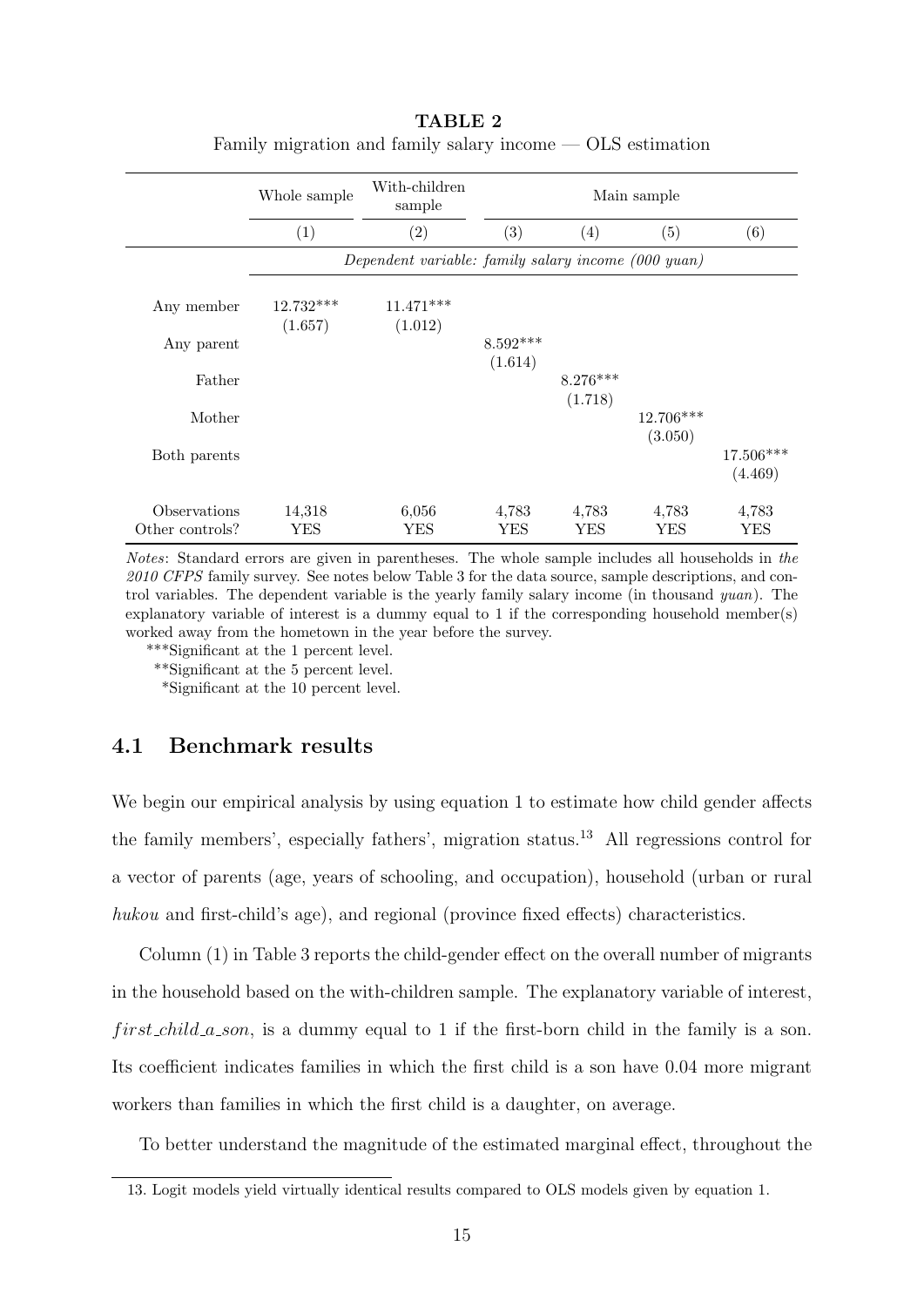|                    | With-children sample  |                      |                      | Main sample                         |                  |                  |  |
|--------------------|-----------------------|----------------------|----------------------|-------------------------------------|------------------|------------------|--|
|                    |                       |                      |                      | Dependent variable: migration dummy |                  |                  |  |
|                    | (1)                   | $\left( 2\right)$    | $\left( 3\right)$    | $\left( 4\right)$                   | (5)              | (6)              |  |
|                    | Number of<br>migrants | Any<br>member        | Any<br>parent        | Father                              | Mother           | Both<br>parents  |  |
| First child a son  | $0.041*$<br>(0.024)   | $0.031**$<br>(0.013) | $0.022**$<br>(0.010) | $0.020**$<br>(0.010)                | 0.004<br>(0.006) | 0.003<br>(0.004) |  |
| Observations       | 4,635                 | 4,635                | 3,771                | 3,771                               | 3,771            | 3,771            |  |
| R-squared          | 0.27                  | 0.27                 | 0.21                 | 0.21                                | 0.19             | 0.21             |  |
| Other controls?    | YES                   | YES                  | YES                  | YES                                 | <b>YES</b>       | YES              |  |
| Daughter baseline  | 0.41                  | 0.27                 | 0.09                 | 0.08                                | 0.02             | 0.01             |  |
| Son percent effect | 10.03                 | 11.31                | 23.65                | 25.20                               | 18.09            | 22.71            |  |

**TABLE 3** First-child gender and family migration — OLS estimation

*Notes*: Standard errors are given in parentheses. Data are from *the 2010 CFPS*. The withchildren sample includes all households in *the 2010 CFPS* family survey with a first-born child between 0 and 15 years old (inclusive), whereas the main sample further restricts the with-children sample to households in which both parents are alive, the father is at most 50 years old and the mother is at most 45 years old, and at least one parent participated in *the 2010 CFPS* adult survey. In column (1), the dependent variable is the number of migrants in the family. In columns  $(2)$  to  $(6)$ , the dependent variable is a dummy equal to 1 if the corresponding household member worked away from the hometown in the year before the survey. The explanatory variable of interest, *f irst child a son*, is a dummy equal to 1 if the first-born child in the family is a son. Other controls include a vector of parents (age, years of schooling, and occupation), household (urban or rural *hukou* and first-child's age), and regional (province fixed effects) characteristics. The daughter baseline is calculated as the average predicted value of the dependent variable of interest for families with a first-born daughter, using the estimated coefficients on the control variables. The son percent effect is the increase in the value of the dependent variable for a first-born-son family to a first-born-daughter family. It is the odds ratio minus 1.

\*\*\*Significant at the 1 percent level.

\*\*Significant at the 5 percent level.

\*Significant at the 10 percent level.

paper, we report the "daughter baseline," which is calculated as the average predicted value of the outcome variable of interest for families with a first-born daughter, using the estimated coefficients on control variables.<sup>14</sup> In column  $(1)$ , where the dependent variable is the number of migrants, the daughter baseline measures the average number of migrants in families with a first-born daughter. In columns (2) to (6), where the dependent variable is a dummy equal to 1 if the corresponding household member works away from hometown, the daughter baseline measures the migration probability of particular members in families with a first-born daughter. More importantly, we also report the "son

<sup>14.</sup> The daughter baseline equals  $X\gamma$  in equation 1. These average predicted values turn out to be very close to the raw values in our sample..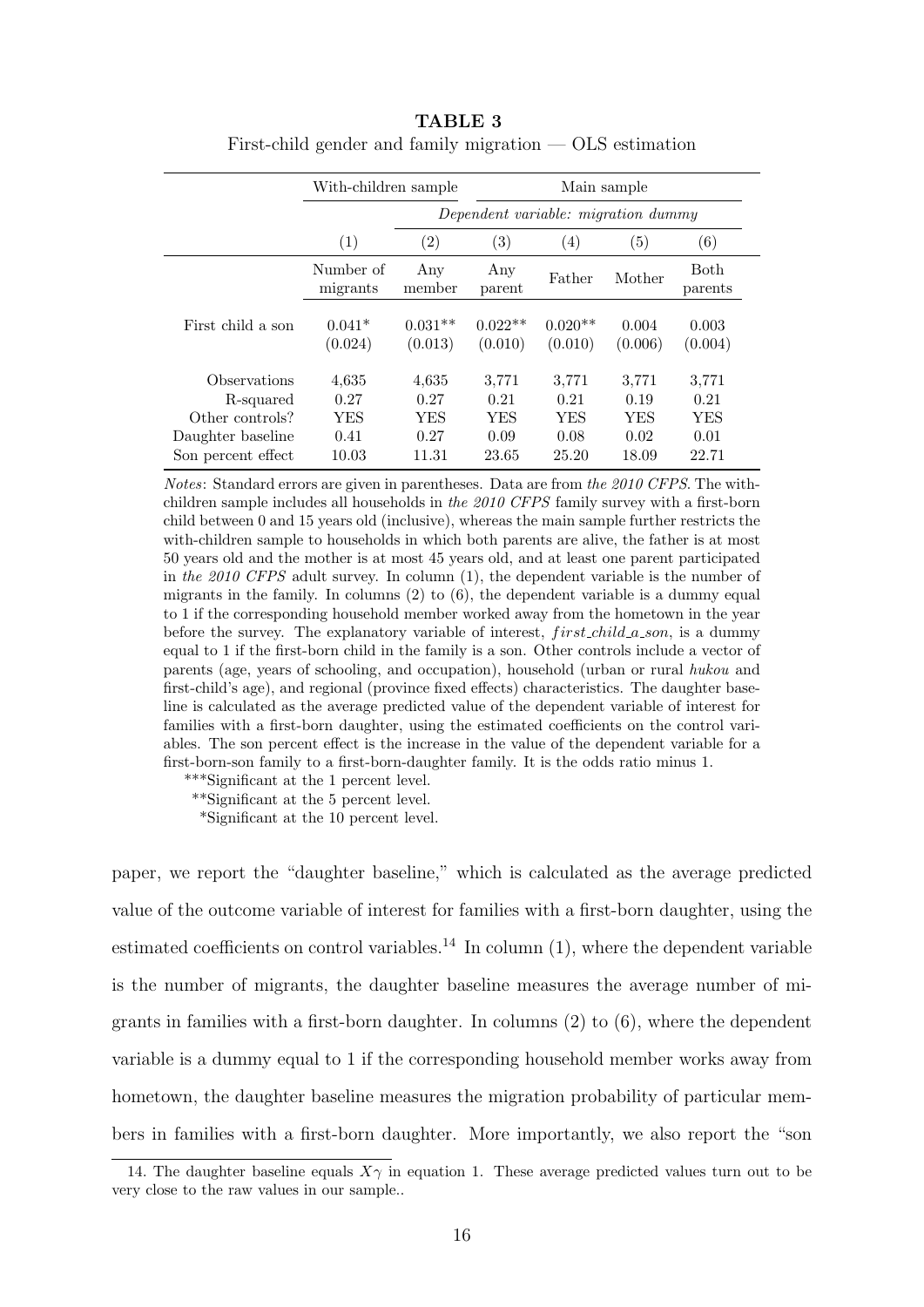percent effect," which is the increase in the value of the outcome variable of interest for families with a first-born son from the daughter baseline.<sup>15</sup> In column  $(1)$ , the son percent effect indicates the number of migrants increases by 10 percent comparing a family in which the first child is a son to a family in which the first child is a daughter.

In column (2), the son percent effect indicates that for the with-children sample, the migration probability in the family increases by 11.3 percent when the first child is a son. The estimates in columns (3) to (6) are based on the main sample in which parents are in the labor force. In column (3), the son percent effect indicates the migration probability for either the father or mother increases by 23.7 percent when the first child is a son. This result mainly attributes to the migration of fathers, as can be seen from the son percent effect (25.2 percent) in column (4). We view this effect as considerably large. It implies that in 2010, approximately 1.7 million first-born daughters younger than 16 years old in China would have driven their fathers out of their hometowns had they been first-born sons instead.<sup>16</sup> Despite the child-gender effect on mothers' migration being small in magnitude and not statistically significant, the first child being a son still has a positive effect for mothers.

#### **4.2 Robustness checks**

#### **4.2.1 Direct and indirect effects of child gender on family migration**

We focus on the first child's gender because it has the cleanest causal interpretation, because whether the first child is a boy or a girl can arguably be viewed as random. Estimates based only on the gender of the first child provide the total effect on the relevant outcomes of having a first-born boy versus a first-born girl. As such, our causal estimates may capture several effects, including the direct effect of a first-born son on family migration and the indirect effect due to the subsequent differential fertility choice. The gender of the first child affects parental fertility decisions and then parental labor

<sup>15.</sup> The son percent effect equals  $\beta/X\gamma$  in equation 1, which is simply the odds ratio minus 1.

<sup>16.</sup> China has a total of 417,722,698 households according to *the China 2010 Census*. Among these households, 42.3 percent have at least one child from 0 to 15 years old. Among these families with children, 28.8 percent contain temporary migrant workers and 7.6 percent contain temporarily migrating fathers (calculated by the authors from *the 2010 CFPS*).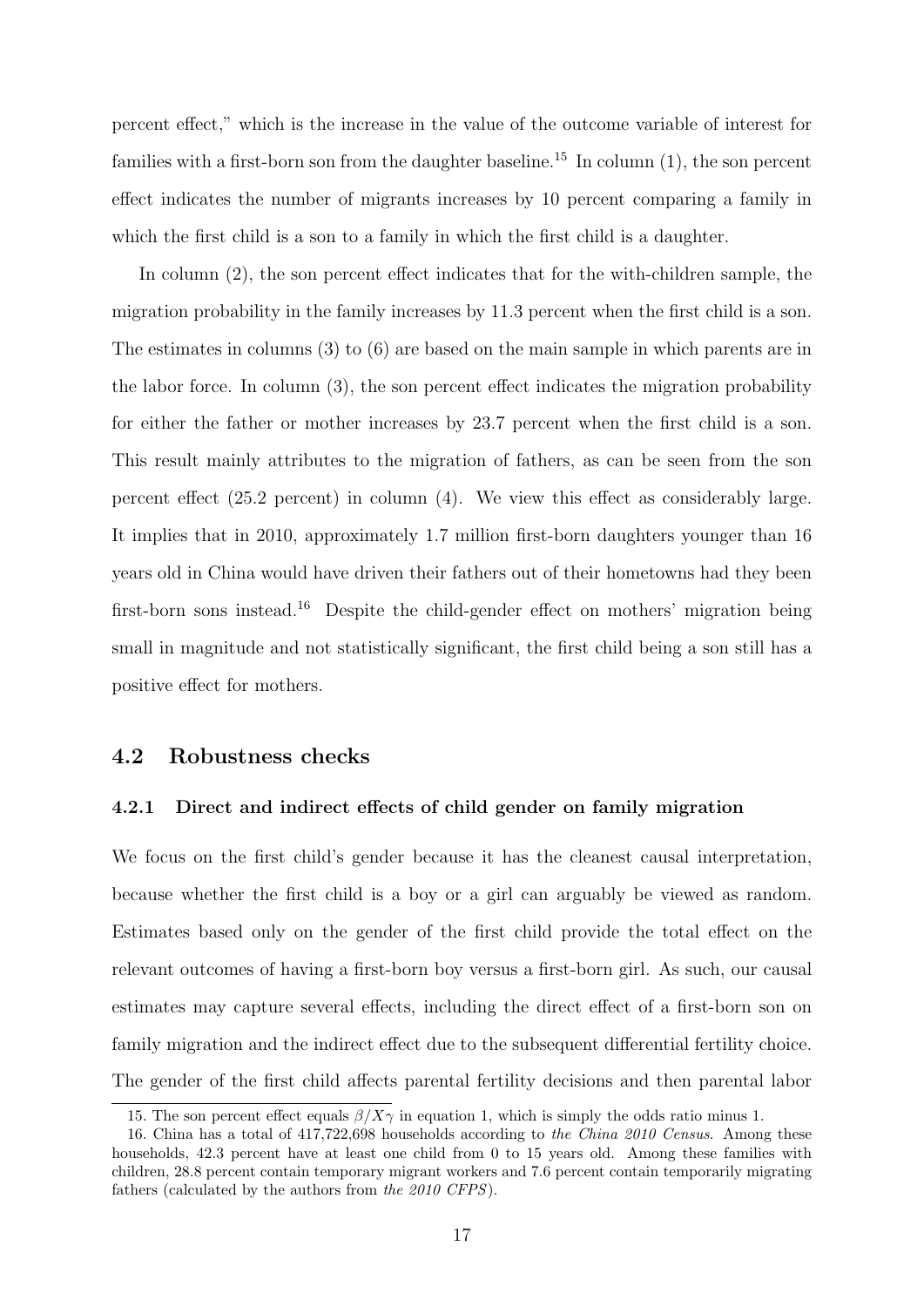supply (Fleisher and Rhodes, 1979).

Although isolating the direct effect of the first-born child's gender is not fully possible with our available data, to aid in the interpretation of our findings, we present additional estimates in Table 4 for family migration. In Panel A, we restrict the sample to families with only one child, and re-estimate equation 1 in the same way as in Table 3. This practice holds constant the family size, although we emphasize that this restricted sample consists of parents who endogenously chose to have only one child. For this restricted sample of one-child families, the probability of a migrating father for a first-born boy versus girl rises to 3 percentage points compared to 2 percentage points in column (4) of Table 3. The estimates for most of the other outcomes are similar to, or larger than, the analogous estimates in Table 3 in magnitude. The estimate for mothers' migration probability remains insignificant.

One way to benchmark our estimates is to compare the first-born-son effect to the family-size effect on family migration. In Panel B of Table 4, we include the number of children as an additional explanatory variable. Several points are worth mentioning. First, the coefficients of the key explanatory variable,  $first\text{-}child\text{-}a\text{-}son$ , are arguably precisely estimated and do not appreciably change from Table 3 with the addition of the family-size variable. Second, the estimation results suggest that although additional children seem to increase the number of migrants in the family, they do not significantly increase parents' migration probability. Third, apart from the insignificance, the additional child effect is considerably smaller in magnitude than the first-born-son effect for various outcomes. Finally, the indirect fertility effect on family migration could be obtained from the additional child estimates by multiplying the number of reduced births resulting from a first-born son. The fertility effect is even smaller compared to the firstborn-son effect, because the number of reduced births is far less than one.<sup>17</sup> To sum up, apart from the endogeneity of the family fertility decision, all these points discussed above suggest it is not necessary to include the number of children in various regressions examining the child-gender effect on family migration.

<sup>17.</sup> The first child being a son decreases the number of children in the family by about 0.228 (calculated using *the 2010 CFPS* data).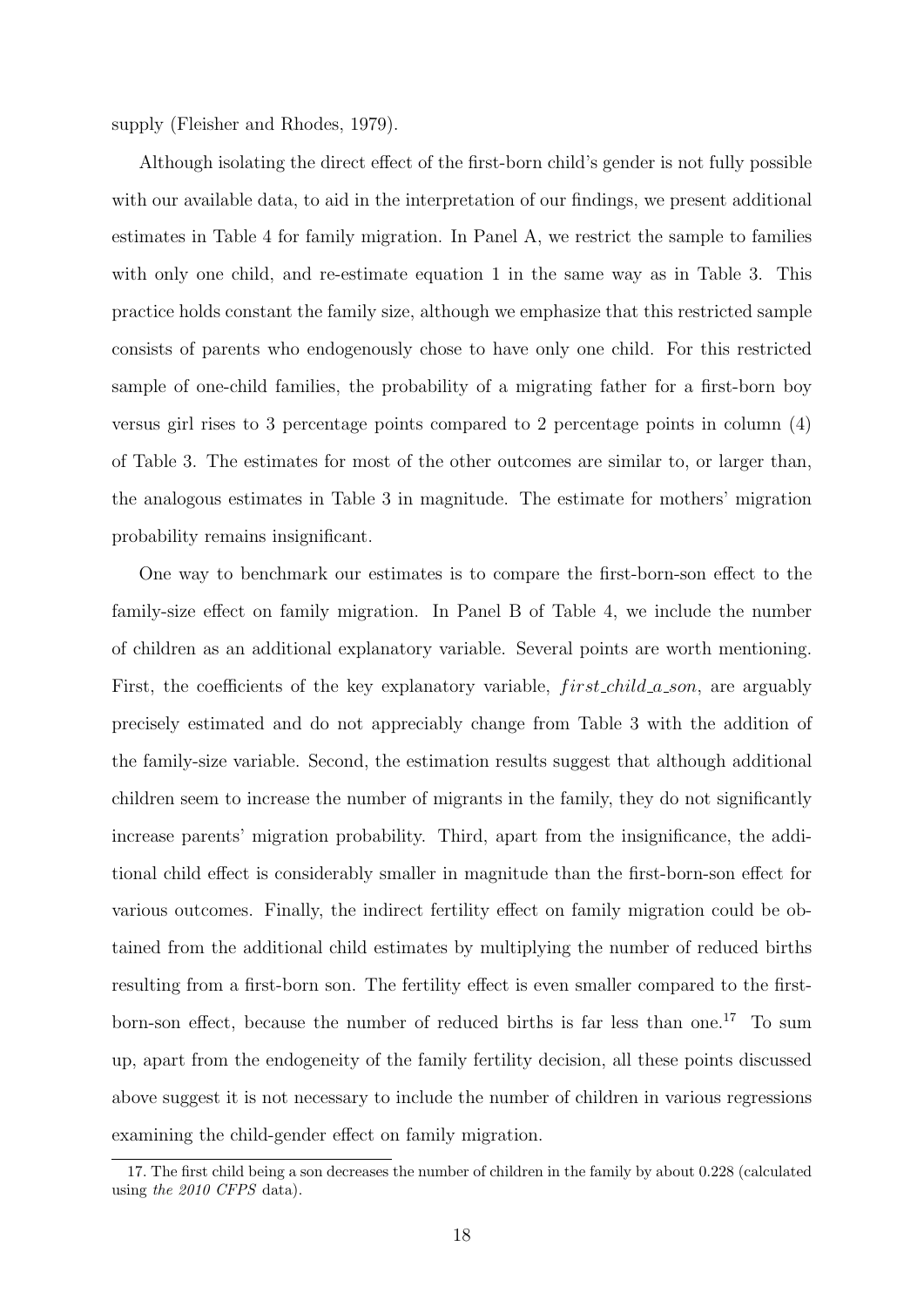#### **TABLE 4** First-child gender and family migration — OLS estimation Direct and indirect effects

|                    | With-children sample                                |               |                                     | Main sample |                   |                 |  |  |
|--------------------|-----------------------------------------------------|---------------|-------------------------------------|-------------|-------------------|-----------------|--|--|
|                    |                                                     |               | Dependent variable: migration dummy |             |                   |                 |  |  |
|                    | (1)                                                 | (2)           | (3)                                 | (4)         | $\left( 5\right)$ | (6)             |  |  |
|                    | Number of<br>migrants                               | Any<br>member | Any<br>parent                       | Father      | Mother            | Both<br>parents |  |  |
|                    | Panel A: Effects for families with only one child   |               |                                     |             |                   |                 |  |  |
| First child a son  | 0.026                                               | $0.032*$      | $0.029**$                           | $0.030**$   | 0.003             | 0.004           |  |  |
|                    | (0.029)                                             | (0.017)       | (0.013)                             | (0.012)     | (0.007)           | (0.005)         |  |  |
| Observations       | 3,058                                               | 3,058         | 2,473                               | 2,473       | 2,473             | 2,473           |  |  |
|                    | Panel B: Effects controlling for number of children |               |                                     |             |                   |                 |  |  |
| First child a son  | $0.046*$                                            | $0.031**$     | $0.021**$                           | $0.021**$   | 0.005             | 0.004           |  |  |
|                    | (0.024)                                             | (0.013)       | (0.011)                             | (0.010)     | (0.006)           | (0.004)         |  |  |
| Number of children | $0.034*$                                            | 0.006         | 0.005                               | 0.010       | 0.000             | 0.005           |  |  |
|                    | (0.020)                                             | (0.011)       | (0.009)                             | (0.009)     | (0.005)           | (0.004)         |  |  |
| Observations       | 4,635                                               | 4,635         | 3,771                               | 3,771       | 3,771             | 3,771           |  |  |

*Notes*: Standard errors are given in parentheses. See notes below Table 3 for the data source, sample descriptions, variable definitions, and control variables. Panel A includes households with only one child. In Panel B, the total number of children is added as an additional explanatory variable.

\*\*\*Significant at the 1 percent level.

\*\*Significant at the 5 percent level.

\*Significant at the 10 percent level.

#### **4.2.2 Measurements of child gender**

The estimation results presented so far show an impact of having a first-born son on the household migration decision-making. Although these results support the assertion that parents of sons are more likely to migrate, we have to consider other measurements of child gender to get a convincing conclusion. In the following, we exploit two different measures of child gender: (1) having at least one son, which is a dummy equal to 1 if the family has one or more sons, and (2) the share of sons, which is the ratio of the number of sons over the number of children. These two variables, however, are less likely to be exogenous, because the gender of children after the first-born child is no longer random, as fertility decisions are likely to be endogenous (Dahl and Moretti, 2008; Ebenstein, 2010).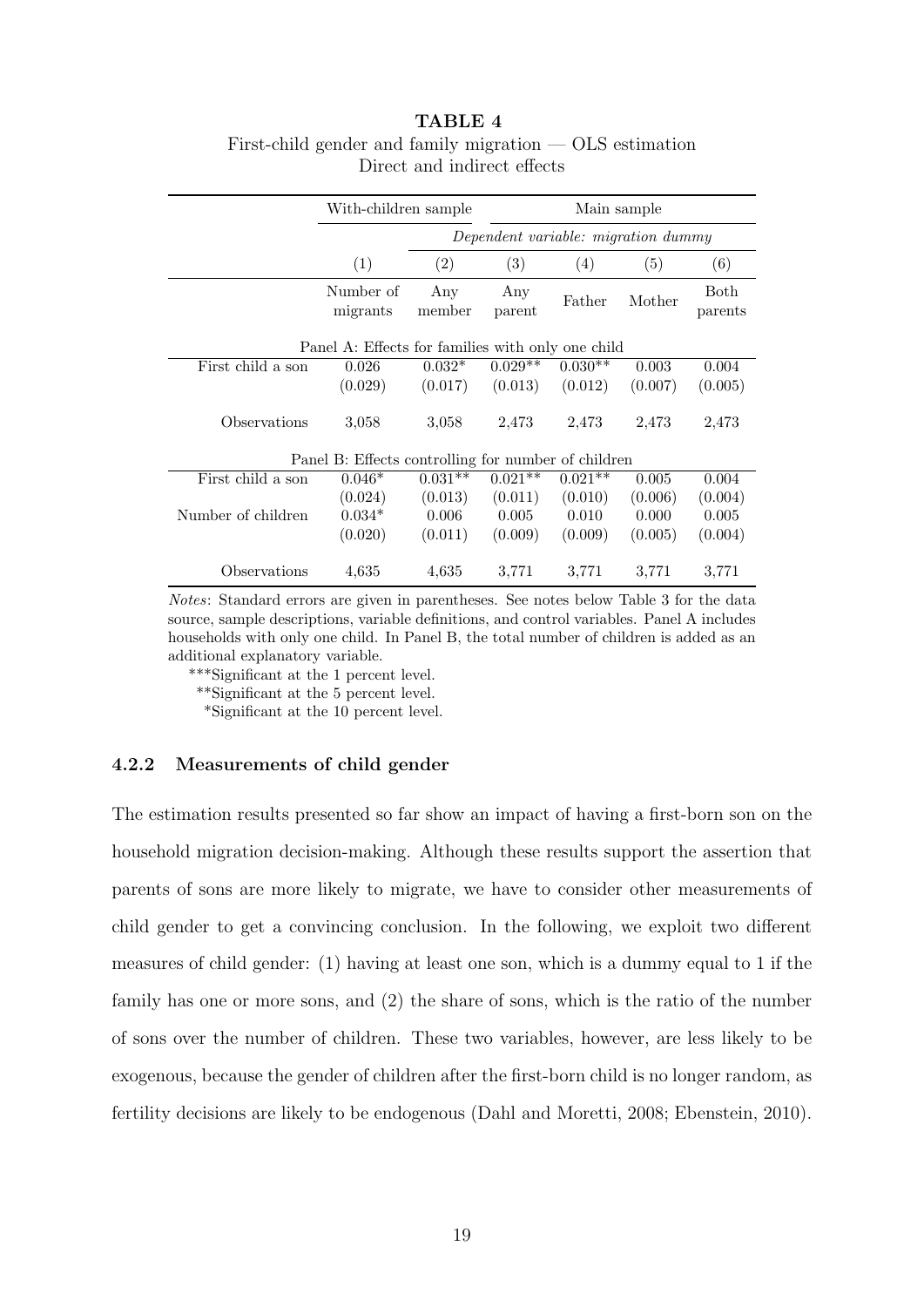|                                                                                                                                                                                                                                                                                                                                                                                                                                                                                                                                                                                                                                            |                               | With-children sample         |                      |                       |                                                           |                                    |                                               | Main sample           |                       |                       |                  |                       |
|--------------------------------------------------------------------------------------------------------------------------------------------------------------------------------------------------------------------------------------------------------------------------------------------------------------------------------------------------------------------------------------------------------------------------------------------------------------------------------------------------------------------------------------------------------------------------------------------------------------------------------------------|-------------------------------|------------------------------|----------------------|-----------------------|-----------------------------------------------------------|------------------------------------|-----------------------------------------------|-----------------------|-----------------------|-----------------------|------------------|-----------------------|
|                                                                                                                                                                                                                                                                                                                                                                                                                                                                                                                                                                                                                                            |                               |                              |                      |                       |                                                           |                                    | $Dependent\ variable\colon\ migration\ dummy$ |                       |                       |                       |                  |                       |
|                                                                                                                                                                                                                                                                                                                                                                                                                                                                                                                                                                                                                                            | <b>OLS</b><br>$\widehat{\Xi}$ | $\widetilde{2}$              | STO<br>$\odot$       | $\bigoplus$<br>$\geq$ | <b>OLS</b><br>$\widetilde{5}$                             | $\odot$<br>$\geq$                  | <b>OLS</b><br>$\widetilde{\Xi}$               | $\geq$<br>$\circledS$ | <b>OLS</b><br>$\odot$ | (10)<br>$\geq$        | STO<br>(11)      | $(12)$<br>$\geq$      |
|                                                                                                                                                                                                                                                                                                                                                                                                                                                                                                                                                                                                                                            |                               | Number of migrants           |                      | Any member            |                                                           | Any parent                         |                                               | Father                |                       | Mother                |                  | Both parents          |
|                                                                                                                                                                                                                                                                                                                                                                                                                                                                                                                                                                                                                                            |                               |                              |                      |                       | Panel A: Having at least one son                          |                                    |                                               |                       |                       |                       |                  |                       |
| Having at least one son                                                                                                                                                                                                                                                                                                                                                                                                                                                                                                                                                                                                                    | (0.026)<br>0.002              | $0.060*$<br>(0.033)          | $0.029**$<br>(0.014) | $0.045**$<br>(0.018)  | (0.012)<br>$0.020*$                                       | $\overline{0.032}^{**}$<br>(0.014) | $0.023**$<br>(0.011)                          | $0.030**$<br>(0.014)  | (0.006)<br>0.001      | (0.007)               | (0.005)<br>0.004 | (0.006)<br>0.004      |
| Observations                                                                                                                                                                                                                                                                                                                                                                                                                                                                                                                                                                                                                               | 4,635                         | 4,635                        | 4,635                | 4,635                 | 3,771                                                     | 3,771                              | 3,771                                         | 3,771                 | 3,771                 | 3,771                 | 3,771            | 3,771                 |
| First child a son                                                                                                                                                                                                                                                                                                                                                                                                                                                                                                                                                                                                                          |                               | $0.690***$<br>(0.009)        |                      | $0.690***$<br>(0.009) | First stage (Dependent variable: having at least one son) | $0.680***$<br>(0.010)              |                                               | $0.680***$<br>(0.010) |                       | $0.680***$<br>(0.010) |                  | $0.680***$<br>(0.010) |
|                                                                                                                                                                                                                                                                                                                                                                                                                                                                                                                                                                                                                                            |                               |                              |                      |                       | Panel B: Share of sons                                    |                                    |                                               |                       |                       |                       |                  |                       |
| Share of sons                                                                                                                                                                                                                                                                                                                                                                                                                                                                                                                                                                                                                              | (0.027)<br>0.011              | (0.029)<br>$\frac{1}{0.053}$ | $0.027*$<br>(0.015)  | $0.039**$<br>(0.016)  | $0.031***$<br>(0.012)                                     | $0.028**$<br>(0.012)               | $0.030***$<br>(0.011)                         | $0.026**$<br>(0.012)  | (0.006)<br>0.007      | (0.007)<br>0.006      | (0.005)<br>0.006 | (0.005)<br>0.004      |
| Observations                                                                                                                                                                                                                                                                                                                                                                                                                                                                                                                                                                                                                               | 4,635                         | 4,635                        | 4,635                | 4,635                 | 3,771                                                     | 3,771                              | 3,771                                         | 3,771                 | 3,771                 | 3,771                 | 3,771            | 3,771                 |
| First child a son                                                                                                                                                                                                                                                                                                                                                                                                                                                                                                                                                                                                                          |                               | $0.784***$<br>(0.006)        |                      | $0.784***$<br>(0.006) | First stage (Dependent variable: share of sons,           | $0.780***$<br>(0.007)              |                                               | $0.780***$<br>(0.007) |                       | $0.780***$<br>(0.007) |                  | $0.780***$<br>(0.007) |
| variable of interest, share of sons, is defined as the ratio of the number of sons over the number of children in the family. In columns $(1)$ , $(3)$ , $(5)$ , $(7)$ , $(9)$ , and $(11)$ , coefficients of the explanatory varia<br>In Panel A, the explanatory variable of interest, having at least one son, is a dummy equal to 1 if the family has one or more sons. In Panel B, the explanatory<br>Notes: Standard errors are given in parentheses. See notes below Table 3 for the data source, sample descriptions, variable definitions, and control variables.<br>variable of interest, share of sons, is defined as the ratio |                               |                              |                      |                       |                                                           |                                    |                                               |                       |                       |                       |                  |                       |

TABLE 5 Child gender and family migration — OLS and IV estimation Child gender and family migration  $-$  OLS and IV estimation  $\ddot{\phantom{a}}$  $\tilde{\mathcal{L}}$ 

20

are obtained by the IV estimation method, the explanatory variables of interest being instrumented by the dumny variable, the first child being a son. The first-stage estimates are reported following the second-stage estim first-stage estimates are reported following the second-stage estimates. \*\*\*Significant at the 1 percent level.

are obtained by the IV estimation method, the explanatory variables of interest being instrumented by the dummy variable, the first child being a son. The

\*\*Significant at the 5 percent level. \*Significant at the 10 percent level.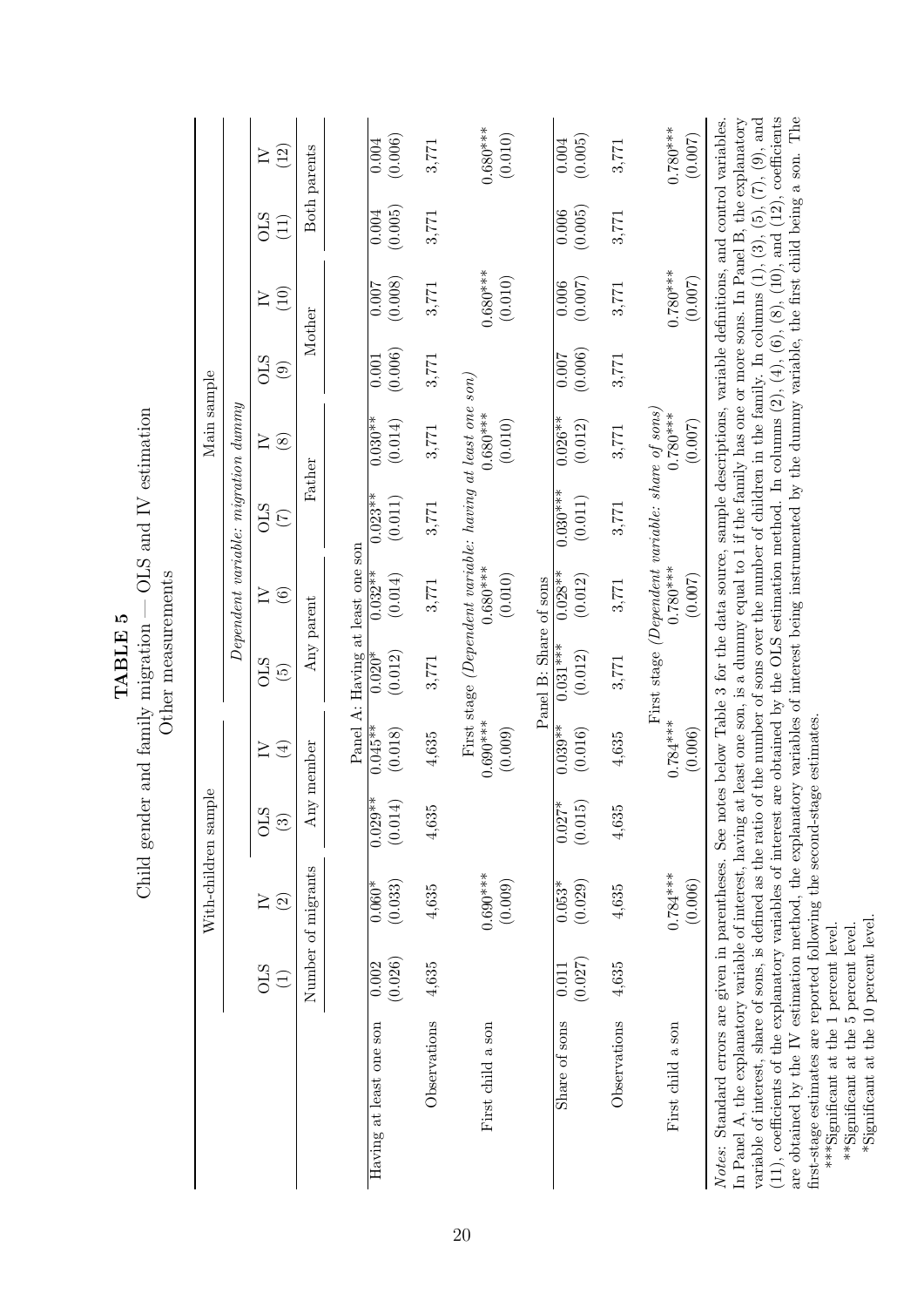The estimation results reported in Table 5 confirm the child-gender effect on family migration is robust. Although in column (1), the OLS estimates are imprecise compared with the benchmark case, all other OLS estimates turn out to be of similar magnitude to the benchmark estimates. Table 5 also reports the two-stage least square (TSLS) estimates. We use the gender of the first child as an IV for having at least one son and the share of sons. The coefficient in the first stage implies having a first-born son increases the probability of having at least one son by 0.68, which is in line with Li and Wu (2011). Moreover, the first-stage results show the *p* values of the estimates in all regressions are less than 0.01. According to Staiger and Stock (1997), our TSLS estimates are not subject to the weak instrumental variable problem.

The TSLS estimates in Table 5 further confirm the effect of the first child's gender on parental migration is exclusively through the change in child gender. For example, column (6) in Panel B, on one hand, shows the first child being a son enhances the share of sons by 0.78. On the other hand, the effect of the share of sons on the probability of either parent migrating to work is 0.028. So, the TSLS estimate shows the chain effect of the first child being a son on the parental migration probability is 0.022. This effect is precisely the reduced-form effect of the first child being a son on the parental migration probability reported in column (3) of Table 3.

# **5 The competitive-earning-incentive hypothesis versus four alternative hypotheses**

As the empirical evidence presented in Section 4 reveals a clear pattern of child-gender difference on family migration, we advance our hypothesis that facing an increasing sex ratio for youth, parents' competitive earning incentive for their sons is a significant factor driving them to migrate.

To be more specific, forward-looking parents, and perhaps fathers in particular, would like to earn more money for their sons to improve their competitiveness in the future marriage market. This motivation could persuade some parents near the margin to work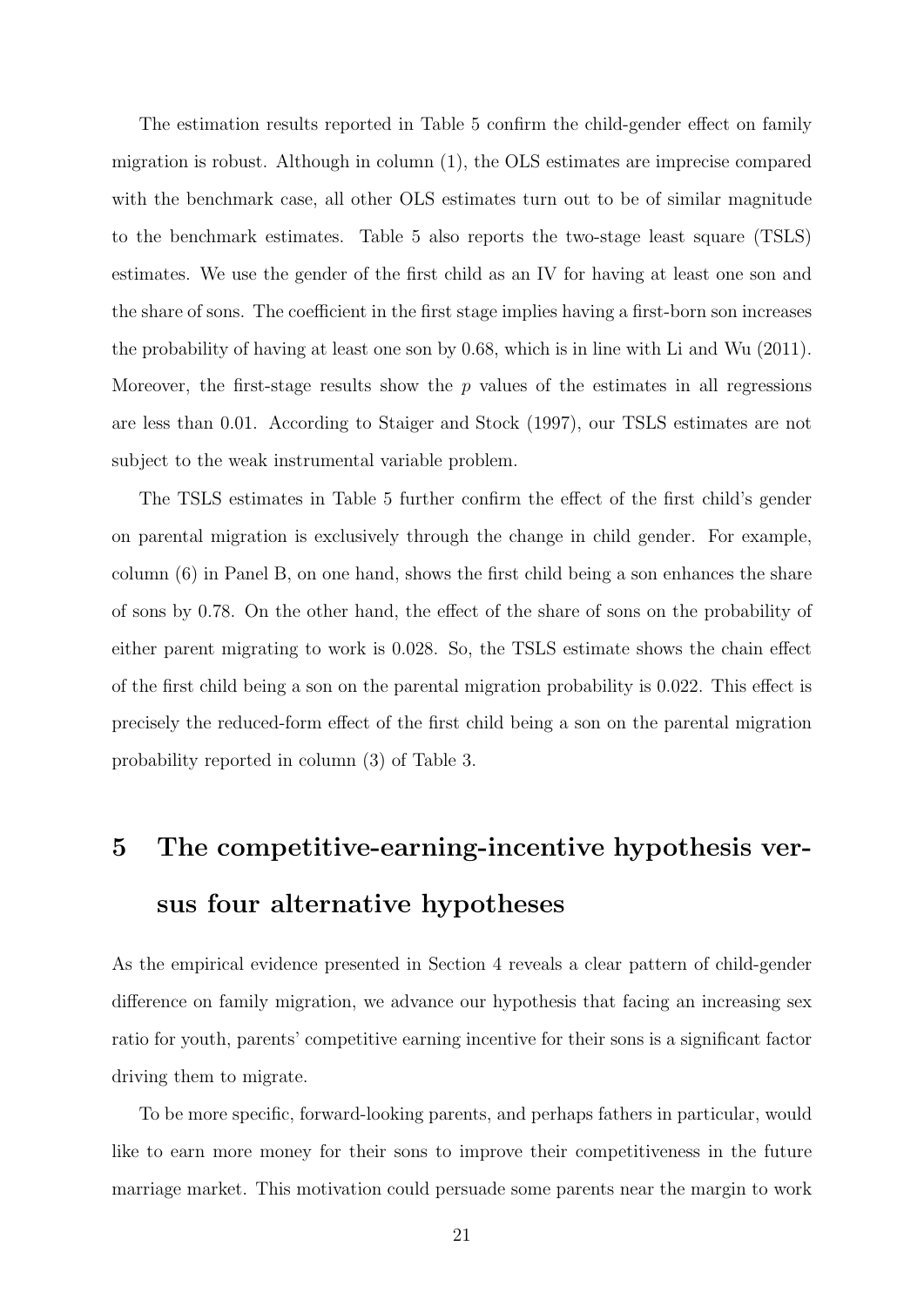away from their hometowns if they have a first-born son, because doing so improves the family's income. This hypothesis is our preferred explanation for the child-gender effect on family migration. We formally coin it as the competitive-earning-incentive hypothesis. However, several alternative explanations are possible for why the pattern of child-gender difference in family migration may arise. In this section, we present four possible alternative explanations. For each explanation, we derive different implications on various family decisions. We then attempt to rule out the four competing hypotheses by providing additional empirical evidence.

#### **5.1 Alternative interpretations**

Several alternative explanations are consistent with the findings of the observed pattern of child gender-difference in family migration as well. The first is the possibility that parents would like to spend more money on their sons, as well-known parental preferences for sons exist in China.<sup>18</sup> This explanation is purely based on parents' tastes: for whatever reason, parents, especially fathers, want to earn more and spend more money for their sons. We call this the "love of sons" hypothesis. Gender-biased parents might decide to migrate to earn more money because they are willing to spend more on their sons.

A closely related explanation is that parents are unbiased regarding child gender but that the monetary cost of raising sons, compared with raising daughters, is relatively higher in China.<sup>19</sup> We call this the "expensive sons" hypothesis.<sup>20</sup> According to this hypothesis, parents care about the well-being of their children equally. Considering whether to work outside to earn money, the parents take into account the asymmetric monetary needs of rearing sons versus daughters. This hypothesis is also consistent with the findings of the child-gender effect on family migration: parents decide to migrate because they realize raising sons costs more money than raising daughters. It is similar in spirit

<sup>18.</sup> The sex ratio itself serves as a valid test for sex preferences (Leung, 1991).

<sup>19.</sup> Ebenstein (2011) finds that a couple's first son is worth 1.42 years of income more than a first daughter.

<sup>20.</sup> This expensive-sons hypothesis differs from the preferred competitive-earning-incentive hypothesis, although they both imply sons cost more money. The former hypothesis refers to the rearing cost, whereas the latter refers to the marriage cost.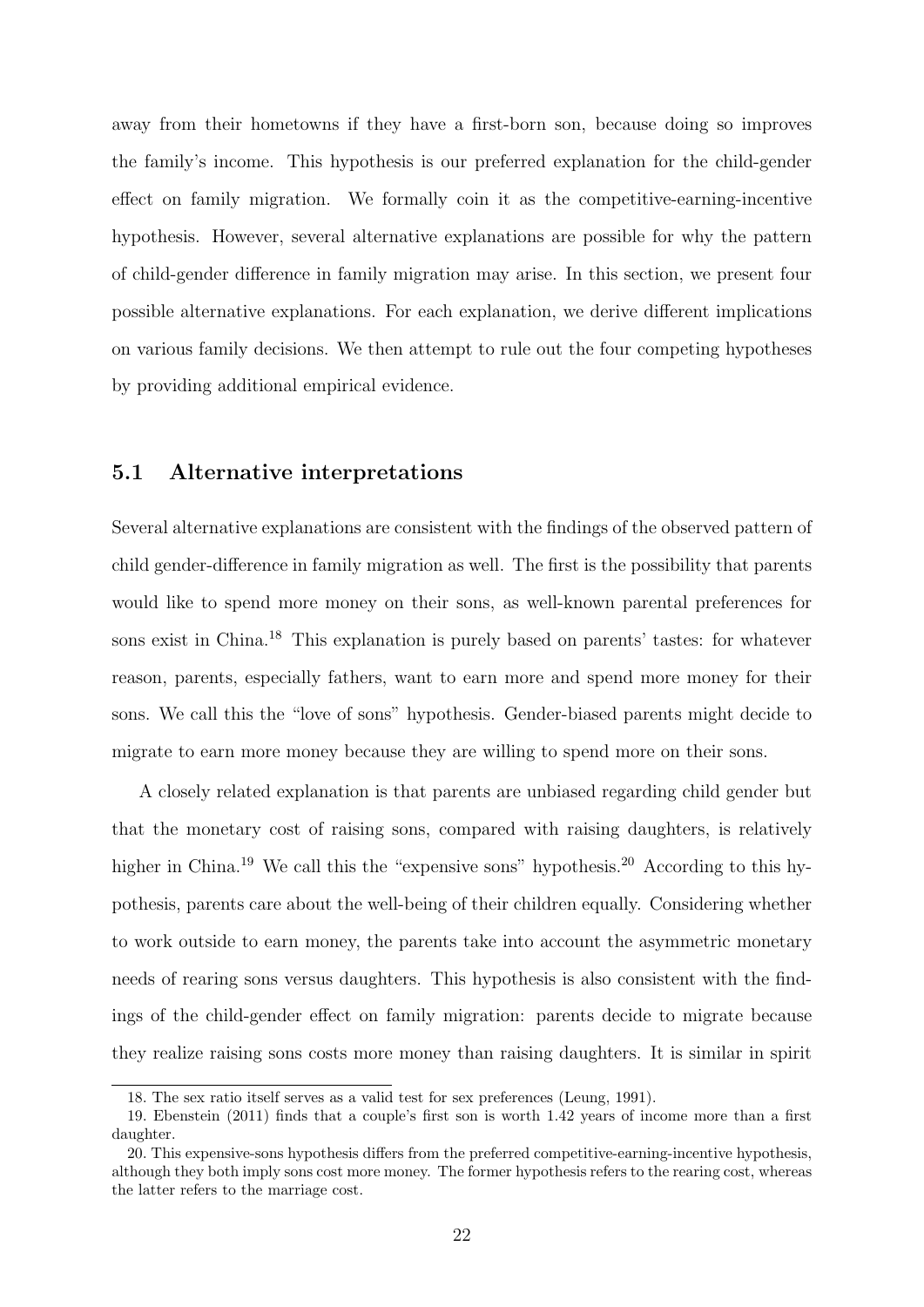to the love-of-sons hypothesis, although it states parents are "forced" to work outside the their hometowns instead of doing so voluntarily. $^{21}$ 

A third possible explanation is that working outside is much more difficult for parents when they have a first-born daughter compared to a first-born son. Parents who realize this fact are more willing to work outside when they have sons. We call this the "ease of migrating" hypothesis. This explanation posits that when the family has a first-born son, it incurs a lower monetary or time cost for parents leaving home to work outside. For instance, in rural areas of China, sons are expected to help their parents in the heavy farm-work, because males are regarded as being more helpful and having higher productivity in farming, making their fathers' migrating to urban areas relatively easier. As such, the first child being a son makes it easier for parents working outside, explaining to some extent the child-gender effect on family migration.

Alternatively, parents, especially fathers, might like to, for some exogenous reasons, live separately when their first-born child is a son. For instance, the family with a firstborn son might be more likely to have considerable housing difficulties, driving parents out of their homes. These housing difficulties may be due to the fact that the presence of sons significantly increases the probability of grandparents living in the household. In this story, parents leave the hometown not just for earning reasons. We call this the "love of separation" hypothesis. Because the first child being a son makes it more preferable for parents to live separatively, it would increase the probability of parents working away from home. This hypothesis is also consistent with the child-gender effect on family migration.

To sum up, each of these four hypotheses could potentially explain the evidence in Section 4 that fathers with a first-born son are more likely to work outside the hometown than fathers with a first-born daughter. We have provided the intuition on why this is so. We are not arguing that the alternative explanations presented above and our preferred competitive-earning-incentive hypothesis are necessarily mutually exclusive. More than

<sup>21.</sup> See Davies and Zhang (1995) for a detailed discussion about two types of son preferences. One is directly derived from parental taste, and the other is indirectly derived from the household budget constraint.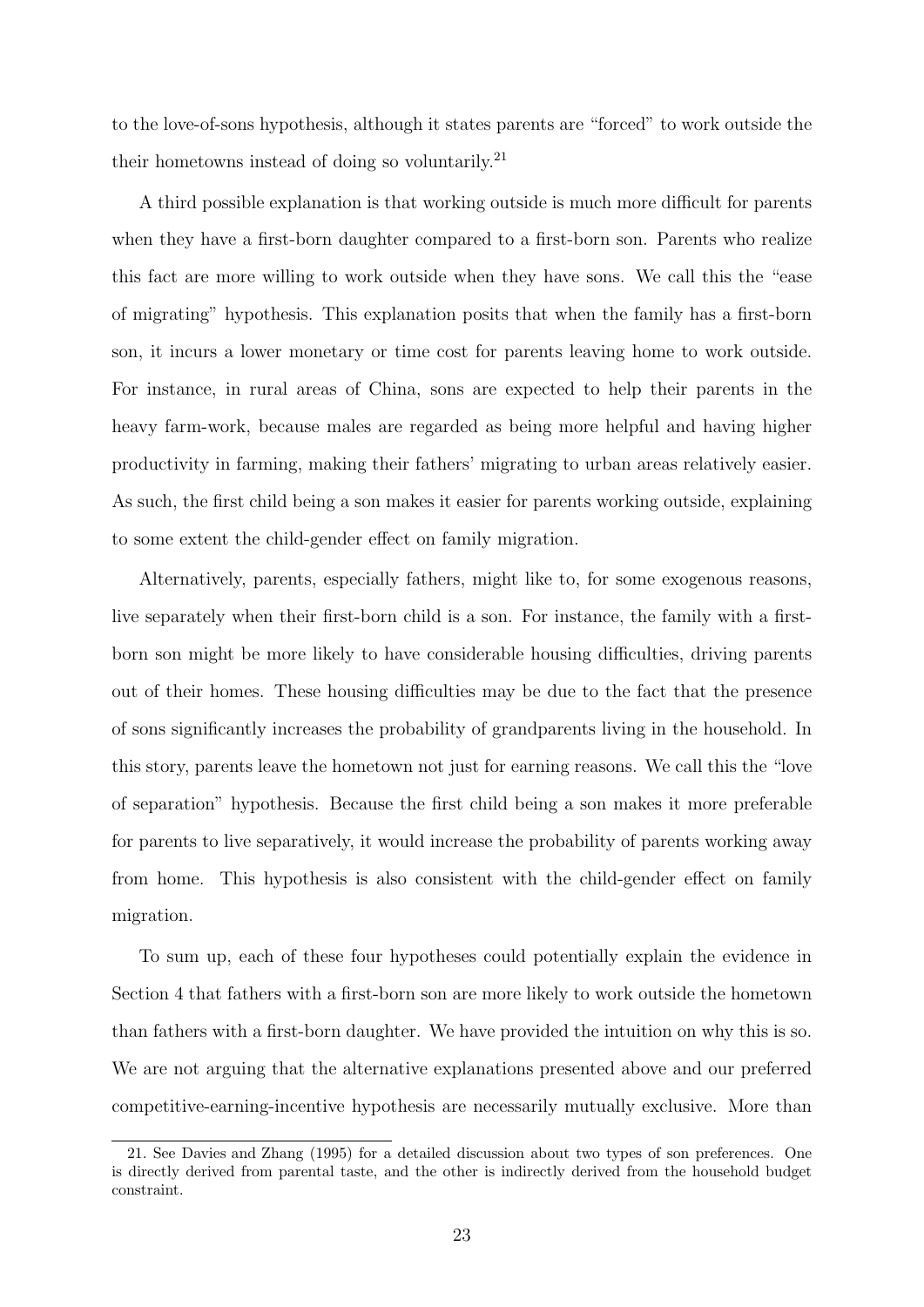one explanation could very well be at play. Furthermore, the explanations that we have discussed above are fairly general. Several variants of these stories could readily fit within our framework.

## **5.2 Heterogeneity of the child-gender effect and the competitiveearning-incentive hypothesis**

This section examines the child-gender effect on family migration across different groups. If the competitive earning incentive is the main reason, parents are more likely to migrate if their sons have more difficulty finding a wife. For example, Sharygin, Ebenstein and Das Gupta (2013) find that households in rural and poor regions face more pressure to find wives for their sons. Furthermore, men in higher sex-ratio regions also face a more competitive marriage market. Our results show the heterogeneity is closely related to the relative difficulty a man faces in finding a wife in different areas or from different groups. This pattern supports our competitive-earning-incentive hypothesis.

#### **5.2.1 Urban versus rural households**

In Table 6, Panel A1 (A2) includes households in the urban (rural) area according to the *China Census Bureau* records. Control variables included are comparable to the benchmark regression, except here we exclude the dummy control variable indicating whether the family is registered as an urban household to avoid collinearity problem. Moreover, for rural households in Panel A2, we include in regression columns (7) and (8) the land ownership, which is a dummy equal to 1 if the household possesses any type of farmland, and the family size, which is the number of household members, as additional control variables.<sup>22</sup> The estimation results in Panel A of Table 6 show child gender does not play a significant role in urban areas. In rural areas, it has great importance, probably because of the relatively larger difficulty rural males face in finding a wife. This result is

<sup>22.</sup> The shortage of farmland and the abundance of household labor are among the most important determinants of rural labor migration because they reduce the relative marginal income from labor in farming (Zhao, 1999). The land ownership proxies the accessibility of the farmland for the household, and the family size proxies the availability of the household labor.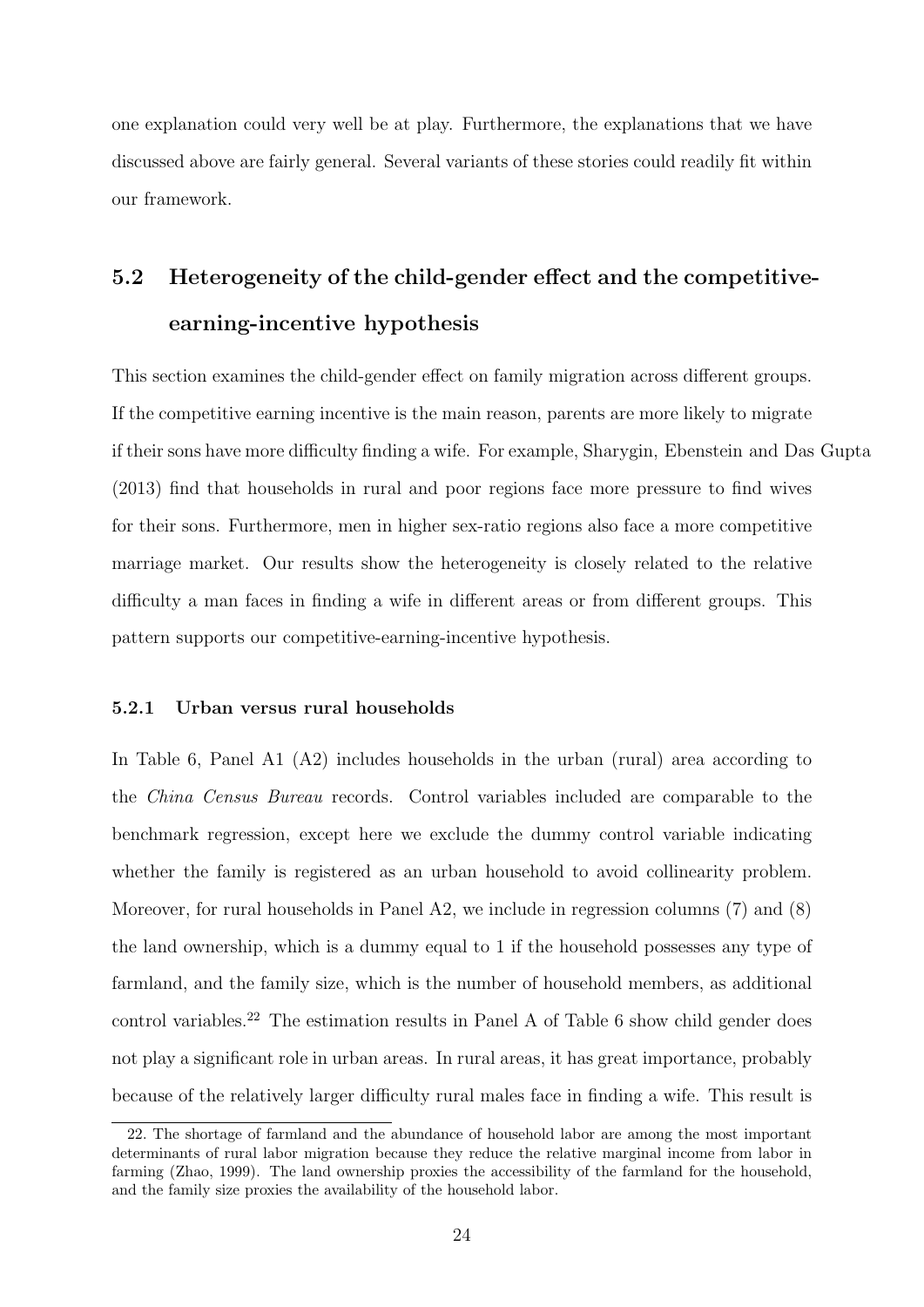in line with Sharygin, Ebenstein and Das Gupta (2013). They find the proportion of men in China that have never been married is especially high among poor men in low-income regions, such as rural areas, that are least able to provide social protection programs. Particularly, the son percent effect for the father's migration is 24.4 percent, which is comparable to the benchmark case.<sup>23</sup>

#### **5.2.2 High- versus low-education households**

The proxy variable closest to men's economic status, which is a general indicator of their relative competitiveness in the marriage market in most societies, is educational status (Sharygin, Ebenstein and Das Gupta, 2013). In Table 6, Panel B1 (B2) includes households in which either (neither) parent has a college degree, representing the high-(low-)education subsample. The estimation results reported in Panel B of Table 6 show that whereas the daughter baseline is relatively larger for low-education households than high-education households (and than the benchmark case), the son percent effect differs qualitatively. For the low-education groups, the son percent effect (for the father's migration in column (10), 29.9 percent) is larger than the benchmark case. This finding is consistent with the fact that most single men come from low-education households. For the high-education groups, however, the son percent effect turns out to be surprisingly negative.<sup>24</sup>

#### **5.2.3 Sex ratio and family migration**

We finally consider whether the local sex ratio for youth affects the family migration pattern.

<sup>23.</sup> The daughter baseline is obviously larger in rural areas than the benchmark estimates, implying the overall migration probability is much higher in rural areas in China. This observation helps us understand why the son percent effect for rural households is not much larger than the benchmark contrary to our expectation.

<sup>24.</sup> One highly possible explanation is that family members, especially fathers, in high-education households, facing less financial pressure, attach much more attention to their sons compared with daughters. This gender difference may be due to the parental preferences for sons or the fact that boys are more prone to educational or health problems without parents' accompanies (Dahl and Moretti, 2008). This gender difference may also due to the comparative advantage of a parent in raising a child of the same gender: fathers may be more productive in molding the character of their sons compared with their daughters (Lundberg and Rose, 2002).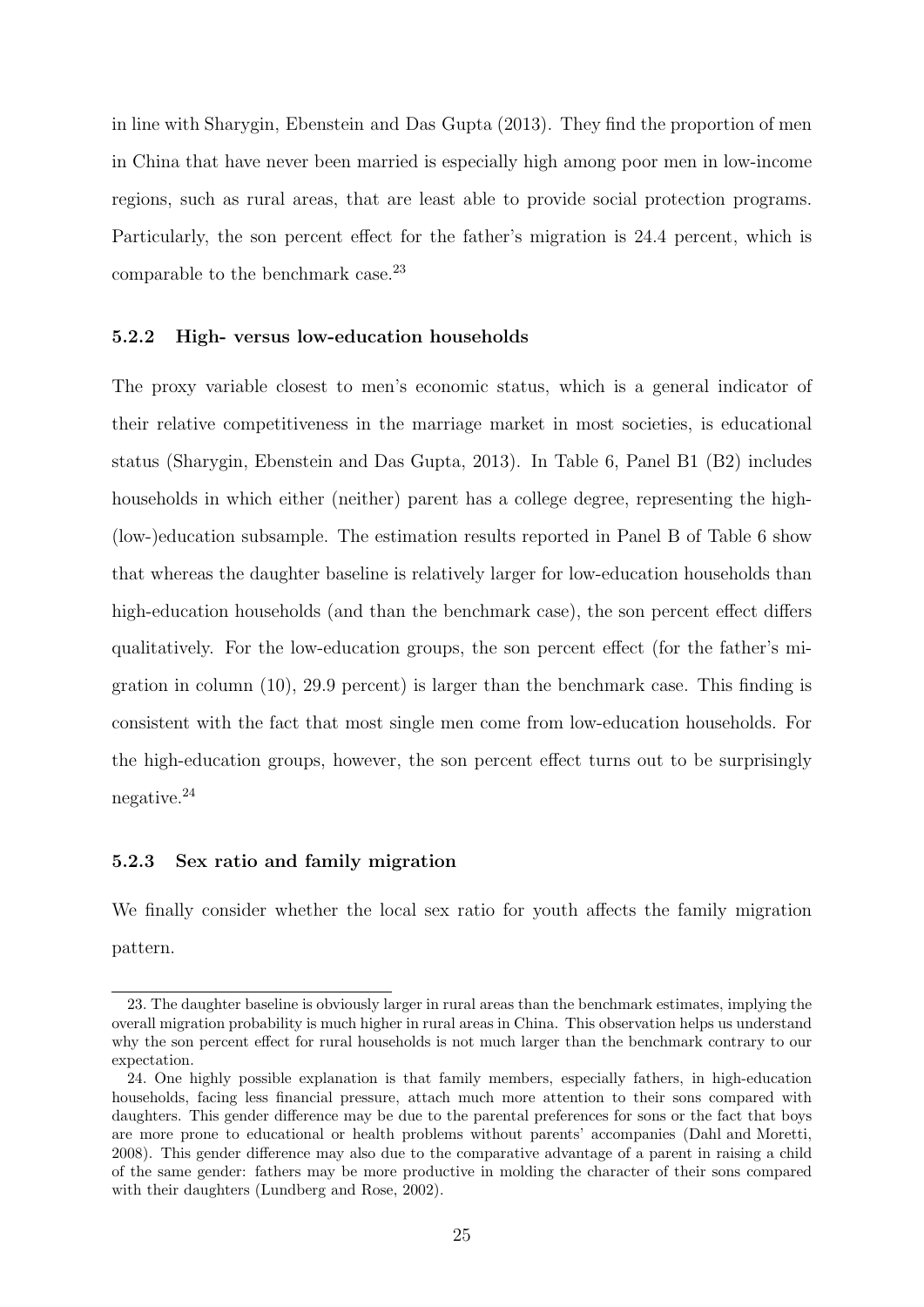|                                                                                                                                                                                                                                                                                                                                                                                                                                                                                                                                    | With-children sample       |                         |                                           | Main sample                |                            |                             | With-children sample                                                                                                                 |                                                    |                                              |                          | Main sample                                   |                               |
|------------------------------------------------------------------------------------------------------------------------------------------------------------------------------------------------------------------------------------------------------------------------------------------------------------------------------------------------------------------------------------------------------------------------------------------------------------------------------------------------------------------------------------|----------------------------|-------------------------|-------------------------------------------|----------------------------|----------------------------|-----------------------------|--------------------------------------------------------------------------------------------------------------------------------------|----------------------------------------------------|----------------------------------------------|--------------------------|-----------------------------------------------|-------------------------------|
|                                                                                                                                                                                                                                                                                                                                                                                                                                                                                                                                    |                            |                         | $Dependent\ variable: \ migration\ dummy$ |                            |                            |                             |                                                                                                                                      |                                                    | $Dependent\ variable\colon migration\ dummy$ |                          |                                               |                               |
|                                                                                                                                                                                                                                                                                                                                                                                                                                                                                                                                    | $\widehat{\Xi}$            | $\odot$                 | $\widehat{\infty}$                        | $\bigoplus$                | $\widetilde{\mathfrak{G}}$ | $\widehat{\mathbf{6}}$      | (7)                                                                                                                                  | $\circled{s}$                                      | $\widehat{e}$                                | (10)                     | $\left(\begin{matrix}1\ 1\end{matrix}\right)$ | (12)                          |
|                                                                                                                                                                                                                                                                                                                                                                                                                                                                                                                                    | Number of<br>migrants      | member<br>Any           | parent<br>$_{\rm Any}$                    | Father                     | Mother                     | parents<br><b>Both</b>      | Number of<br>migrants                                                                                                                | member<br>Family                                   | parent<br>Any                                | Father                   | Mother                                        | parents<br><b>Both</b>        |
|                                                                                                                                                                                                                                                                                                                                                                                                                                                                                                                                    |                            | Panel A1:               |                                           | Urban households           |                            |                             |                                                                                                                                      |                                                    | Panel A2: Rural households                   |                          |                                               |                               |
| First child a son                                                                                                                                                                                                                                                                                                                                                                                                                                                                                                                  | (0.032)<br>0.021           | (0.019)<br>0.026        | (0.013)<br>0.015                          | (0.012)<br>0.013           | (0.007)<br>0.004           | (0.005)<br>0.002            | $0.099***$<br>(0.031)                                                                                                                | $0.044**$<br>(0.018)                               | (0.016)<br>0.025                             | $0.028*$<br>(0.015)      | (0.008)<br>0.003                              | (0.006)<br>0.006              |
| Observations<br>Daughter baseline<br>Son percent effect                                                                                                                                                                                                                                                                                                                                                                                                                                                                            | 10.43<br>$1,\!773$<br>0.20 | 18.65<br>1,773<br>0.14  | $1,520$<br>0.04<br>79.<br>39              | 38.73<br>1,520<br>0.03     | 1,520<br>45.60<br>0.01     | 1,520<br>44.36<br>0.00      | 2,862<br>18.65<br>0.53                                                                                                               | 2,862<br>12.42<br>0.36                             | 18.89<br>2,251<br>0.13                       | 24.43<br>2,251<br>0.12   | 2,251<br>0.04<br>8.88                         | 33.16<br>2,251<br>0.02        |
|                                                                                                                                                                                                                                                                                                                                                                                                                                                                                                                                    |                            |                         | Panel B1: High-education households       |                            |                            |                             |                                                                                                                                      | Panel B2:                                          |                                              | Low-education households |                                               |                               |
| First child a son                                                                                                                                                                                                                                                                                                                                                                                                                                                                                                                  | (0.046)<br>$-0.036$        | (0.031)<br>$-0.012$     | $-0.032**$<br>(0.016)                     | $-0.032**$<br>(0.016)      | (0.003)<br>0.000           |                             | $0.048*$<br>(0.027)                                                                                                                  | $0.035**$<br>(0.015)                               | $0.028**$<br>(0.012)                         | $0.027**$<br>(0.011)     | (0.006)<br>0.006                              | (0.005)<br>$0.005\,$          |
| Observations<br>Daughter baseline<br>Son percent effect                                                                                                                                                                                                                                                                                                                                                                                                                                                                            | $-25.43$<br>0.14<br>590    | $-11.83$<br>0.10<br>590 | $-85.43$<br>$\frac{525}{0.04}$            | -88.07<br>0.04<br>525      | 25.00<br>$0.00$<br>525     |                             | 4,045<br>10.44<br>$0.46$                                                                                                             | 4,045<br>11.54<br>0.30                             | 3,246<br>27.23<br>0.10                       | 3,246<br>29.92<br>0.09   | 3,246<br>0.03<br>20.61                        | 3,246<br>30.73<br>$0.01\,$    |
|                                                                                                                                                                                                                                                                                                                                                                                                                                                                                                                                    |                            |                         | Panel C1: High-sex-ratio areas            |                            |                            |                             |                                                                                                                                      |                                                    | Panel C2: Low-sex-ratio areas                |                          |                                               |                               |
| First child a son                                                                                                                                                                                                                                                                                                                                                                                                                                                                                                                  | (0.049)<br>$0.088*$        | $0.048**$<br>(0.024)    | $0.043**$<br>(0.020)                      | $0.037***$<br>(0.018)      | $0.025**$<br>(0.012)       | $0.019**$<br>(0.009)        | (0.027)<br>0.018                                                                                                                     | (0.017)<br>0.024                                   | (0.013)<br>0.008                             | (0.013)<br>0.008         | (0.006)<br>$-0.004$                           | $-0.004$<br>(0.005)           |
| Observations<br>Daughter baseline<br>Son percent effect                                                                                                                                                                                                                                                                                                                                                                                                                                                                            | 1,794<br>16.35<br>0.54     | 14.60<br>1,794<br>0.33  | 1,375<br>02.<br>0.09<br>$\overline{49}$   | 1,375<br>51.70<br>0.07     | 108.72<br>1,375<br>0.02    | 234.76<br>1,375<br>$0.01\,$ | 2,841<br>0.34<br>5.33                                                                                                                | 2,841<br>0.90<br>0.24                              | 2,396<br>0.09<br>8.25                        | 2,396<br>0.09<br>9.58    | $-18.66$<br>2,396<br>0.02                     | 2,396<br>$-27.21$<br>$0.01\,$ |
| and meanings of the daughter baseline and the son percent effect. Panel A1 (A2) includes households in the urban (rural) area according to the China<br>Notes: Standard errors are given in parentheses. See notes below Table 3 for the data source, sample descriptions, variable definitions, control variables,<br>in high- (low-)sex-ratio areas. In Panel B1, results are not reported for the regression model $(6)$ ,<br>Census Bureau records. Panel B1 (B2) includes<br>corresponding subsample. ***Significant at the 1 |                            |                         |                                           | households in which either |                            |                             | percent level; **Significant at the 5 percent level; *Significant at the 10 percent level.<br>(neither) parent has a college degree. | because of the small number of observations in the |                                              |                          | Panel C1 (C2) includes households             |                               |

# **TABLE 6**<br>First-child gender and family migration — OLS estimation<br>Heterogeneity across households First-child gender and family migration — OLS estimation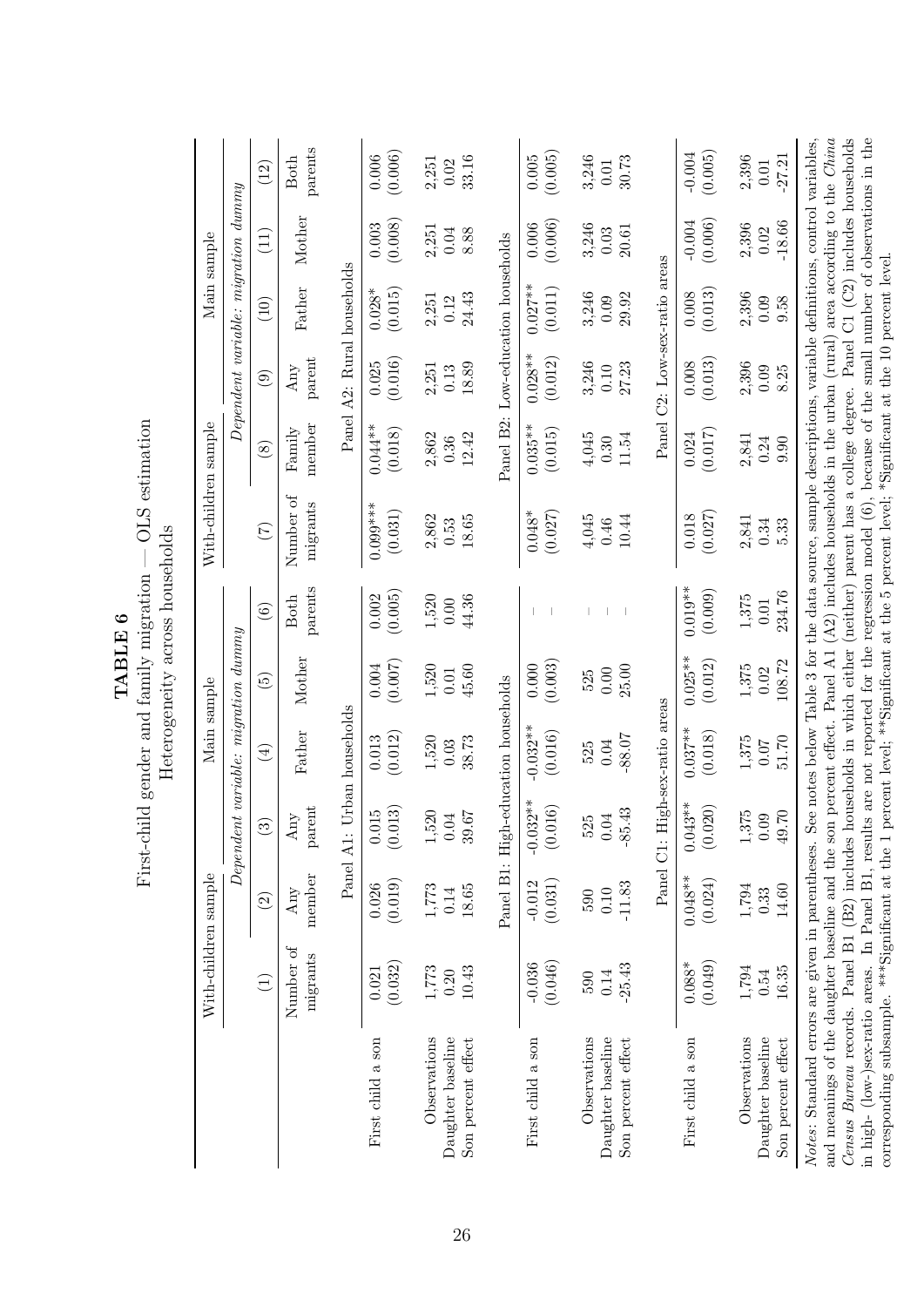The competitive-earning-incentive hypothesis implies that when the local sex ratio for youth is high, the child-gender difference in family migration would be magnified.<sup>25</sup> In other words, the first-born child being a son has a significantly larger impact on family migration in high-sex-ratio areas.<sup>26</sup> If other stories are at play, we would be less likely to observe this sex-ratio effect. Panel C in Table 6 reports the heterogeneity across regions with different sex-ratio levels for youth. Columns  $(1)-(6)$  include households in China's top nine provinces (Jiangxi, Henan, Anhui, Hubei, Guangdong, Hunan, Fujian, Jiangsu, and Guangxi) with the highest sex ratio for youth (see notes below Figure 2 for details).<sup>27</sup> Columns  $(7)-(12)$  include all households in the remaining 16 provinces.<sup>28</sup> We find the daughter baseline does not differ much in these two subsamples, implying the local sex ratio for youth does not affect the migration behavior of parents with daughters. The son percent effect, however, is much higher when the local sex ratio is higher. In particular, in high-sex-ratio areas, the first child being a son increases the father's migration probability by 52 percent (compared to 25 percent in the benchmark estimation), whereas in low-sexratio areas, the effect is only 10 percent. More importantly, the coefficients for low-sexratio areas are not statistically significant, possibly because in the low-sex-ratio regions, the marriage market competitiveness for males is not intensified. The estimation results on the heterogeneity across regions are consistent with the competitive-earning-incentive hypothesis.

#### **5.3 Additional evidence**

To make further progress in differentiating between the competitive-earning-incentive hypothesis and the four alternative hypotheses, we first illustrate how child-gender composition is predicted to affect various other family decisions. Then we present empirical

<sup>25.</sup> Here we assume exogenous sex ratios to parents when they make the migration decision. This assumption is also invoked in Wei and Zhang (2011).

<sup>26.</sup> For the sex ratio to affect household behavior, parents do not have to know local sex-ratio statistics (Wei and Zhang, 2011). In other words, even without the knowledge of local sex-ratio statistics, parents with a son may make migration decisions that reflect the local sex ratio.

<sup>27.</sup> Note this subsample includes both well-developed regions, such as Guangdong and Jiangsu, and less-developed regions, such as Guangxi and Henan. The heterogeneity is thus not due to the wealth-level difference.

<sup>28.</sup> In total, *the 2010 CFPS* data include 25 provinces.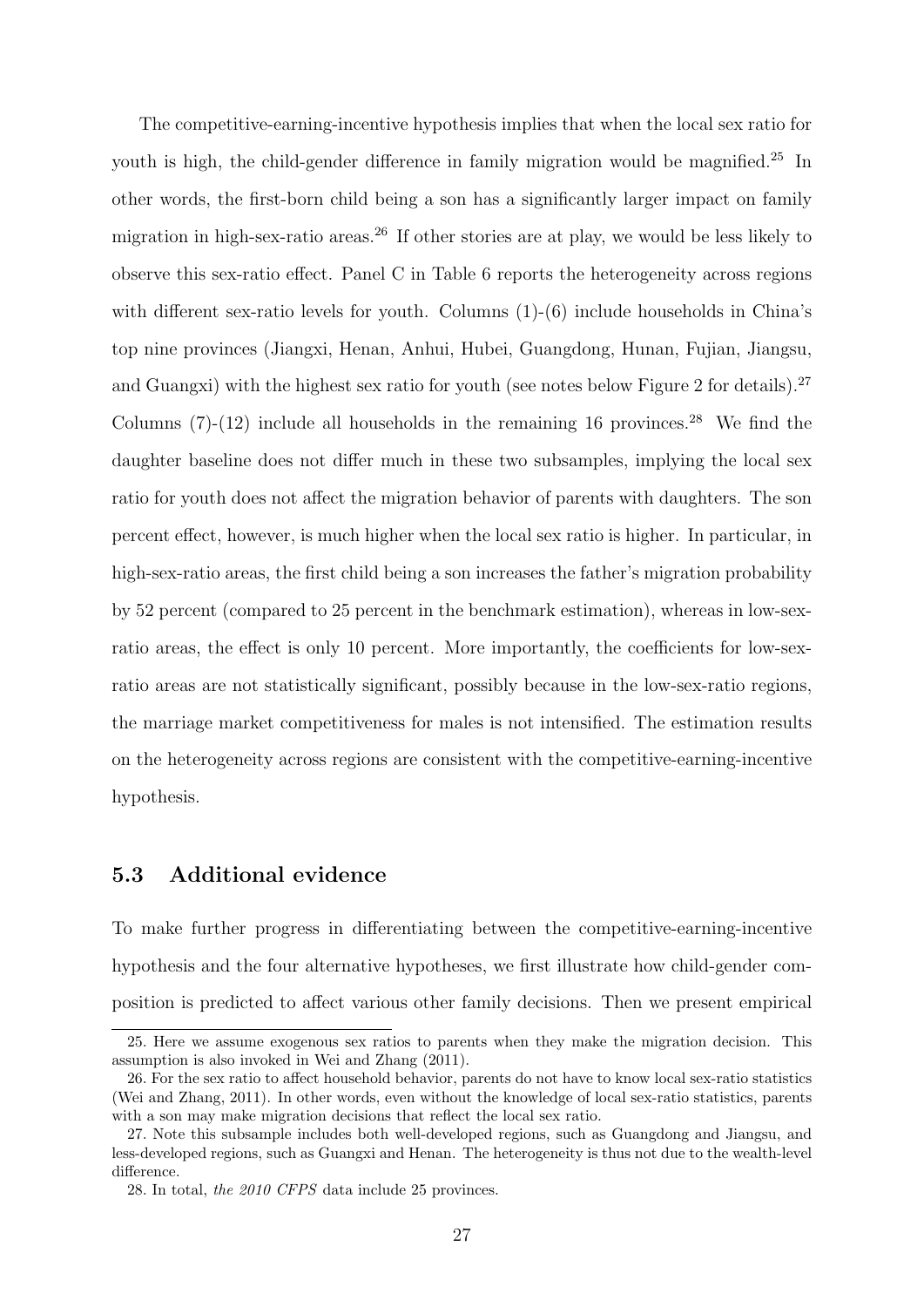evidence on each of these family decisions.<sup>29</sup> All results in this subsection favor our competitive-earning-incentive hypothesis.

#### **5.3.1 Migration remittance**

We first examine the amount and the main usage of the money sent back by family members who worked outside their hometowns. If our preferred competitive-earningincentive hypothesis is at play, parents are expected to bring back more remittance and spend more on children's marriages and buying houses and other durable goods when they have a first-born son, attempting to increase their son's competitiveness in the marriage market. On the contrary, parents would spend more on the daily living expense or children's schooling when they have a first-born daughter, because they do not have to worry too much about her marriage.<sup>30</sup> However, if the love-of-sons or the expensive-sons hypothesis is at play, we would see parents spending more of the remittance for sons for all usages, possibly including daily expenses and children's schooling. Further, if the love-of-separation or the ease-of-migration hypothesis is at play, we would neither observe migrants bringing back more remittance when the first-born child is a son nor observe the remittance-usage difference.

As reported in column (1) in Table 7, the first child being a son increases the remittance sent back by the migrants by 1.3 thousand *yuan* per year. We then put the first child's gender into the household expenditure equation as in Pollak and Wales (1981). We find that when the first-born child is a son, the family spends the remittance mainly on children's marriage, house construction, and buying expensive durable goods.

<sup>29.</sup> Couples are unlikely to consider the migration arrangements and other family decisions in isolation. In all likelihood, they simultaneously determine the above arrangements. However, to keep things relatively simple, we examine the outcome one by one to differentiate between the preferred competitiveearning-incentive and other alternative hypotheses.

<sup>30.</sup> Such parents' behavior may be motivated by altruism or guilt. See Li, Rosenzweig and Zhang (2010) for more details.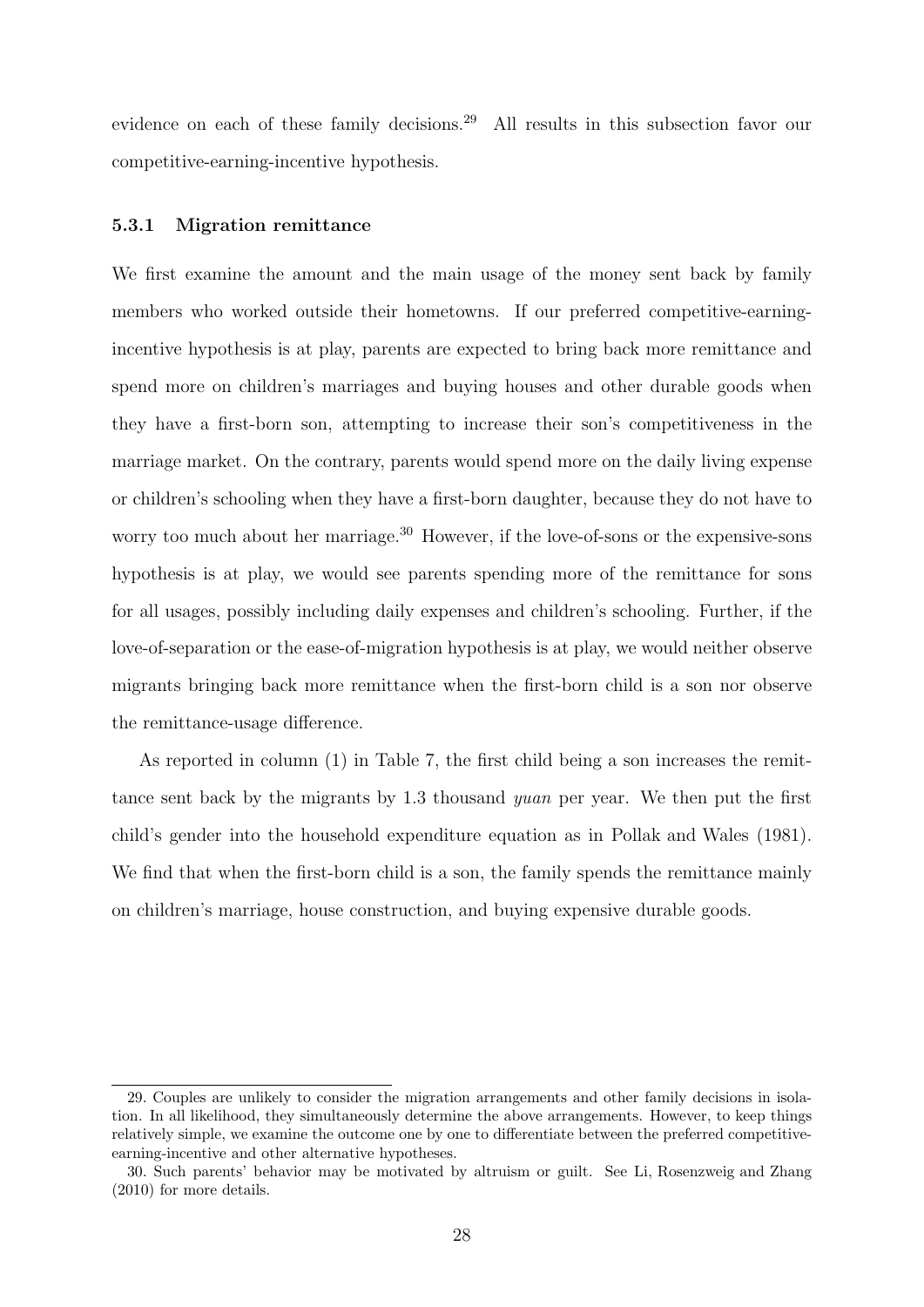|                          | $\sim$<br>てきく                                                      |  |
|--------------------------|--------------------------------------------------------------------|--|
| TABIE 7<br>ן<br>11 11 11 | $m$ nttan $a -$<br>$\mathbf{i}$<br>Ju uvitalotu put Jepuelo k<br>Ì |  |
|                          | リーニー                                                               |  |
|                          |                                                                    |  |
|                          | $\frac{1}{1}$<br>ī<br>ľ                                            |  |

Amount and the main usage Amount and the main usage

|                    |                                                                                                                                          |                        |                                | Dependent variable: remittance usage dummy |                      |                                 |                |                          |
|--------------------|------------------------------------------------------------------------------------------------------------------------------------------|------------------------|--------------------------------|--------------------------------------------|----------------------|---------------------------------|----------------|--------------------------|
|                    |                                                                                                                                          | $\widehat{\Xi}$        | $\widetilde{\mathbb{C}}$       | $\widehat{H}$                              | $\widetilde{5}$      | $\widetilde{\mathbf{e}}$        | E              | $\overset{\sim}{\infty}$ |
|                    | Remittance sent back<br>(000 yuan)                                                                                                       | Children's<br>marriage | Buy expensive<br>durable goods | construction<br>House                      | debt<br>$P_{\rm av}$ | $\Delta$ hildren's<br>schooling | doctors<br>See | Daily living<br>expenses |
| First child a son  | $1.331**$                                                                                                                                | $0.011*$               | $0.016*$                       | $0.044**$                                  | $0.029*$             | $-0.037*$                       | $-0.009$       | $-0.071**$               |
|                    | (0.666)                                                                                                                                  | (0.007)                | (0.010)                        | (0.018)                                    | (0.017)              | (0.022)                         | (0.017)        | (0.034)                  |
| Observations       | 1,374                                                                                                                                    | 1,154                  | 1,154                          | 1,154                                      | 1,436                | 1,356                           | 1,154          |                          |
| Other controls?    | YES                                                                                                                                      | YES                    | YES                            | <b>YES</b>                                 | YES                  | YES                             | <b>YES</b>     | 1,154<br>YES             |
| Daughter baseline  | 7.51                                                                                                                                     | $0.00$                 | 0.01                           | 0.05                                       | 0.10                 | 0.21                            | 0.06           | 0.49                     |
| Son percent effect | 17.74                                                                                                                                    | 312.32                 | 184.35                         | 95.31                                      | 27.91                | 18.13                           | 14.13          | 14.61                    |
|                    | Notes: Standard errors are given in parentheses. See notes below Table 3 for the data source, sample descriptions, variable definitions, |                        |                                |                                            |                      |                                 |                |                          |
|                    | control variables, and meanings of the daughter baseline and the son percent effect. The estimates are based on the migration sample,    |                        |                                |                                            |                      |                                 |                |                          |

which further restricts the with-children sample to families with at least one migrant worker. In column (1), the dependent variable is the amount of remittance sent back by the migrants (in thousand  $yuan$ ). In columns  $(2)$  to  $(8)$ , the dependent variable is a dummy equal to 1 if the remittance sent back is mainly expended on the corresponding usage. which further restricts the with-children sample to families with at least one migrant worker. In column (1), the dependent variable is the amount of remittance sent back by the migrants (in thousand *yuan*). In columns (2) to (8), the dependent variable is a dummy equal to control variables, and meanings of the daughter baseline and the son percent effect. The estimates are based on the migration sample, 1 if the remittance sent back is mainly expended on the corresponding usage.

\*\*\*Significant at the 1 percent level.

\*\*\*Significant at the 1 percent level.

 $\rm ^{\ast *}$  Significant at the 5 percent level.  $\rm ^{\ast}$  Significant at the 10 percent level. \*\*Significant at the 5 percent level.

\*Significant at the 10 percent level.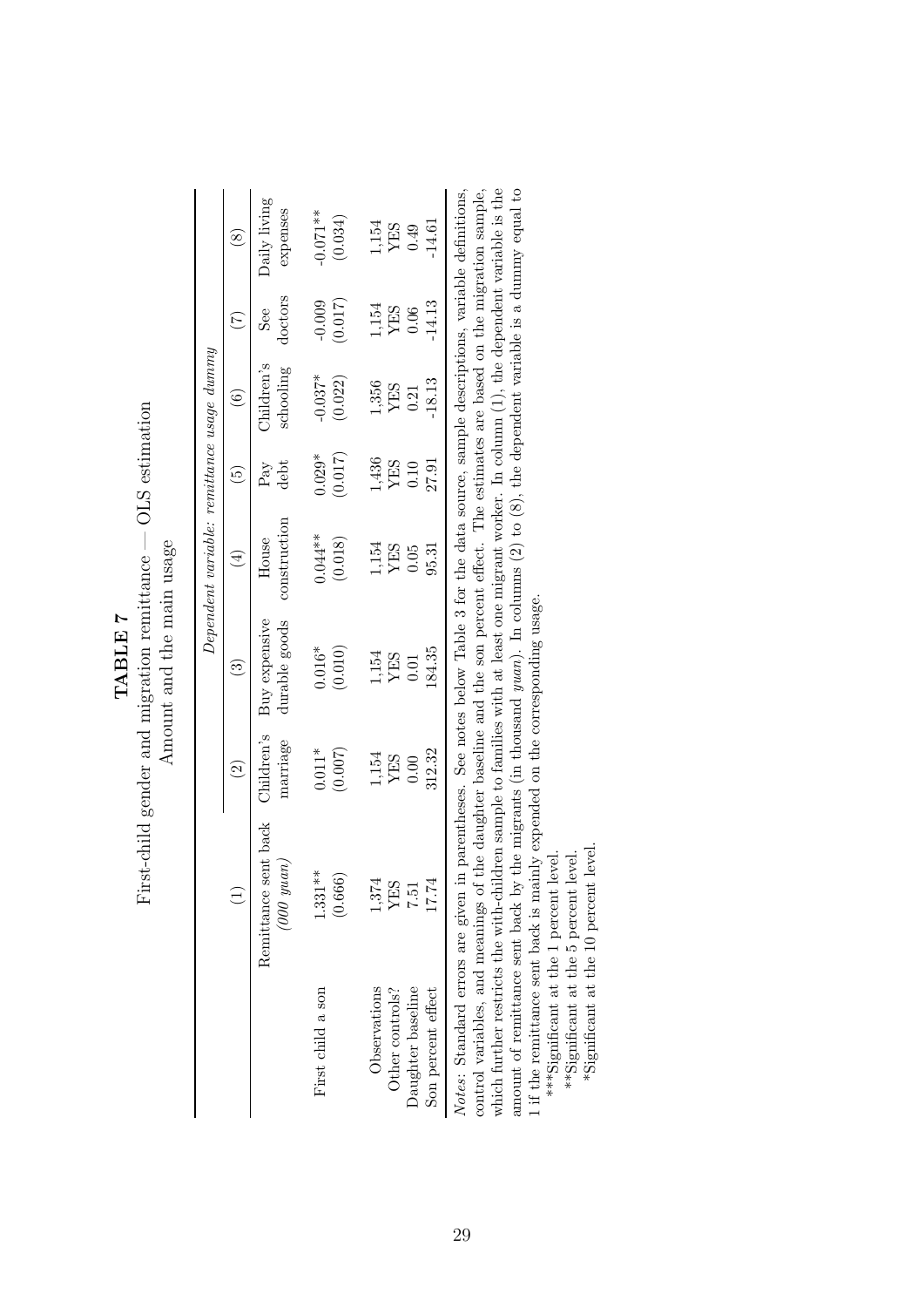This finding is consistent with the competitive-earning-incentive hypothesis. Parents building a house and buying other expensive durable goods such as a car could be motivated by a desire to help their sons improve their marriage prospects. In China, most families believe that having a house is essential for their son's prospects in successfully finding a wife (Wei and Zhang, 2011). Also, a groom's family is often responsible for paying his bride's family a onetime transfer that compensates the latter for rearing their daughter (Zhang and Chan, 1999). Finally, the groom's family bears most of the financial cost of holding a wedding ceremony. When the first-born child is a girl, however, the family tends to spend more remittance on children's schooling and daily living expenses.<sup>31</sup> As such, the competing hypotheses mentioned above are less likely to be at play.

#### **5.3.2 Family expenditure pattern**

We further examine the effects of child gender on the overall family expenditure. The competitive-earning-incentive hypothesis implies the children's education and the consumption expenditure are lower when the first-born child is a son, whereas the total mortgage amount is higher.

Table 8 shows first-child being a son increases the total mortgage amount in the family by 1.5 thousand *yuan*, whereas it decreases the yearly education and consumption expenditure by 0.5 and 2 thousand *yuan*, respectively. This finding indicate that parents trade off between spending on children's marriage and education outcomes, without a clear preference for either gender. More importantly, the family expenditure pattern on children's education sheds some light on the moderate contribution of the one-child policy in China to its human capital development.<sup>32</sup> Although this policy helps reduce the number of children in a family, it lowers the sex ratio and as a result induces parents to spend more money on children's marriage, indirectly hampering the human capital

<sup>31.</sup> A strand of literature seeks to account for gender differentials in the levels of and returns to schooling observed in developing countries in recent decades (Pitt, Rosenzweig and Hassan, 2012; Rosenzweig and Zhang, 2013). In China in particular, enrollment rates of girls in secondary and tertiary schools have been higher than those of boys since 2005 (Pitt, Rosenzweig and Hassan, 2012).

<sup>32.</sup> Rosenzweig and Zhang (2009) document that despite the evident significant trade-off between number of children and child quality in China, the contribution of the one-child policy to the development of Chinese human capital was modest at best.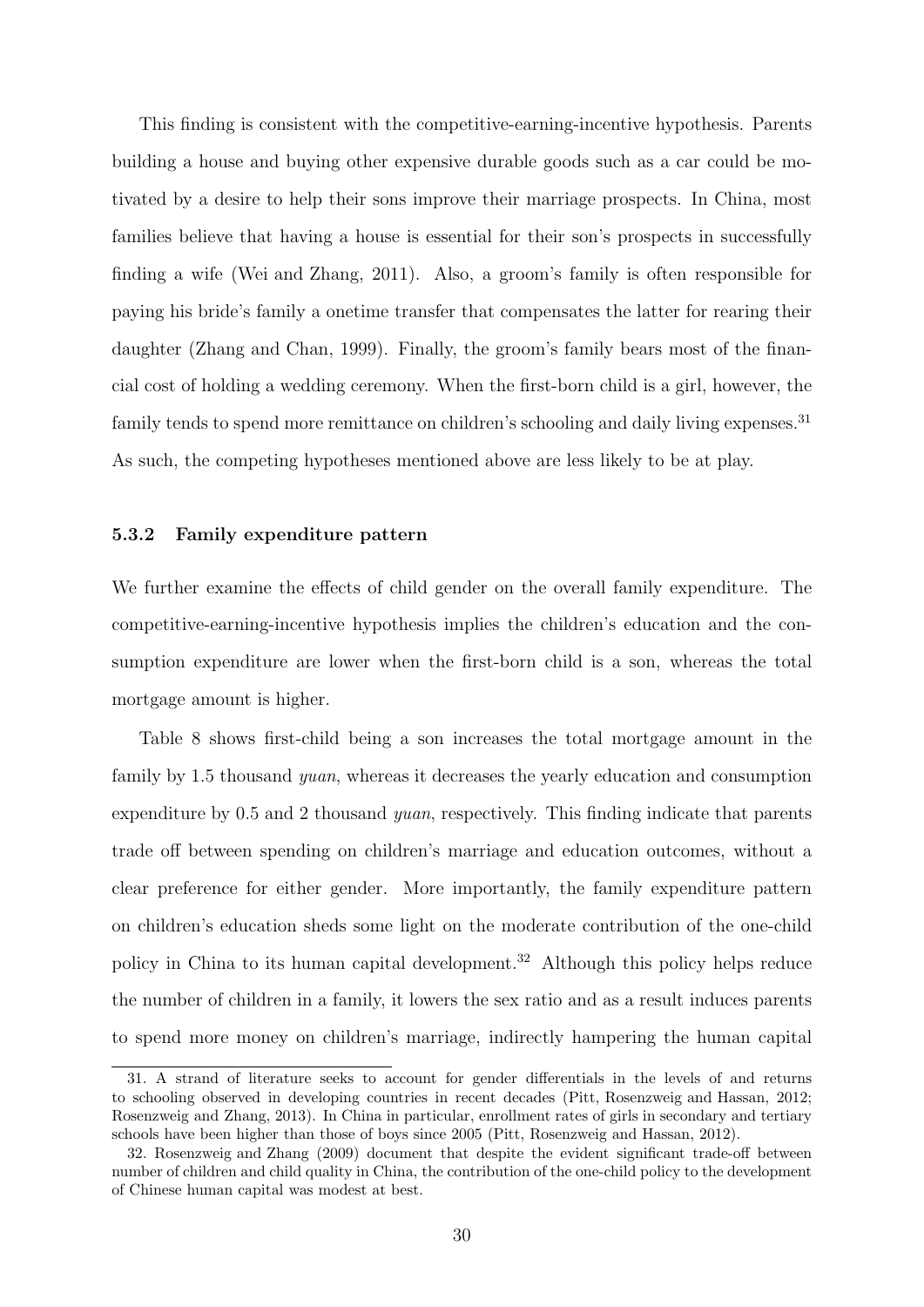|                    | $\left( 1\right)$                 | $\left( 2\right)$                        | $\left( 3\right)$                          |
|--------------------|-----------------------------------|------------------------------------------|--------------------------------------------|
|                    | Total mortgage<br>$(000 \; yuan)$ | Education expenditure<br>$(000 \; yuan)$ | Consumption expenditure<br>$(000 \; yuan)$ |
| First child a son  | $1.512*$<br>(0.900)               | $-0.450**$<br>(0.203)                    | $-2.000***$<br>(0.663)                     |
| Observations       | 4,553                             | 5,633                                    | 5,325                                      |
| Other controls?    | YES                               | YES                                      | <b>YES</b>                                 |
| Daughter baseline  | 4.29                              | 3.13                                     | 27.26                                      |
| Son percent effect | 35.28                             | $-14.35$                                 | -7.34                                      |

**TABLE 8** First-child gender and family expenditure pattern  $-$  OLS estimation

*Notes*: Standard errors are given in parentheses. The estimates are based on the main sample. See notes below Table 3 for the data source, sample descriptions, variable definitions, control variables, and meanings of the daughter baseline and the son percent effect. In column (1), the dependent variable is the family's monthly expenditure (in thousand *yuan*) on education (and entertainment). In column (2), the dependent variable is the household residents' consumption expenditure (in thousand *yuan*) in total. In column (3), the dependent variable is the total amount of mortgage (in thousand *yuan*) for all houses owned by the family.

\*\*\*Significant at the 1 percent level.

\*\*Significant at the 5 percent level.

\*Significant at the 10 percent level.

development, in particular, for sons.

#### **5.3.3 Household helpers**

The next consideration to differentiate between the hypotheses is whether extra helpers are hired because of the absence of family members who work away from their hometowns, and if yes, the associated expense. Although the preferred competitive-earning-incentive hypothesis does not offer a clear prediction, the ease-of-migrating hypothesis certainly predicts the migrant families with a first-born son are less likely to hire extra helpers and consequently incurs a lower associated cost.

The first two columns in Panel A of Table 9 show that for migrant families, contrary to the ease-of-migrating hypothesis, the possibility of hiring extra workers and associated costs are both higher when the first-born child is a son. In other words, despite the higher migration costs, parents of sons are still more willing to migrate. As such, this evidence rules out the ease-of-migrating hypothesis. If the underlying reason for the higher migration probability for parents with sons facing higher migration costs is due to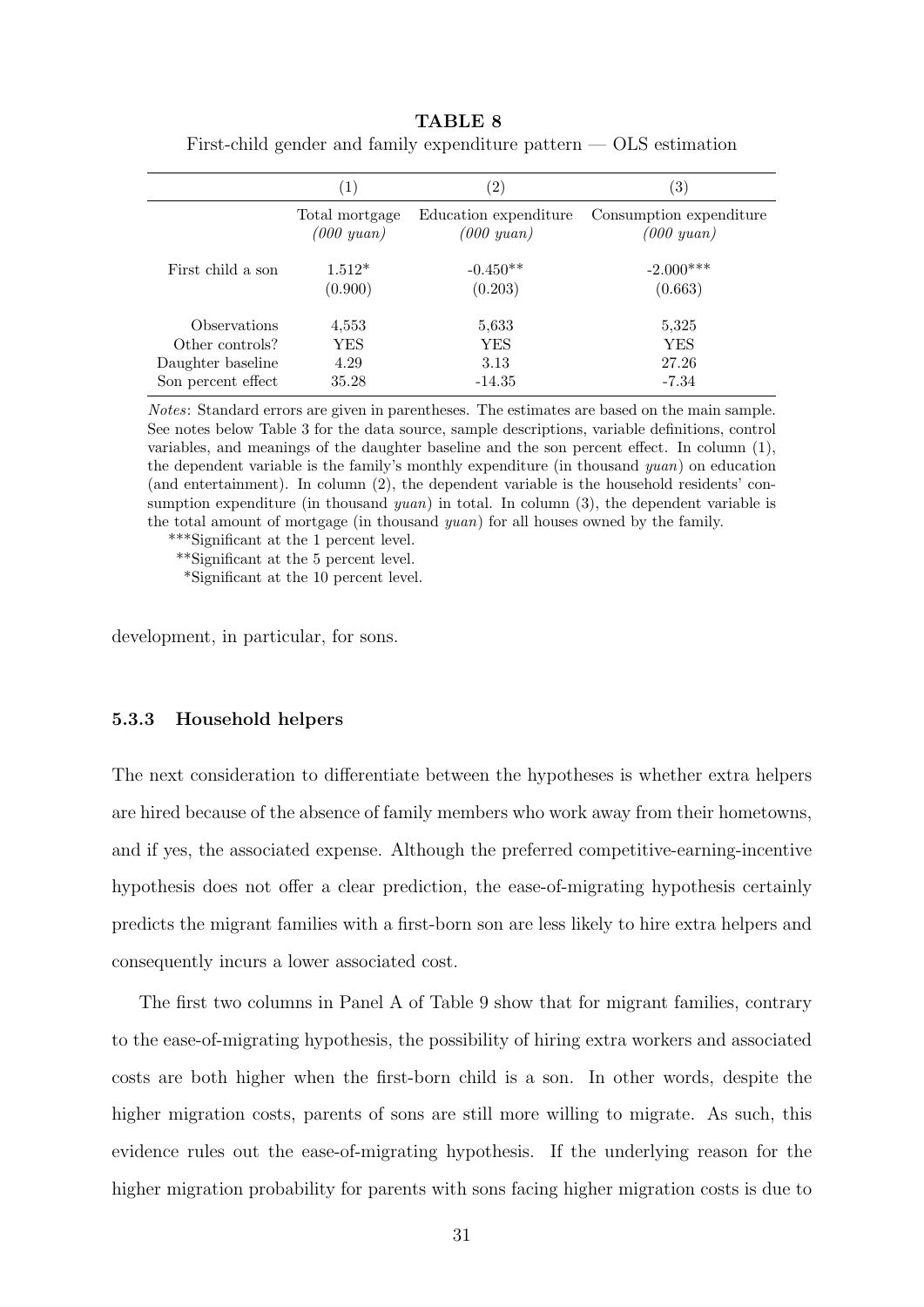|                             | (1)                  | (2)                        | (3)              | (4)                  |  |  |  |
|-----------------------------|----------------------|----------------------------|------------------|----------------------|--|--|--|
|                             |                      | Panel A: Household helpers |                  |                      |  |  |  |
|                             | Migration sample     |                            |                  | With-children sample |  |  |  |
|                             | Whether hire         | Cost of hiring             | Whether hire     | Cost of hiring       |  |  |  |
|                             | extra workers        | extra workers              | workers          | workers              |  |  |  |
|                             | (dummy)              | $(000 \; yuan)$            | (dummy)          | $(000 \; yuan)$      |  |  |  |
| First child a son           | $0.023**$            | $0.050*$                   | $-0.008**$       | $-0.004*$            |  |  |  |
|                             | (0.011)              | (0.026)                    | (0.004)          | (0.002)              |  |  |  |
| Observations                | 1,894                | 1,839                      | 4,654            | 4,655                |  |  |  |
| Other controls?             | <b>YES</b>           | <b>YES</b>                 | <b>YES</b>       | <b>YES</b>           |  |  |  |
| Daughter baseline           | 0.06                 | 0.06                       | 0.02             | 0.01                 |  |  |  |
| Son percent effect          | 40.48                | 88.00                      | $-35.80$         | $-65.09$             |  |  |  |
| Panel B: Housing conditions |                      |                            |                  |                      |  |  |  |
|                             | With-children sample |                            |                  |                      |  |  |  |
|                             | Own current house    | Own a second               | Building area    | How much rent        |  |  |  |
|                             | (dummy)              | house $(dummy)$            | $(sq. \, meter)$ | $(000\; yuan)$       |  |  |  |
| First child a son           | $0.022**$            | $0.019*$                   | $3.732*$         | $0.063**$            |  |  |  |
|                             | (0.010)              | (0.011)                    | (2.209)          | (0.026)              |  |  |  |
| Observations                | 4,655                | 4,438                      | 5,464            | 4,022                |  |  |  |
| Other controls?             | <b>YES</b>           | <b>YES</b>                 | <b>YES</b>       | <b>YES</b>           |  |  |  |
| Daughter baseline           | 0.85                 | 0.16                       | 124.31           | 0.47                 |  |  |  |
| Son percent effect          | 2.63                 | 12.03                      | 3.00             | 13.28                |  |  |  |

**TABLE 9**

First-child gender, household helpers, and housing condition — OLS estimation

*Notes*: Standard errors are given in parentheses. See notes below Table 3 and Table 7 for the data source, sample descriptions, variable definitions, control variables, and meanings of the daughter baseline and the son percent effect. Panel A measures the child gender effect on family's hiring of household helpers. In column  $(1)$ , the dependent variable is a dummy equal to 1 if the family hires extra workers because of some family member working away from home. In column (2), the dependent variable is the associated cost (in thousand *yuan*) of hiring extra workers (it equals 0 if the family does not hire extra workers). In column (3), the dependent variable is a dummy equal to 1 if the family hires a housekeeper for daily life. In column (4), the dependent variable is the monthly cost (in thousand *yuan*) of hiring housekeepers (it equals 0 if the family does not hire any housekeeper), including both wage paid and other expenses paid. Panel B measures the childgender effect on families' housing conditions. In column (1), the dependent variable is a dummy equal to 1 if the property right of the current house is solely owned by the family. In column  $(2)$ , the dependent variable is a dummy equal to 1 if the family owns a second house elsewhere. In column (3), the dependent variable is the building area of the family's current house (in square meters). In column (4), the dependent variable is the amount of monthly rent (in thousand *yuan*) the family could get had the house been rented.

\*\*\*Significant at the 1 percent level.

\*\*Significant at the 5 percent level.

\*Significant at the 10 percent level.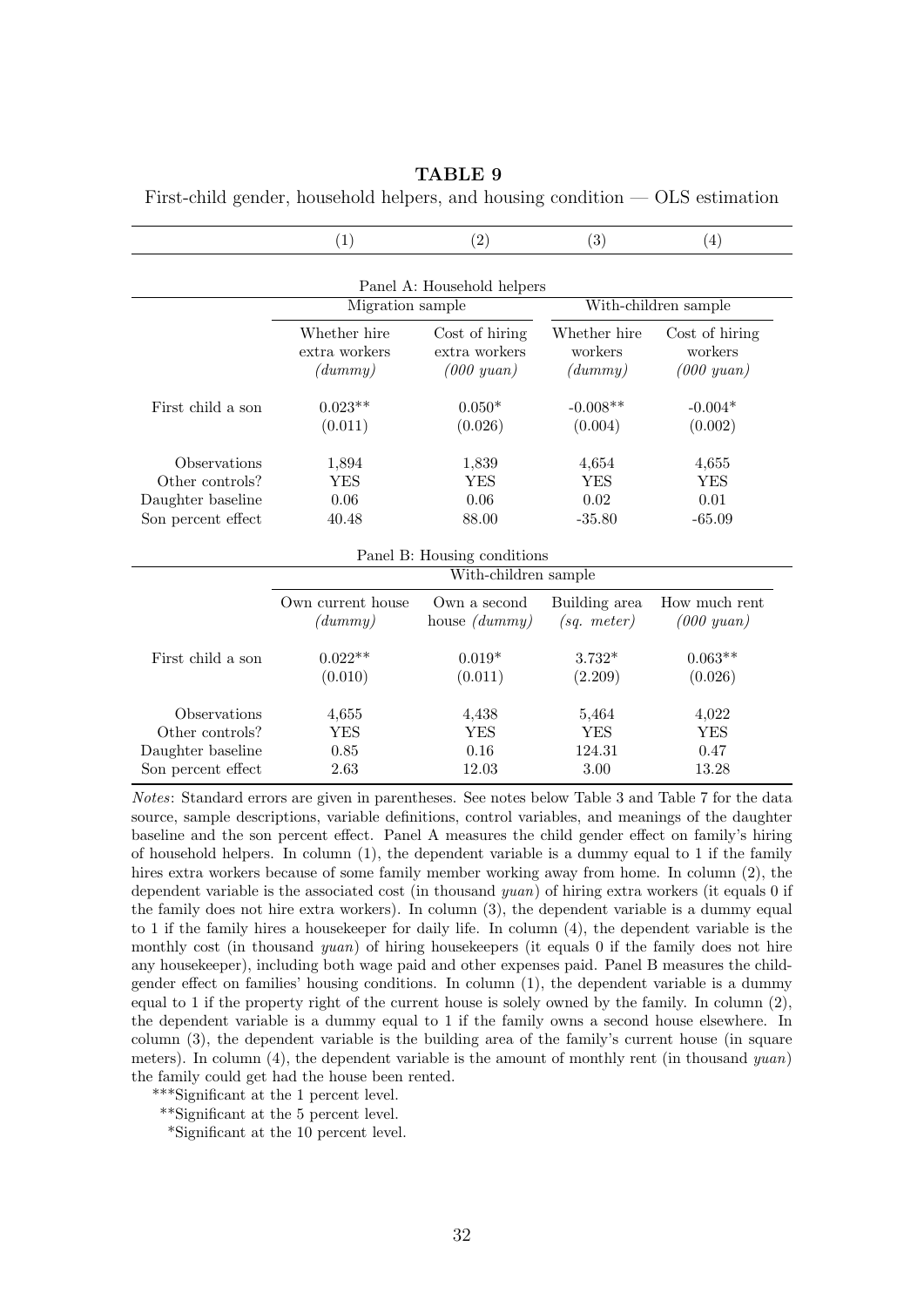marriage market pressure, this evidence is in line with the competitive-earning-incentive hypothesis. We notice that the higher probability of hiring workers in the family with a first-born son is not unrelated to family migration. This fact can be revealed from the last two columns in Panel A of Table 9, which indicate that, in general, families with a firstborn son are less likely to hire a housekeeper. The fact that families with a first-born son are less likely to hire a housekeeper is itself in line with the competitive-earningincentive hypothesis: with much more financial pressure on children's marriage, parents of sons try to lower their daily living expenses. Thus, this evidence again supports the competitive-earning-incentive hypothesis.

#### **5.3.4 Housing**

We then take a closer look at the family's housing condition. In China, having better housing conditions is considered essential for a man's prospects in successfully finding a wife (Wei and Zhang, 2011). If the competitive-earning-incentive hypothesis is at play, parents tend to prepare their sons for marriage by getting a better and larger house. Specifically, because males are facing an considerably competitive marriage market, their parents tend to migrate in an attempt to earn more money and spend more on improving their housing conditions. On the other hand, the expensive-sons hypothesis may imply worse housing conditions for families with first-born sons, because of the financial pressure or the budget constraint resulting from the higher rearing cost of sons. Also, the love-of-separation hypothesis is expected to imply families with first-born sons have worse housing conditions, possibly because of the higher co-residence probability with grandparents.

Column (1) in Panel B of Table 9 shows the property right of the current house is more likely solely owned by the family when the first-born child is a son. In China, families with sons are much less likely to have an unmarried adult son at home if they are a homeowner as opposed to a renter (Wei and Zhang, 2011). Because the higher probability of owning a house reflects that parents with a son facing more pressure from the marriage market attempt to prepare their son for marriage, this information supports our competitive-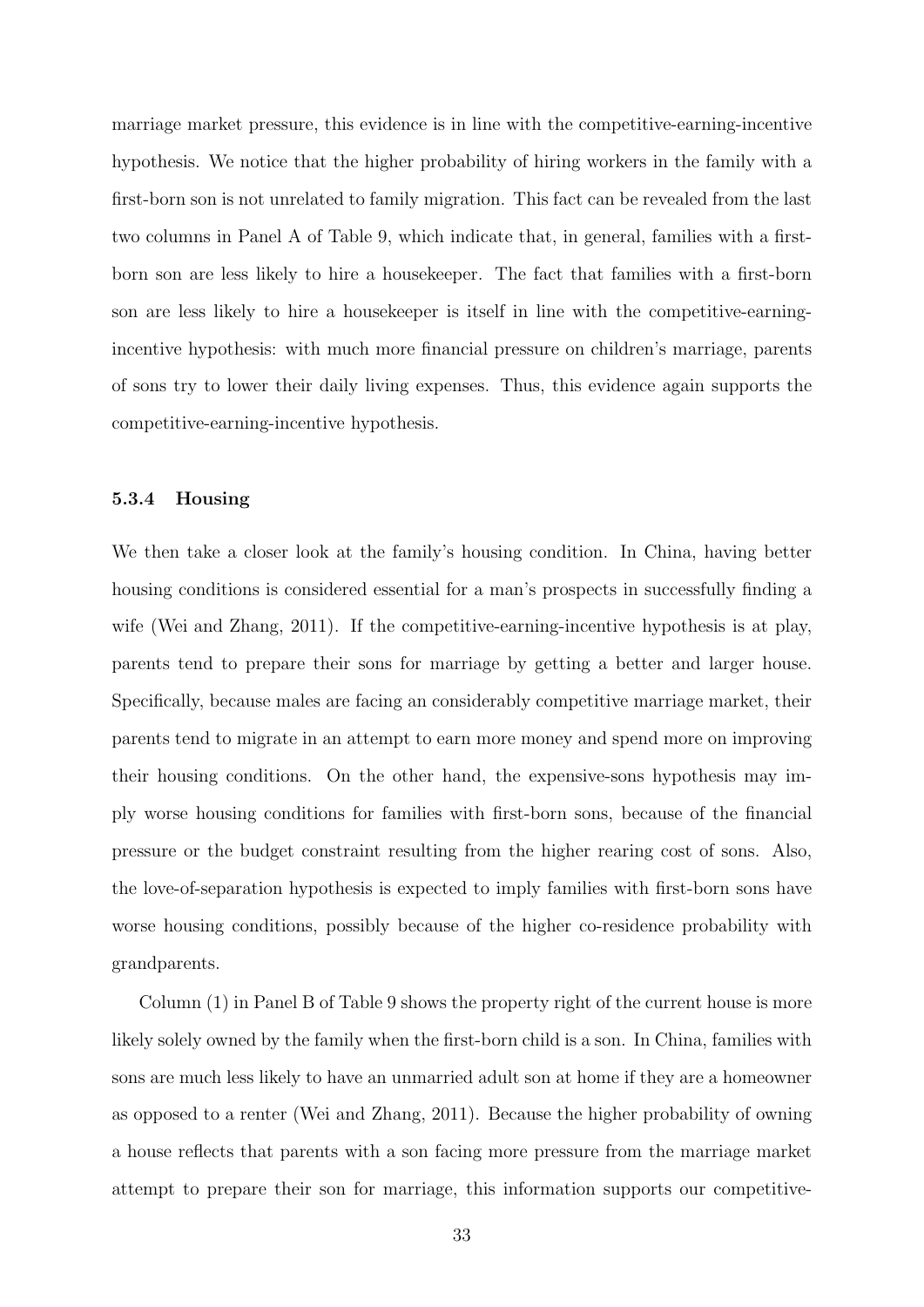|                    | With-children sample   |                     |                                            |                      | Main sample       |                        |
|--------------------|------------------------|---------------------|--------------------------------------------|----------------------|-------------------|------------------------|
|                    |                        |                     | Dependent variable: running business dummy |                      |                   |                        |
|                    | (1)                    | $\left( 2\right)$   | (3)                                        | (4)                  | $\left( 5\right)$ | (6)                    |
|                    | Number of<br>companies | Any<br>member       | Any<br>parent                              | Father               | Mother            | <b>Both</b><br>parents |
| First child a son  | 0.014<br>(0.010)       | $0.015*$<br>(0.009) | $0.018**$<br>(0.007)                       | $0.014**$<br>(0.006) | 0.002<br>(0.005)  | $-0.002$<br>(0.003)    |
| Observations       | 4,638                  | 4,638               | 3,777                                      | 3,777                | 3,777             | 3,777                  |
| Other controls?    | YES                    | YES                 | <b>YES</b>                                 | YES                  | YES               | YES                    |
| Daughter baseline  | 0.10                   | 0.10                | 0.03                                       | 0.02                 | 0.02              | 0.01                   |
| Son percent effect | 14.64                  | 15.99               | 53.94                                      | 57.23                | 11.85             | $-21.76$               |

**TABLE 10** First-child gender and the family entrepreneurship — OLS estimation

*Notes*: Standard errors are given in parentheses. See notes below Table 3 for the data source, sample descriptions, variable definitions, control variables, and meanings of the daughter baseline and the son percent effect. In column (1), the dependent variable is the number of enterprises run by the family. In columns  $(2)$  to  $(6)$ , the dependent variable is a dummy equal to 1 if the corresponding household member runs any business.

\*\*\*Significant at the 1 percent level.

\*\*Significant at the 5 percent level.

\*Significant at the 10 percent level.

earning-incentive hypothesis. More importantly, the first child being a son significantly increases the probability of the family owning a second house by 12 percent. Finally, the housing conditions measured by building area or monthly rent are much better when the first-born child is a son, again supporting the competitive-earning-incentive hypothesis.

#### **5.3.5 Family entrepreneurship**

We finally consider the family entrepreneurship choice. The preferred competitive-earningincentive hypothesis predicts the likelihood of the family running its own business is higher when the first-born child is a son, because it is widely believed that starting one's own business earns more money for the family, although it is risky compared with other choices. If parents of sons turn out to prefer to work outside their hometowns not because of financial reasons (love-of-separation or ease-of-migrating hypothesis), we are less likely to find the above-mentioned pattern of child-gender difference in family entrepreneurship.

Table 10 reports the child-gender effect on family entrepreneurship. When the firstborn child in the family is a son, family members, especially fathers, are more likely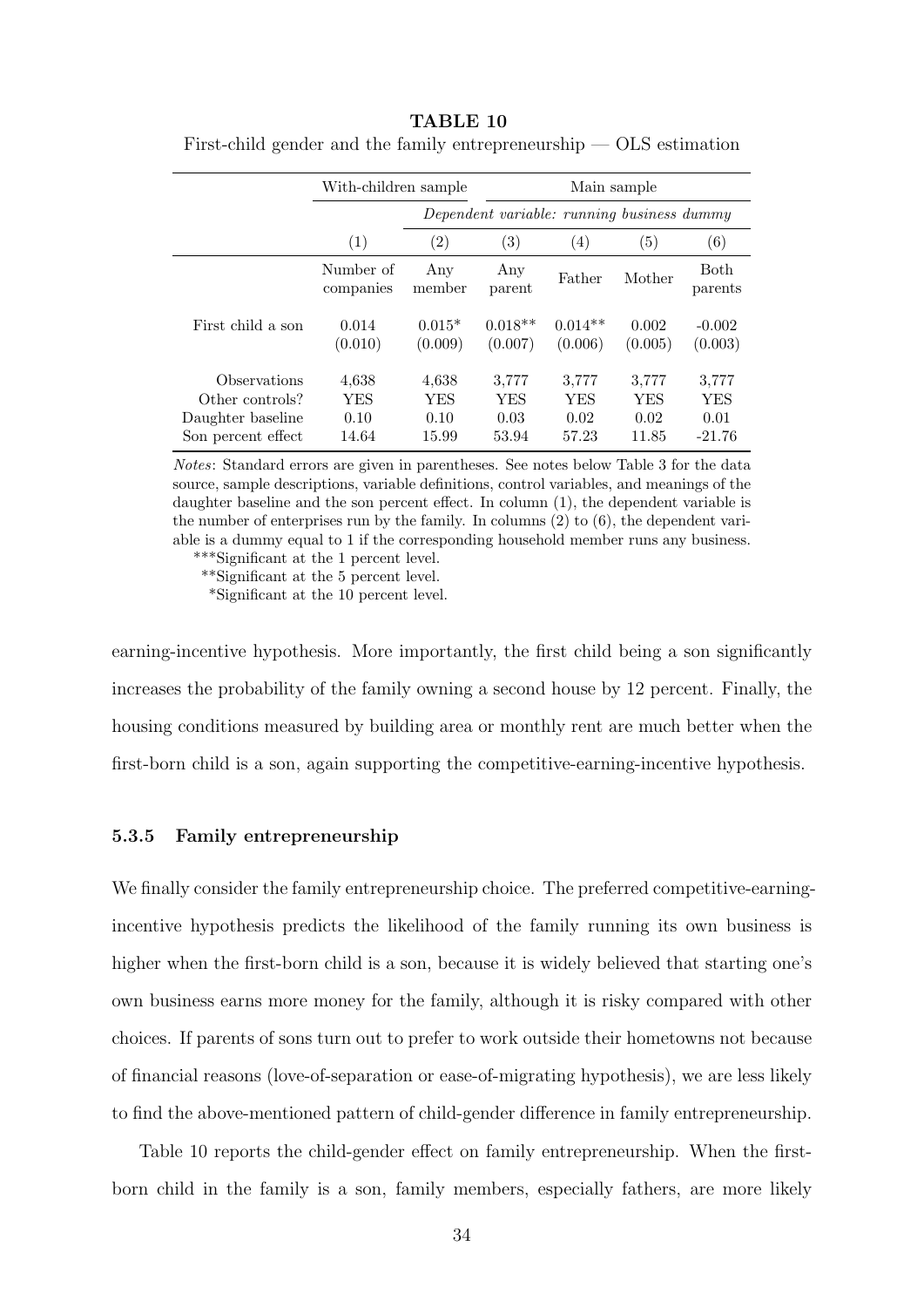to run their own business.<sup>33</sup> This pattern is similar to Table 3. Because migration and entrepreneurship are both regarded as attempts to make more money, this finding supports the competitive-earning-incentive hypothesis.

## **6 Conclusions**

This paper shows child gender affects family migration in China by giving ample empirical evidence. We find that fathers of first-born boys are more likely to work outside their hometowns in an attempt to earn more money to equip their sons in the increasingly more competitive marriage market. A first-born son is 25.2 percent more likely to drive his father to work outside the hometown compared to a first-born daughter. This child-gender effect influences a significant number of households in China. We estimate that in 2010, roughly 1.7 million first-born daughters younger than 16 years old would have driven their fathers away from their hometowns if they had been boys. In this sense, we document a new significant factor that accounts for the unprecedented large-scale migration in China. Because migration significantly contributes to China's economic development (Song, Storesletten and Zilibotti, 2011), our findings call for government policies that are specially made to encourage girls' parents to migrate, possibly by providing them more monetary benefits.

We next provide additional empirical evidence to differentiate between the preferred competitive-earning-incentive hypothesis and alternative hypotheses. We find that having a first-born son has a larger and more significant impact in rural areas and for loweducation households. More importantly, when the local sex ratio is higher, the first-born child being a son has a larger impact on family migration. We further find that when the first-born child is a son, migrants in the family tend to send back more remittance. Additionally, the family tends to spend the remittance as well as other available resources on

<sup>33.</sup> Wei and Zhang (2011) find that in response to a rise in the sex ratio, parents with a son may be more prepared to take on relatively dangerous or unpleasant but higher-return activities, and work more days, stimulating economic growth by inducing more entrepreneurship and hard work. Lundberg and Rose (2002) find that men's labor supply and wage rates increase more in response to the birth of sons than to the birth of daughters.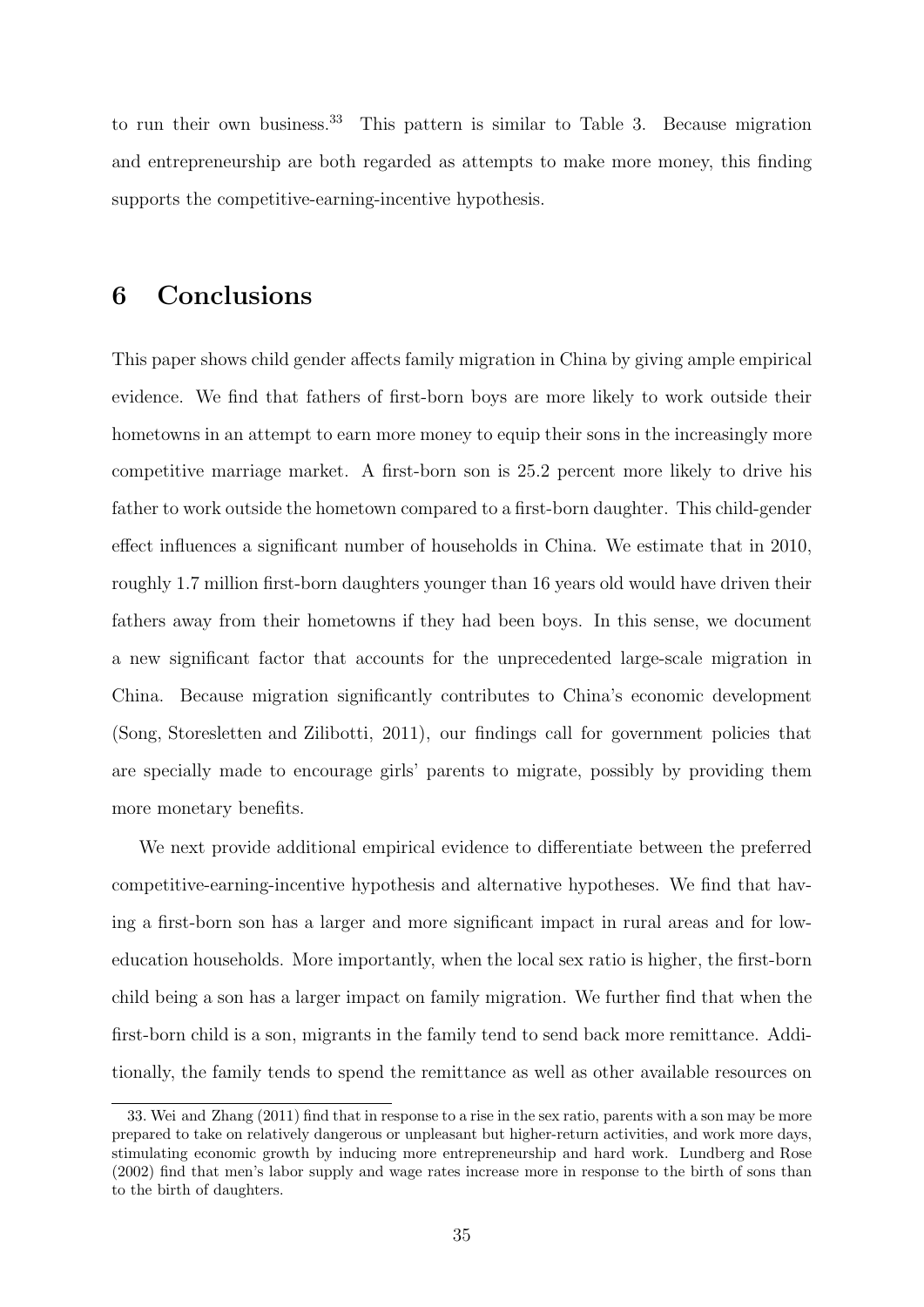children's marriage and buying houses and other durable goods. The housing conditions are also better in general. Taken individually, each piece of evidence on family economic activities is consistent with the competitive-earning-incentive hypothesis. Taken together, our findings suggest other stories are less likely to be at play.

Regardless of how one interprets our findings of the child-gender effect on family migration, the significant increase in the migration probability for parents whose firstborn child is a boy is interesting in its own right. Resulting from the higher probability of parents working outside their hometowns, the first-born boys and their siblings are more likely to live in families in which either or both parents are absent. Zhang et al. (2014) find that over 61 million children are left-behind by parents migrating for work in rural China. The human capital development of these left-behind children has become a major policy issue in China.

The findings of the child-gender difference in parental behavior in this paper seem to be paradoxical. While parents attempt to accumulate more material wealth for their sons in response to the intensified marriage market competitiveness, they seem to put less attention on their sons' human capital development as well as other long-run outcomes. In particular, we show that parents may invest less in the education of their sons compared to daughters. This resource-allocation pattern is well in line with the current strand of literature documenting differential investments in schooling across men and women in developing counties (Pitt, Rosenzweig and Hassan, 2012; Rosenzweig and Zhang, 2013). As such, in spite of the original motive for parental migration being to enhance boys' future marriage prospects, the real consequence may be the opposite: females with more education become even less willing to marry males with less education.

Taking into account the negative effect on boys and the possible spillover effect on siblings of boys regarding to human capital development, we further conclude that social costs of China's increasing sex ratio are highly likely to have been understated. A more detailed investigation of these possibilities is left for future research.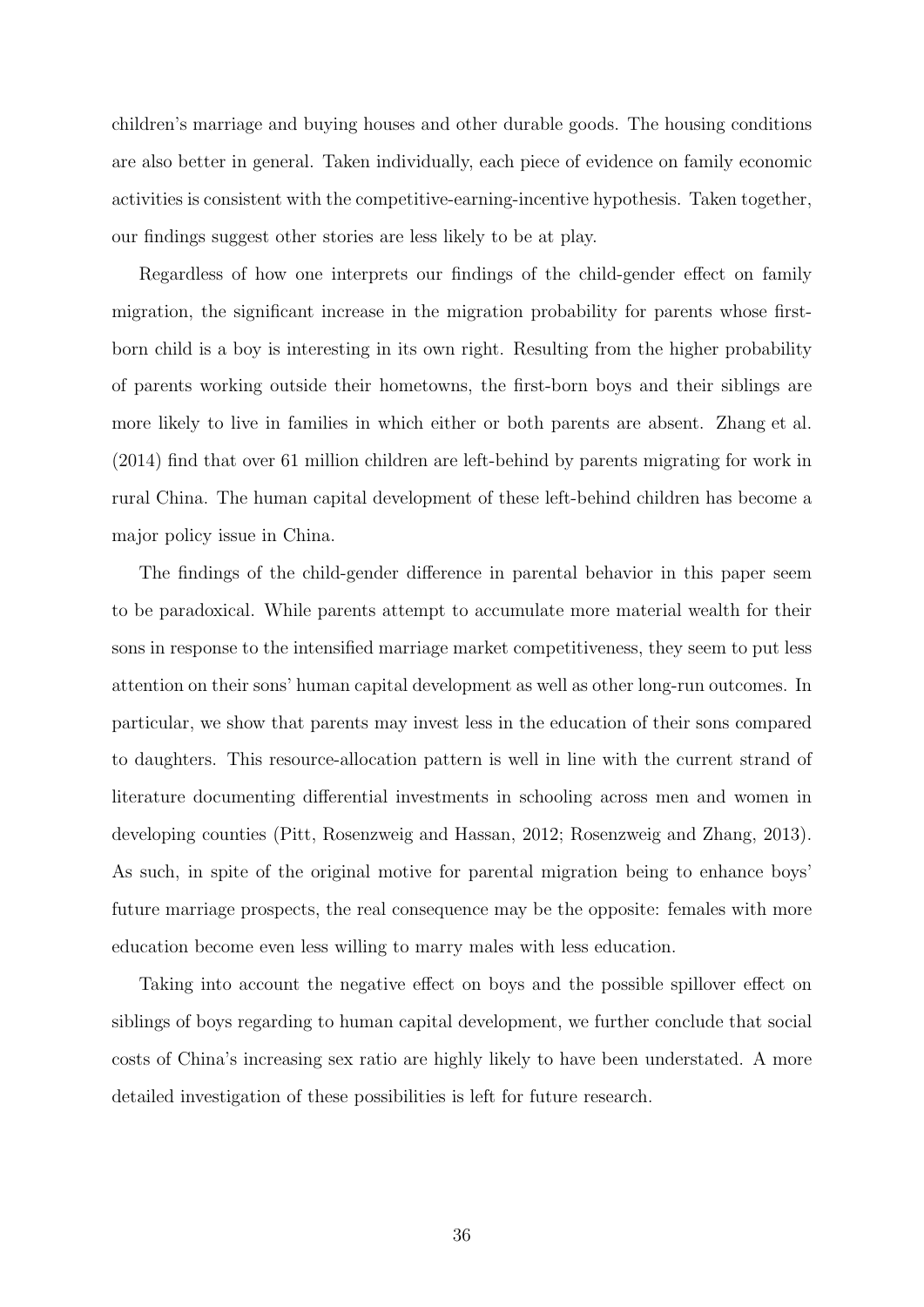## **References**

- **Almond, Douglas, Hongbin Li, and Shuang Zhang**, "Land reform and sex selection in China," Technical Report, NBER Working Paper No. 19153. 2013.
- **Bertrand, Marianne, Jessica Pan, and Emir Kamenica**, "Gender identity and relative income within households," *Quarterly Journal of Economics (forthcoming)*, 2015.
- **Chen, Yuyu, Hongbin Li, and Lingsheng Meng**, "Prenatal sex selection and missing girls in China: Evidence from the diffusion of diagnostic ultrasound," *Journal of Human Resources*, 2013, *48*  $(1), 36-70.$
- **Dahl, Gordon B and Enrico Moretti**, "The demand for sons," *Review of Economic Studies*, 2008, *75* (4), 1085–1120.
- **Davies, James B and Junsen Zhang**, "Gender bias, investments in children, and bequests," *International Economic Review*, 1995, pp. 795–818.
- **Ebenstein, Avraham**, "The "missing girls" of China and the unintended consequences of the one child policy," *Journal of Human Resources*, 2010, *45* (1), 87–115.
- , "Estimating a dynamic model of sex selection in China," *Demography*, 2011, *48* (2), 783–811.
- **Fleisher, Belton and George Rhodes**, "Fertility, women's wage rates, and labor supply," *American Economic Review*, 1979, pp. 14–24.
- **, Haizheng Li, and Min Qiang Zhao**, "Human capital, economic growth, and regional inequality in China," *Journal of Development Economics*, 2010, *92* (2), 215–231.
- **Ge, Suqin and Dennis Tao Yang**, "Changes in China's wage structure," *Journal of the European Economic Association*, 2014, *12* (2), 300–336.
- **Leung, Siu Fai**, "A stochastic dynamic analysis of parental sex preferences and fertility," *Quarterly Journal of Economics*, 1991, pp. 1063–1088.
- **Li, Hongbin and Junsen Zhang**, "Testing the external effect of household behavior: The case of the demand for children," *Journal of Human Resources*, 2009, *44* (4), 890–915.
- **, Mark Rosenzweig, and Junsen Zhang**, "Altruism, favoritism, and guilt in the allocation of family resources: Sophie's choice in Mao's Mass Send-Down Movement," *Journal of Political Economy*, 2010, *118* (1), 1–38.
- Li, Lixing and Xiaoyu Wu, "Gender of children, bargaining power, and intrahousehold resource allocation in China," *Journal of Human Resources*, 2011, *46* (2), 295–316.
- **Lundberg, Shelly and Elaina Rose**, "The effects of sons and daughters on men's labor supply and wages," *Review of Economics and Statistics*, 2002, *84* (2), 251–268.
- **Meng, Xin**, "Labor market outcomes and reforms in China," *Journal of Economic Perspectives*, 2012, pp. 75–101.
- **Oswald, Andrew J and Nattavudh Powdthavee**, "Daughters and left-wing voting," *Review of Economics and Statistics*, 2010, *92* (2), 213–227.